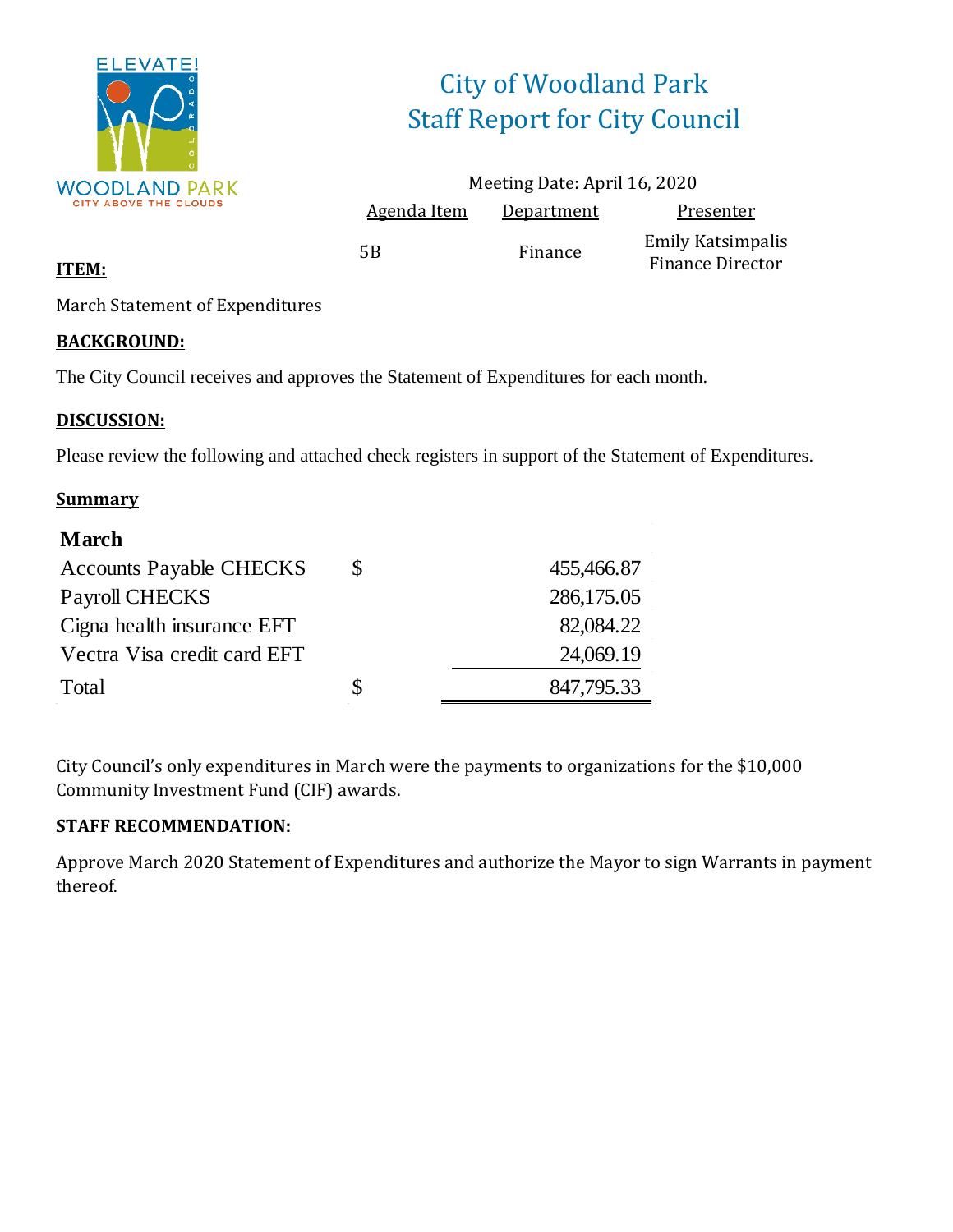#### **Page 1 of 24 USER: EKAT**

| Payment                   |                |                                                                             | SRC             | Num<br><b>INV</b> | Gross<br>Amount      |                                             |          | Net   Payment       | HP |              |
|---------------------------|----------------|-----------------------------------------------------------------------------|-----------------|-------------------|----------------------|---------------------------------------------|----------|---------------------|----|--------------|
| Number   Type   ID   Name |                | VECTRA BANK COLORADO<br>For Bank Account: 1                                 |                 |                   |                      | Discounts<br>ACCOUNTS PAYABLE (719)687-9246 |          | Pay Date            |    | Void   Batch |
|                           |                |                                                                             |                 |                   |                      |                                             |          |                     |    |              |
|                           |                | 109365 CHK A AJIMURA-KESSLER, JODY                                          | 3032 1          |                   | 52.25                | 0.00                                        |          | 52.25 2020-03-05    |    | 39673        |
|                           |                | INSTRUCTOR - P&R                                                            | 02282020        |                   | 52.25                | 0.00                                        | 52.25    |                     |    |              |
|                           | DIST:          | 220-451-3400-1000                                                           |                 | 52.25             |                      |                                             |          |                     |    |              |
|                           |                |                                                                             |                 |                   |                      |                                             |          |                     |    |              |
|                           |                | 109366 CHK A AT&T MOBILITY LLC                                              | 5118 1          |                   | 251.42               | 0.00                                        |          | 251.42 2020-03-05   |    | 39673        |
|                           |                | 01/2020 & 02/2020 CHARGES 287290137930X0228202251.42                        |                 |                   |                      | 0.00                                        | 251.42   |                     |    |              |
|                           | DIST:          | 100-221-5300                                                                |                 | 251.42            |                      |                                             |          |                     |    |              |
|                           |                |                                                                             |                 |                   |                      |                                             |          |                     |    |              |
|                           |                | 109367 CHK A AUTOMATIC DOOR DOCTORS                                         | 5202 1          |                   | 1,276.53             | 0.00                                        |          | 1,276.53 2020-03-05 |    | 39673        |
|                           |                | ADA DOOR REPAIR                                                             | 8332            |                   | 1,276.53             | 0.00                                        | 1,276.53 |                     |    |              |
|                           | DIST:          | 220-452-4320<br>-----------------------                                     | 1,276.53        |                   |                      |                                             |          |                     |    |              |
|                           |                | 109368 CHK A AXON ENTERPRISE                                                |                 |                   | 5008 1 3,074.50      | 0.00                                        |          | 3,074.50 2020-03-05 |    | 39673        |
|                           |                | TASER CARTRIDGES TRAINING $Q-246809-43885.735\text{K} \text{U} 074.50$ 0.00 |                 |                   |                      |                                             | 3,074.50 |                     |    |              |
|                           | DIST:          | 100-221-5800                                                                | 3,074.50        |                   |                      |                                             |          |                     |    |              |
|                           |                |                                                                             |                 |                   |                      |                                             |          |                     |    |              |
|                           |                | 109369 CHK A BADGER METER INC                                               | 4278 1          |                   | 1,830.73             | 0.00                                        |          | 1,830.73 2020-03-05 |    | 39673        |
|                           |                | Badger Meter                                                                | 80046660        |                   | 1,830.73             | 0.00                                        | 1,830.73 |                     |    |              |
|                           | DIST:          | 510-343-7200                                                                | 1,830.73        |                   |                      |                                             |          |                     |    |              |
|                           |                |                                                                             |                 |                   |                      |                                             |          |                     |    |              |
|                           |                | 109370 CHK A BENJAMIN LEE CANON                                             | 5181 1          |                   | 325.00               | 0.00                                        |          | 325.00 2020-03-05   |    | 39673        |
|                           |                | NETWORK CABLE INSTALLATION 1010                                             |                 |                   | 325.00               | 0.00                                        | 325.00   |                     |    |              |
|                           | DIST:          | 100-120-3700                                                                |                 | 325.00            |                      |                                             |          |                     |    |              |
|                           |                |                                                                             |                 |                   |                      | 0.00                                        |          |                     |    | 39673        |
|                           |                | 109371 CHK A BLACK HILLS ENERGY<br>JAN. UTILITY CHARGES                     | 4035 4<br>22520 |                   | 9,867.29<br>9,867.29 | 0.00                                        | 1,621.13 | 9,867.29 2020-03-05 |    |              |
|                           | DIST:          | 100-118-5700                                                                | 2,018.36        |                   |                      |                                             |          |                     |    |              |
|                           | DIST:          | 220-455-5700                                                                |                 | 337.70            |                      |                                             |          |                     |    |              |
|                           | DIST:          | 100-332-5700                                                                |                 | 751.48            |                      |                                             |          |                     |    |              |
|                           | DIST:          | 100-334-5700                                                                |                 | 855.92            |                      |                                             |          |                     |    |              |
|                           | DIST:          | 510-342-5700                                                                |                 | 635.34            |                      |                                             |          |                     |    |              |
|                           | DIST:          | 520-347-5700                                                                | 1,621.13        |                   |                      |                                             |          |                     |    |              |
|                           | DIST:          | $220 - 452 - 5700$                                                          | 3,647.36        |                   |                      |                                             |          |                     |    |              |
|                           |                | JAN. UTILITY CHARGES                                                        | 22520           |                   | 9,867.29             | 0.00                                        | 3,625.76 |                     |    |              |
|                           | DIST:          | 100-118-5700                                                                |                 | 2,018.36          |                      |                                             |          |                     |    |              |
|                           | DIST:          | 220-455-5700                                                                |                 | 337.70            |                      |                                             |          |                     |    |              |
|                           | DIST:          | 100-332-5700                                                                |                 | 751.48            |                      |                                             |          |                     |    |              |
|                           | DIST:          | 100-334-5700                                                                |                 | 855.92            |                      |                                             |          |                     |    |              |
|                           | DIST:          | 510-342-5700                                                                |                 | 635.34            |                      |                                             |          |                     |    |              |
|                           | DIST:<br>DIST: | 520-347-5700<br>220-452-5700                                                | 3,647.36        | 1,621.13          |                      |                                             |          |                     |    |              |
|                           |                | JAN. UTILITY CHARGES                                                        | 22520           |                   | 9,867.29             | 0.00                                        | 3,985.06 |                     |    |              |
|                           | DIST:          | 100-118-5700                                                                |                 | 2,018.36          |                      |                                             |          |                     |    |              |
|                           | DIST:          | 220-455-5700                                                                |                 | 337.70            |                      |                                             |          |                     |    |              |
|                           | DIST:          | 100-332-5700                                                                |                 | 751.48            |                      |                                             |          |                     |    |              |
|                           | DIST:          | 100-334-5700                                                                |                 | 855.92            |                      |                                             |          |                     |    |              |
|                           | DIST:          | 510-342-5700                                                                |                 | 635.34            |                      |                                             |          |                     |    |              |
|                           | DIST:          | 520-347-5700                                                                |                 | 1,621.13          |                      |                                             |          |                     |    |              |
|                           | DIST:          | $220 - 452 - 5700$                                                          |                 | 3,647.36          |                      |                                             |          |                     |    |              |
|                           |                | JAN. UTILITY CHARGES                                                        | 22520           |                   | 9,867.29             | 0.00                                        | 635.34   |                     |    |              |
|                           | DIST:          | 100-118-5700                                                                |                 | 2,018.36          |                      |                                             |          |                     |    |              |
|                           | DIST:          | 220-455-5700                                                                |                 | 337.70            |                      |                                             |          |                     |    |              |
|                           | DIST:          | 100-332-5700                                                                |                 | 751.48            |                      |                                             |          |                     |    |              |
|                           | DIST:          | 100-334-5700<br>$510 - 342 - 5700$                                          |                 | 855.92            |                      |                                             |          |                     |    |              |
|                           | DIST:          |                                                                             |                 | 635.34            |                      |                                             |          |                     |    |              |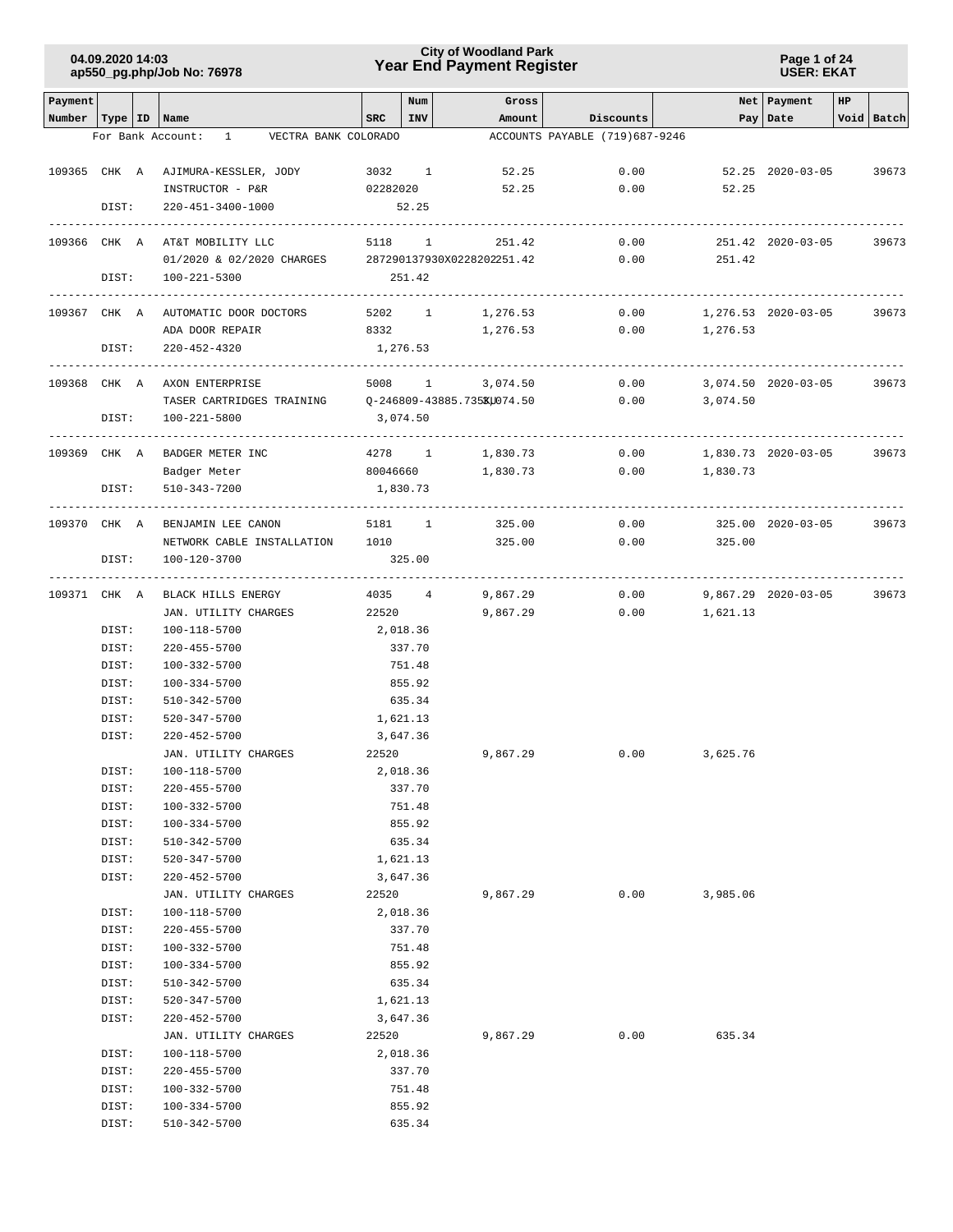### **Year End Payment Register City of Woodland Park 04.09.2020 14:03**

**Page 2 of 24 USER: EKAT**

| Payment                   |               |                                                          |                | Num             | Gross           |           |                | Net   Payment                | HP |            |
|---------------------------|---------------|----------------------------------------------------------|----------------|-----------------|-----------------|-----------|----------------|------------------------------|----|------------|
| Number   Type   ID   Name | DIST:         | 520-347-5700                                             | $_{\tt SRC}$   | INV<br>1,621.13 | Amount          | Discounts |                | Pay   Date                   |    | Void Batch |
|                           | DIST:         | $220 - 452 - 5700$                                       |                | 3,647.36        |                 |           |                |                              |    |            |
|                           |               |                                                          |                |                 |                 |           |                |                              |    |            |
| 109372 CHK A              |               | CASA                                                     | 2337           | $\mathbf{1}$    | 300.00          | 0.00      |                | 300.00 2020-03-05            |    | 39673      |
|                           |               | 2019 COMMUNITY INVESTMENT FUND 03000320A                 |                |                 | 300.00          | 0.00      | 300.00         |                              |    |            |
|                           | DIST:         | 100-105-8001                                             |                | 300.00          |                 |           |                |                              |    |            |
| 109373 CHK A              |               | CDW GOVERNMENT, INC.                                     | 2302           | 2               | 443.71          | 0.00      |                | 443.71 2020-03-05            |    | 39673      |
|                           |               | LAYOUT SOFTWARE                                          | WHV7907        |                 | 355.10          | 0.00      | 355.10         |                              |    |            |
|                           | DIST:         | 100-120-6710                                             |                | 355.10          |                 |           |                |                              |    |            |
|                           |               | PHOTO/VIDEO SOFTWARE                                     | WVP0429        |                 | 88.61           | 0.00      | 88.61          |                              |    |            |
|                           | DIST:         | 100-115-6710                                             |                | 88.61           |                 |           |                |                              |    |            |
| 109374 CHK A              |               | CHAD MILDBRANDT                                          |                | 5159 1          | 90.00           | 0.00      |                | 90.00 2020-03-05             |    | 39673      |
|                           |               | BARTENDING - UPCC                                        | 03022020       |                 | 90.00           | 0.00      | 90.00          |                              |    |            |
|                           | DIST:         | $220 - 455 - 7000$                                       |                | 90.00           |                 |           |                |                              |    |            |
|                           |               |                                                          |                |                 |                 |           |                |                              |    |            |
| 109375 CHK A              |               | CINTAS CORPORATION NO 2                                  |                | 4977 1          | 61.80           | 0.00      |                | 61.80 2020-03-05             |    | 39673      |
|                           |               | UNIFORMS - FLEET                                         |                | 4043992753      | 61.80           | 0.00      | 61.80          |                              |    |            |
|                           | DIST:         | 100-332-6210                                             |                | 61.80           |                 |           |                |                              |    |            |
| 109376 CHK A              |               | COLO DEPT OF AGRICULTURE                                 | $161$ 1        |                 | 170.00          | 0.00      |                | 170.00 2020-03-05 VOID 39673 |    |            |
|                           |               | 2020 MEASURING SCALES FEE                                | 02272020       |                 | 170.00          | 0.00      | 170.00         |                              |    |            |
|                           | DIST:         | 100-221-6160                                             |                | 170.00          |                 |           |                |                              |    |            |
|                           |               |                                                          |                |                 |                 |           |                |                              |    |            |
| 109377 CHK A              |               | COLORADO ADVERTISING PRODUCTS 4602 2                     |                |                 | 562.52          | 0.00      |                | 562.52 2020-03-05            |    | 39673      |
|                           |               | AP CHECK STOCK                                           | 6415           |                 | 467.52          | 0.00      | 467.52         |                              |    |            |
|                           | DIST:         | 100-117-6100                                             |                | 467.52          |                 |           |                |                              |    |            |
|                           |               | ENDORSEMENT STAMP                                        | 6416           |                 | 95.00           | 0.00      | 95.00          |                              |    |            |
|                           | DIST:         | 100-117-6100                                             |                | 95.00           |                 |           |                |                              |    |            |
| 109378 CHK A              |               | COMMUNITY CUPBOARD                                       | 1571 1         |                 | 1,000.00        | 0.00      |                | 1,000.00 2020-03-05          |    | 39673      |
|                           |               | 2019 COMMUNITY INVESTMENT FUND 03000320B                 |                |                 | 1,000.00        | 0.00      | 1,000.00       |                              |    |            |
|                           | DIST:         | 100-105-8001                                             |                | 1,000.00        |                 |           |                |                              |    |            |
| 109379 CHK A              |               | COMMUNITY SINGERS, INC.                                  | 1737           | 1               | 400.00          | 0.00      |                | 400.00 2020-03-05            |    | 39673      |
|                           |               | 2019 COMMUNITY INVESTMENT FUND 030003200                 |                |                 | 400.00          | 0.00      | 400.00         |                              |    |            |
|                           | DIST:         | 100-105-8001                                             |                | 400.00          |                 |           |                |                              |    |            |
|                           |               |                                                          |                |                 |                 |           |                |                              |    |            |
|                           |               | 109380 CHK A CORE & MAIN LP                              |                | 4980 1          | 2,361.76        | 0.00      |                | 2,361.76 2020-03-05          |    | 39673      |
|                           |               | EQUIPMENT - WWTP                                         | L856168        |                 | 2,361.76        | 0.00      | 2,361.76       |                              |    |            |
|                           | DIST:         | 520-347-4320                                             | 2,361.76       |                 |                 |           |                |                              |    |            |
|                           |               | 109381 CHK A COUNTY DOOR AND HARDWARE                    | 1464 1         |                 | 100.00          | 0.00      |                | 100.00 2020-03-05            |    | 39673      |
|                           |               | SERVICE CALL                                             | 11068          |                 | 100.00          | 0.00      | 100.00         |                              |    |            |
|                           | DIST:         | 100-118-4310                                             | 100.00         |                 |                 |           |                |                              |    |            |
|                           |               | 109382 CHK A CSU ENVIRONMENTAL QUALITY LAB 2660 1 130.00 |                |                 |                 | 0.00      |                | 180.00 2020-03-05            |    | 39673      |
|                           |               | COMPOST SAMPLE TESTING $EQL:4757$ 180.00                 |                |                 |                 |           | 0.00<br>180.00 |                              |    |            |
|                           | DIST:         | 520-347-3350                                             |                | 180.00          |                 |           |                |                              |    |            |
|                           | ------------- |                                                          |                |                 |                 |           |                |                              |    |            |
|                           |               | 109383 CHK A DALLAS EVERHART                             | 5203 1         |                 | 4,525.00        | 0.00      |                | 4,525.00 2020-03-05          |    | 39673      |
|                           |               | LEADERSHIP TRAINING                                      | $20 - 03 - 53$ |                 | 4,525.00        | 0.00      | 4,525.00       |                              |    |            |
|                           |               | DIST: 100-199-3335                                       | 4,000.00       |                 |                 |           |                |                              |    |            |
|                           | DIST:         | 100-112-5800<br>-----------------------                  |                | 525.00          |                 |           |                |                              |    |            |
|                           |               | 109384 CHK A DAYBREAK                                    |                |                 | 4854 1 1,000.00 | 0.00      |                | 1,000.00 2020-03-05          |    | 39673      |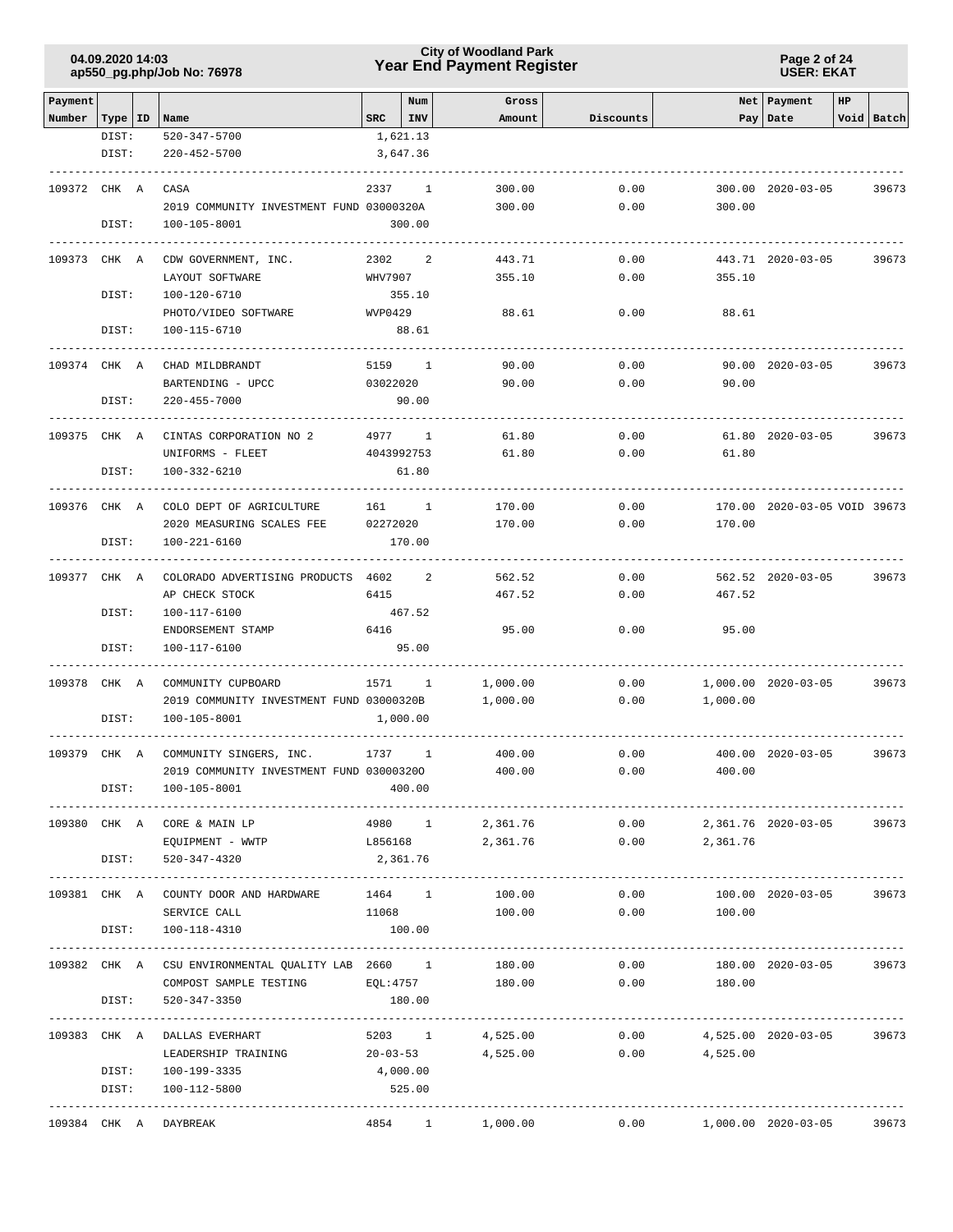**Page 3 of 24 USER: EKAT**

| Payment      |           |                                                                    |            | Num            | Gross           |           |                            | Net Payment          | HP |            |
|--------------|-----------|--------------------------------------------------------------------|------------|----------------|-----------------|-----------|----------------------------|----------------------|----|------------|
| Number       | Type   ID | Name                                                               | <b>SRC</b> | INV            | Amount          | Discounts |                            | Pay Date             |    | Void Batch |
|              |           | 2019 COMMUNITY INVESTMENT FUND 03000320C                           |            |                | 1,000.00        | 0.00      | 1,000.00                   |                      |    |            |
|              | DIST:     | 100-105-8001                                                       |            | 1,000.00       |                 |           |                            |                      |    |            |
|              |           |                                                                    |            |                |                 |           |                            |                      |    |            |
| 109385 CHK A |           | DELL MARKETING LP                                                  |            | 1192 2         | 9,633.78        | 0.00      |                            | 9,633.78 2020-03-05  |    | 39673      |
|              |           | COMPUTERS                                                          |            | 10374834502    | 7,607.40        | 0.00      | 7,607.40                   |                      |    |            |
|              | DIST:     | 100-120-6710                                                       |            | 7,607.40       |                 |           |                            |                      |    |            |
|              |           | WPPD LAPTOPS                                                       |            | 10376217315    | 2,026.38        | 0.00      | 2,026.38                   |                      |    |            |
|              | DIST:     | 100-221-7510                                                       |            | 2,026.38       |                 |           |                            |                      |    |            |
|              |           |                                                                    |            |                |                 |           |                            |                      |    |            |
| 109386 CHK A |           | DOCUMART COPIES & PRINTING                                         | 3252       | 2              | 52.20           | 0.00      |                            | 52.20 2020-03-05     |    | 39673      |
|              |           | BUS. CARDS-HODGES                                                  | 362195     |                | 20.00           | 0.00      | 20.00                      |                      |    |            |
|              | DIST:     | 100-221-2210                                                       |            | 20.00          |                 |           |                            |                      |    |            |
|              |           | BUS. CARDS-LEHTINEN, LECLERCQ 362277                               |            |                | 32.20           | 0.00      | 32.20                      |                      |    |            |
|              | DIST:     | 100-117-6100                                                       |            | 16.10          |                 |           |                            |                      |    |            |
|              | DIST:     | 100-112-6100                                                       |            | 16.10          |                 |           |                            |                      |    |            |
|              |           |                                                                    |            |                |                 |           |                            |                      |    |            |
| 109387 CHK A |           | DYEKMAN TROPHIES, INC.                                             |            | 232 1          | 104.46          | 0.00      |                            | 104.46 2020-03-05    |    | 39673      |
|              |           | SERVICE AWARDS                                                     | 80628      |                | 104.46          | 0.00      | 104.46                     |                      |    |            |
|              | DIST:     | 100-199-3335                                                       |            | 104.46         |                 |           |                            |                      |    |            |
|              |           |                                                                    |            |                |                 |           |                            |                      |    |            |
| 109388 CHK A |           | EMPLOYERS COUNCIL SERVICES, IN 5099 1                              |            |                | 130.00          | 0.00      |                            | 130.00 2020-03-05    |    | 39673      |
|              |           | BACKROUND CHECKS                                                   |            | 0000332964     | 130.00          | 0.00      | 130.00                     |                      |    |            |
|              | DIST:     | 100-199-3335                                                       |            | 130.00         |                 |           |                            |                      |    |            |
|              |           |                                                                    |            |                |                 |           |                            |                      |    |            |
| 109389 CHK A |           | ENVIROTECH SERVICES INC                                            |            | 5170 3         | 10,235.20       | 0.00      |                            | 10,235.20 2020-03-05 |    | 39673      |
|              |           | Ice Slicer- Delivered                                              |            | CD202011535    | 3,462.09        | 0.00      | 3,462.09                   |                      |    |            |
|              | DIST:     | 100-334-6180                                                       |            | 3,462.09       |                 |           |                            |                      |    |            |
|              |           | Ice Slicer- Delivered                                              |            | CD202011536    | 3,418.14        | 0.00      | 3,418.14                   |                      |    |            |
|              | DIST:     | 100-334-6180                                                       |            | 3,418.14       |                 |           |                            |                      |    |            |
|              |           | Ice Slicer- Delivered                                              |            | CD202011537    | 3,354.97        | 0.00      | 3,354.97                   |                      |    |            |
|              | DIST:     | 100-334-6180                                                       |            | 3,354.97       |                 |           |                            |                      |    |            |
|              |           |                                                                    |            |                |                 |           |                            |                      |    |            |
| 109390 CHK A |           | GLASER GAS, INC.                                                   |            | 3244 1         | 63.00           | 0.00      |                            | 63.00 2020-03-05     |    | 39673      |
|              |           | PROPANE - ZAMBONI                                                  | 88280      |                | 63.00           | 0.00      | 63.00                      |                      |    |            |
|              | DIST:     | 100-118-4240                                                       |            | 63.00          |                 |           |                            |                      |    |            |
|              |           |                                                                    |            |                |                 |           |                            |                      |    |            |
| 109391 CHK A |           | GRAINGER INC.                                                      | 282        | $\overline{4}$ | 448.23          | 0.00      |                            | 448.23 2020-03-05    |    | 39673      |
|              |           | LOCKS - B&G                                                        |            | 9426215142     | 121.17          | 0.00      | 121.17                     |                      |    |            |
|              | DIST:     | 100-118-4240                                                       |            | 121.17         |                 |           |                            |                      |    |            |
|              |           | SUPPLIES - WWTP                                                    |            | 9443969754     | 96.00           | 0.00      | 96.00                      |                      |    |            |
|              | DIST:     | 520-347-6110                                                       |            | 96.00          |                 |           |                            |                      |    |            |
|              |           | SUPPLIES - WWTP - DIVIDE PLANT 9448880105                          |            |                | 142.14          | 0.00      | 142.14                     |                      |    |            |
|              | DIST:     | 520-347-5006                                                       |            | 142.14         |                 |           |                            |                      |    |            |
|              |           | SPRAY PAINT - WWTP 9452193544                                      |            |                | 88.92           | 0.00      | 88.92                      |                      |    |            |
|              | DIST:     | 520-347-6110                                                       |            | 88.92          |                 |           |                            |                      |    |            |
|              |           |                                                                    |            |                |                 |           |                            |                      |    |            |
|              |           | 109392 CHK A HABITAT FOR HUMANITY                                  |            | 4275 1         | 600.00          | 0.00      |                            | 600.00 2020-03-05    |    | 39673      |
|              |           | 2019 COMMUNITY INVESTMENT FUND 03000320D                           |            |                | 600.00          | 0.00      | 600.00                     |                      |    |            |
|              | DIST:     | 100-105-8001                                                       |            | 600.00         |                 |           |                            |                      |    |            |
|              |           |                                                                    |            |                |                 |           |                            |                      |    |            |
|              |           | 109393 CHK A HAYNES MECHANICAL SYSTEMS 3359 1 279.00               |            |                |                 | 0.00      |                            | 279.00 2020-03-05    |    | 39673      |
|              | DIST:     | SERVICE CALL & REPAIR - WAC SRVCE000081036 279.00                  |            |                |                 |           | 0.00<br>279.00             |                      |    |            |
|              |           | 220-452-4310                                                       |            | 279.00         |                 |           |                            |                      |    |            |
|              |           | 109394 CHK A HELP THE NEEDY                                        |            |                | 3962 1 1,000.00 |           | $0.00$ 1,000.00 2020-03-05 |                      |    | 39673      |
|              |           |                                                                    |            |                |                 |           |                            |                      |    |            |
|              |           | 2019 COMMUNITY INVESTMENT 03000320E 1,000.00<br>DIST: 100-105-8001 |            | 1,000.00       |                 |           | $0.00$ 1,000.00            |                      |    |            |
|              |           |                                                                    |            |                |                 |           |                            |                      |    |            |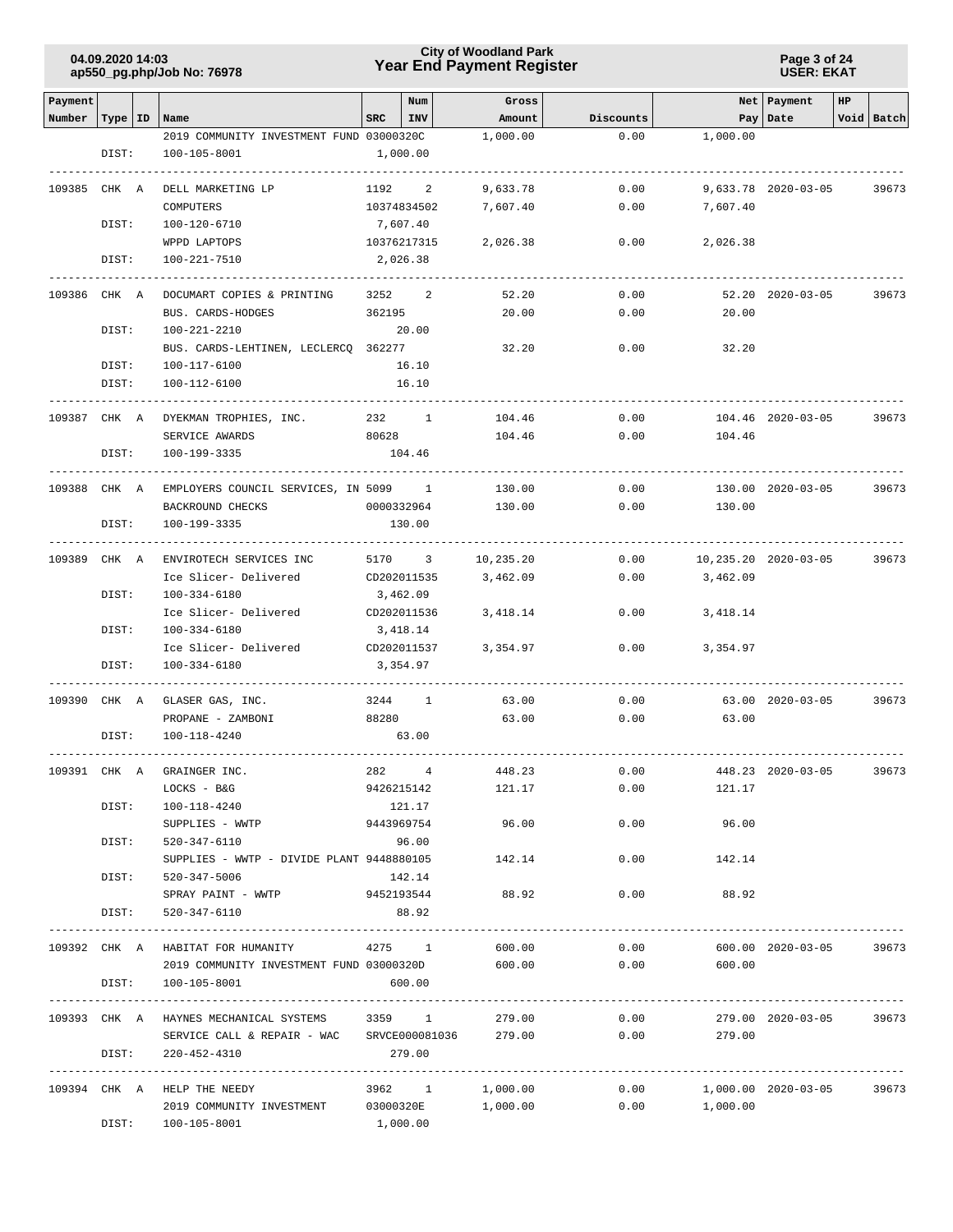### **Year End Payment Register City of Woodland Park 04.09.2020 14:03**

#### **Page 4 of 24 USER: EKAT**

| Payment      |           |                                                      |            | Num       | Gross                 |           |                | Net   Payment             | HP |            |
|--------------|-----------|------------------------------------------------------|------------|-----------|-----------------------|-----------|----------------|---------------------------|----|------------|
| Number       | Type   ID | Name                                                 | <b>SRC</b> | INV       | Amount                | Discounts |                | Pay   Date                |    | Void Batch |
|              |           |                                                      |            |           |                       |           |                |                           |    |            |
| 109395 CHK A |           | HUB INTERNATIONAL INSURANCE SV 4441                  |            | 1         | 6,000.00              | 0.00      |                | $6,000.00 2020 - 03 - 05$ |    | 39673      |
|              |           | 2ND Q INSTALLMENT - 2020                             | 1684089    |           | 6,000.00              | 0.00      | 6,000.00       |                           |    |            |
|              | DIST:     | 100-199-3335                                         | 6,000.00   |           |                       |           |                |                           |    |            |
| 109396 CHK A |           | IREA                                                 |            | 343 5     | 21,041.11             | 0.00      |                | 21,041.11 2020-03-05      |    | 39673      |
|              |           | FEB. CHARGES                                         |            | 02242020  | 13,098.24             | 0.00      | 10,918.56      |                           |    |            |
|              | DIST:     | 510-342-5710                                         | 2,179.68   |           |                       |           |                |                           |    |            |
|              | DIST:     | 520-347-5710                                         |            | 10,918.56 |                       |           |                |                           |    |            |
|              |           | FEB. CHARGES                                         |            | 02242020  | 13,098.24             | 0.00      | 2,179.68       |                           |    |            |
|              | DIST:     | 510-342-5710                                         | 2,179.68   |           |                       |           |                |                           |    |            |
|              | DIST:     | 520-347-5710                                         |            | 10,918.56 |                       |           |                |                           |    |            |
|              |           | 03/2020 CHARGES                                      | 030220A    |           | 7,942.87              | 0.00      | 7,001.48       |                           |    |            |
|              | DIST:     | 100-118-5710                                         |            | 2,916.64  |                       |           |                |                           |    |            |
|              | DIST:     | 220-455-5710                                         |            | 886.01    |                       |           |                |                           |    |            |
|              | DIST:     | 100-334-2270                                         |            | 4,084.84  |                       |           |                |                           |    |            |
|              | DIST:     | 510-342-5710                                         |            | 55.38     |                       |           |                |                           |    |            |
|              |           | 03/2020 CHARGES                                      | 030220A    |           | 7,942.87              | 0.00      | 886.01         |                           |    |            |
|              | DIST:     | 100-118-5710                                         |            | 2,916.64  |                       |           |                |                           |    |            |
|              | DIST:     | 220-455-5710                                         |            | 886.01    |                       |           |                |                           |    |            |
|              | DIST:     | 100-334-2270                                         |            | 4,084.84  |                       |           |                |                           |    |            |
|              | DIST:     | 510-342-5710                                         |            | 55.38     |                       |           |                |                           |    |            |
|              |           | 03/2020 CHARGES                                      | 030220A    |           | 7,942.87              | 0.00      | 55.38          |                           |    |            |
|              | DIST:     | 100-118-5710                                         |            | 2,916.64  |                       |           |                |                           |    |            |
|              | DIST:     | 220-455-5710                                         |            | 886.01    |                       |           |                |                           |    |            |
|              | DIST:     | 100-334-2270                                         |            | 4,084.84  |                       |           |                |                           |    |            |
|              | DIST:     | 510-342-5710                                         |            | 55.38     |                       |           |                |                           |    |            |
| 109397 CHK A |           | <b>JASON CALDWELL</b>                                |            | 4955 1    | 152.00                | 0.00      |                | 152.00 2020-03-05         |    | 39673      |
|              |           | CRWA TRAINING                                        |            | 02102020  | 152.00                | 0.00      | 152.00         |                           |    |            |
|              | DIST:     | 520-349-5800                                         |            | 152.00    |                       |           |                |                           |    |            |
|              |           |                                                      |            |           |                       |           |                |                           |    |            |
| 109398 CHK A |           | JUNIOR ACHIEVEMENT                                   | 4852 1     |           | 300.00                | 0.00      |                | 300.00 2020-03-05         |    | 39673      |
|              |           | 2019 COMMUNITY INVESTMENT                            | 03000320F  |           | 300.00                | 0.00      | 300.00         |                           |    |            |
|              | DIST:     | 100-105-8001                                         |            | 300.00    |                       |           |                |                           |    |            |
| 109399 CHK A |           | KEG 1 COLORADO LLC                                   |            | 5200 1    | 114.15                | 0.00      |                | 114.15 2020-03-05         |    | 39673      |
|              |           | BEER DELIVERY                                        |            |           | $W-3077023$<br>114.15 | 0.00      | 114.15         |                           |    |            |
|              | DIST:     | $220 - 455 - 7000$                                   |            | 114.15    |                       |           |                |                           |    |            |
|              |           | 109400 CHK A KENYON P JORDAN, PH.D.                  | 4333 1     |           | 500.00                | 0.00      |                | 500.00 2020-03-05         |    | 39673      |
|              |           | PREEMPLOYMENT PSYCH                                  | 2202-15    |           | 500.00                | 0.00      | 500.00         |                           |    |            |
|              | DIST:     | 100-221-6160                                         |            | 500.00    |                       |           |                |                           |    |            |
|              |           |                                                      |            |           |                       |           |                |                           |    |            |
|              |           | 109401 CHK A L.N. CURTIS & SONS                      |            |           | 5123 2<br>211.80      |           | 0.00           | 211.80 2020-03-05         |    | 39673      |
|              |           | UNIFORM - WPPD                                       |            |           | INV362522 122.50      |           | 0.00<br>122.50 |                           |    |            |
|              | DIST:     | 100-221-6210                                         |            | 122.50    |                       |           |                |                           |    |            |
|              |           | UNIFORM - WPPD INV362527                             |            |           | 89.30                 |           | $0.00$ 89.30   |                           |    |            |
|              | DIST:     | 100-221-6210                                         |            | 89.30     |                       |           |                |                           |    |            |
|              |           | 109402 CHK A MACDOUGALL & WOLDRIDGE, PC 1228 1       |            |           | 33.00                 | 0.00      |                | 33.00 2020-03-05          |    | 39673      |
|              |           | PROFESSIONAL FEES                                    | 161751     |           | 33.00                 | 0.00      | 33.00          |                           |    |            |
|              | DIST:     | 510-341-3210                                         |            | 33.00     |                       |           |                |                           |    |            |
|              |           |                                                      |            |           |                       |           |                |                           |    |            |
|              |           | 109403 CHK A WOODLAND PARK IMPACT PROJECT 1 1 400.00 |            |           |                       |           | 0.00           | 400.00 2020-03-05         |    | 39673      |
|              |           | 2019 COMMUNITY INVESTMENT FUND 03000320H 400.00      |            |           |                       |           | 0.00<br>400.00 |                           |    |            |
|              |           | DIST: 100-105-8001                                   |            | 400.00    |                       |           |                |                           |    |            |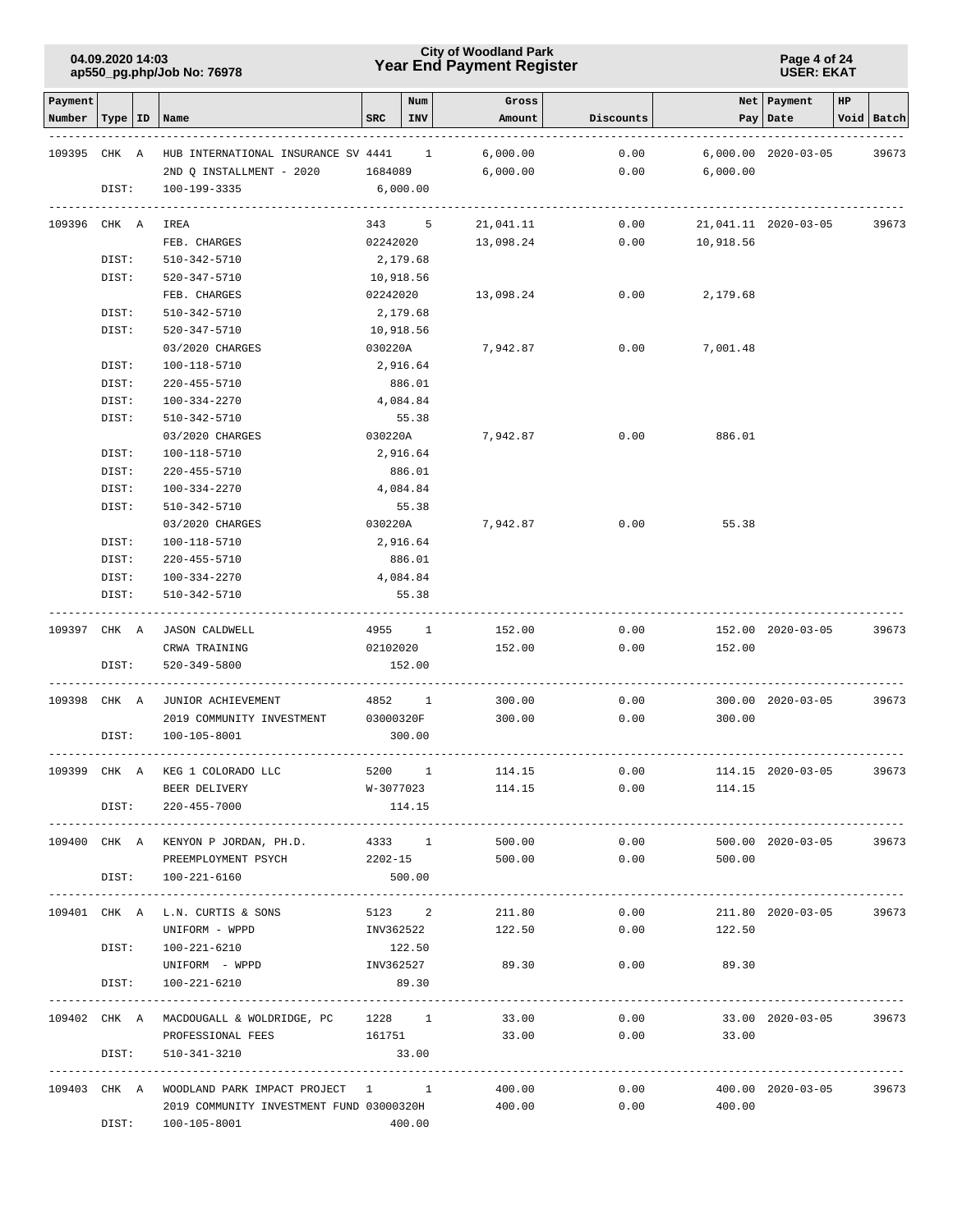### **Year End Payment Register City of Woodland Park 04.09.2020 14:03**

#### **Page 5 of 24 USER: EKAT**

| Payment      |                |                                          |              | Num              | Gross    |           |                     | Net   Payment       | HP |            |
|--------------|----------------|------------------------------------------|--------------|------------------|----------|-----------|---------------------|---------------------|----|------------|
| Number       |                | Type   ID   Name                         | SRC          | INV              | Amount   | Discounts |                     | Pay   Date          |    | Void Batch |
|              |                |                                          |              |                  |          |           |                     |                     |    |            |
| 109404 CHK A |                | TELLER COUNTY VITA                       | $\mathbf{1}$ | <sup>1</sup>     | 200.00   | 0.00      |                     | 200.00 2020-03-05   |    | 39673      |
|              |                | 2019 COMMUNITY INVESTMENT FUND 03000320I |              |                  | 200.00   | 0.00      | 200.00              |                     |    |            |
|              | DIST:          | 100-105-8001                             |              | 200.00           |          |           |                     |                     |    |            |
| 109405 CHK A |                | RUSSELL NAYLOR                           |              | $1 \quad 1$      | 26.62    | 0.00      |                     | 26.62 2020-03-05    |    | 39673      |
|              |                | UTILITY REFUND                           | 4357.04      |                  | 26.62    | 0.00      | 26.62               |                     |    |            |
|              | DIST:          | 510-342-3461                             |              | 26.62            |          |           |                     |                     |    |            |
| 109406 CHK A |                | WOODLAND PARK PANTHER RECYCLIN 1 1       |              |                  | 39.00    | 0.00      |                     | 39.00 2020-03-05    |    | 39673      |
|              |                | COMPUTER RECYCLING                       |              | $WPPR-16$        | 39.00    | 0.00      | 39.00               |                     |    |            |
|              | DIST:          | 100-120-6710                             |              | 39.00            |          |           |                     |                     |    |            |
|              |                |                                          |              |                  |          |           |                     |                     |    |            |
| 109407 CHK A |                | MOUNTAIN TOP CYCLING CLUB 4654 1         |              |                  | 100.00   | 0.00      |                     | 100.00 2020-03-05   |    | 39673      |
|              |                | 2019 COMMUNITY INVESTMENT FUND 03000320G |              |                  | 100.00   | 0.00      | 100.00              |                     |    |            |
|              | DIST:          | 100-105-8001                             |              | 100.00           |          |           |                     |                     |    |            |
| 109408 CHK A |                | MUTUAL OF OMAHA INSURANCE COMP 5128 1    |              |                  | 3,608.60 | 0.00      |                     | 3,608.60 2020-03-05 |    |            |
|              |                | 03/2019 PREMIUM                          |              | 000880241998     | 3,608.60 | 0.00      | 3,608.60            |                     |    | 39673      |
|              | DIST:          | 100-000-2175                             | 1,091.11     |                  |          |           |                     |                     |    |            |
|              |                | DIST: 100-000-2175                       |              | 798.49           |          |           |                     |                     |    |            |
|              | DIST:          | 100-000-2170                             |              | 1,719.00         |          |           |                     |                     |    |            |
|              |                |                                          |              |                  |          |           |                     |                     |    |            |
| 109409 CHK A |                | NAPA AUTO PARTS                          |              | 2048 3           | 1,716.83 | 0.00      | 1,716.83 2020-03-05 |                     |    | 39673      |
|              |                | FEBRUARY CHARGES                         |              | 22920            | 1,716.83 | 0.00      | 86.77               |                     |    |            |
|              | DIST:          | 100-332-4410                             |              | 226.09           |          |           |                     |                     |    |            |
|              | DIST:          | 100-332-4420                             |              | 271.91           |          |           |                     |                     |    |            |
|              | DIST:          | 100-332-4430                             |              | 140.81           |          |           |                     |                     |    |            |
|              | DIST:          | 100-332-6400                             |              | 17.66            |          |           |                     |                     |    |            |
|              | DIST:<br>DIST: | 100-334-4300                             |              | 709.97<br>217.29 |          |           |                     |                     |    |            |
|              | DIST:          | 510-342-4400<br>510-345-4400             |              | 46.33            |          |           |                     |                     |    |            |
|              | DIST:          | 520-347-4400                             |              | 4.00             |          |           |                     |                     |    |            |
|              | DIST:          | 520-347-6110                             |              | 59.95            |          |           |                     |                     |    |            |
|              | DIST:          | 520-349-4400                             |              | 22.82            |          |           |                     |                     |    |            |
|              |                | FEBRUARY CHARGES                         | 22920        |                  | 1,716.83 | 0.00      | 1,366.44            |                     |    |            |
|              | DIST:          | 100-332-4410                             |              | 226.09           |          |           |                     |                     |    |            |
|              | DIST:          | 100-332-4420                             |              | 271.91           |          |           |                     |                     |    |            |
|              | DIST:          | 100-332-4430                             |              | 140.81           |          |           |                     |                     |    |            |
|              | DIST:          | $100 - 332 - 6400$                       |              | 17.66            |          |           |                     |                     |    |            |
|              | DIST:          | 100-334-4300                             |              | 709.97           |          |           |                     |                     |    |            |
|              | DIST:          | 510-342-4400                             |              | 217.29           |          |           |                     |                     |    |            |
|              | DIST:          | $510 - 345 - 4400$                       |              | 46.33            |          |           |                     |                     |    |            |
|              | DIST:<br>DIST: | $520 - 347 - 4400$<br>520-347-6110       |              | 4.00<br>59.95    |          |           |                     |                     |    |            |
|              | DIST:          | 520-349-4400                             |              | 22.82            |          |           |                     |                     |    |            |
|              |                | FEBRUARY CHARGES                         | 22920        |                  | 1,716.83 | 0.00      | 263.62              |                     |    |            |
|              | DIST:          | 100-332-4410                             |              | 226.09           |          |           |                     |                     |    |            |
|              | DIST:          | 100-332-4420                             |              | 271.91           |          |           |                     |                     |    |            |
|              | DIST:          | 100-332-4430                             |              | 140.81           |          |           |                     |                     |    |            |
|              | DIST:          | $100 - 332 - 6400$                       |              | 17.66            |          |           |                     |                     |    |            |
|              | DIST:          | 100-334-4300                             |              | 709.97           |          |           |                     |                     |    |            |
|              | DIST:          | 510-342-4400                             |              | 217.29           |          |           |                     |                     |    |            |
|              | DIST:          | 510-345-4400                             |              | 46.33            |          |           |                     |                     |    |            |
|              | DIST:          | $520 - 347 - 4400$                       |              | 4.00             |          |           |                     |                     |    |            |
|              | DIST:          | 520-347-6110                             |              | 59.95            |          |           |                     |                     |    |            |
|              | DIST:          | 520-349-4400                             |              | 22.82            |          |           |                     |                     |    |            |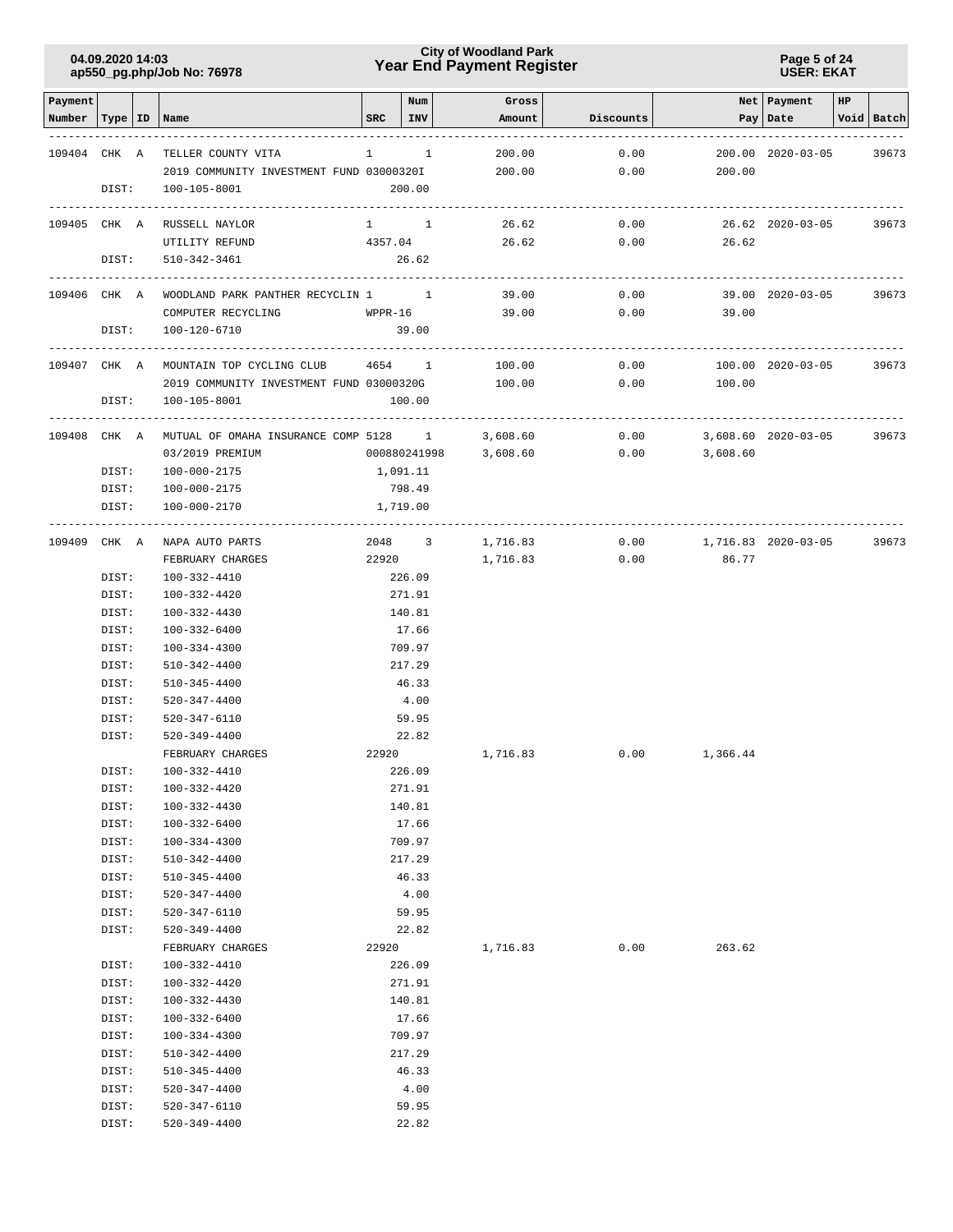### **Year End Payment Register City of Woodland Park 04.09.2020 14:03**

#### **Page 6 of 24 USER: EKAT**

| Payment      |                |                                                     |                    | Num              | Gross                   |           |                      | Net   Payment     | HP |            |
|--------------|----------------|-----------------------------------------------------|--------------------|------------------|-------------------------|-----------|----------------------|-------------------|----|------------|
| Number       |                | Type   ID   Name                                    | SRC                | INV              | Amount                  | Discounts |                      | Pay   Date        |    | Void Batch |
| 109410 CHK A |                | NEW BENEFITS LTD                                    | 5018               | $\mathbf{1}$     | 136.80                  | 0.00      |                      | 136.80 2020-03-05 |    | 39673      |
|              |                | 02/2020 MEMBERS                                     |                    |                  | HUB1002DJ-785985 136.80 | 0.00      | 136.80               |                   |    |            |
|              | DIST:          | 100-000-2166                                        |                    | 136.80           |                         |           |                      |                   |    |            |
|              |                | 109411 CHK A NORQUIST, LAWRENCE                     | --------<br>4941 1 |                  | 152.00                  | 0.00      |                      | 152.00 2020-03-05 |    | 39673      |
|              |                | CRWA TRAINING                                       | 02102020           |                  | 152.00                  | 0.00      | 152.00               |                   |    |            |
|              | DIST:          | 520-347-5800                                        |                    | 152.00           |                         |           |                      |                   |    |            |
|              |                | 109412 CHK A NORTHERN SAFETY & INDUSTRIAL CO 2417 1 |                    |                  | 90.29                   | 0.00      |                      | 90.29 2020-03-05  |    | 39673      |
|              |                | SAFETY SUPPLIES - STREETS 903816401                 |                    |                  | 90.29                   | 0.00      | 90.29                |                   |    |            |
|              | DIST:          | 100-334-2335                                        |                    | 90.29            |                         |           |                      |                   |    |            |
| 109413 CHK A |                | PAVEMENT REPAIR & SUPPLIES INC 3202 1               |                    |                  | 863.00                  | 0.00      |                      | 863.00 2020-03-05 |    | 39673      |
|              |                | PAVEMENT REPAIR - STREETS 2020-578                  |                    |                  | 863.00                  | 0.00      | 863.00               |                   |    |            |
|              | DIST:          | 100-334-4360                                        |                    | 863.00           |                         |           |                      |                   |    |            |
| 109414 CHK A |                | PEAK INTERNET                                       | 3141 6             |                  | 19,291.79               | 0.00      | 19,291.79 2020-03-05 |                   |    | 39673      |
|              |                | 03/2020 CHARGES                                     | 132669             |                  | 15,806.36               | 0.00      | 800.00               |                   |    |            |
|              | DIST:          | 100-199-5300                                        | 2,225.94           |                  |                         |           |                      |                   |    |            |
|              | DIST:          | 100-120-3700                                        | 10,788.94          |                  |                         |           |                      |                   |    |            |
|              | DIST:<br>DIST: | 100-115-4340<br>220-455-3700                        |                    | 35.00<br>320.00  |                         |           |                      |                   |    |            |
|              | DIST:          | 220-452-5300                                        |                    | 256.48           |                         |           |                      |                   |    |            |
|              | DIST:          | 220-452-3700                                        |                    | 580.00           |                         |           |                      |                   |    |            |
|              | DIST:          | 510-342-3700                                        |                    | 800.00           |                         |           |                      |                   |    |            |
|              | DIST:          | 520-347-3700                                        |                    | 800.00           |                         |           |                      |                   |    |            |
|              |                | 03/2020 CHARGES                                     | 132669             |                  | 15,806.36               | 0.00      | 800.00               |                   |    |            |
|              | DIST:          | 100-199-5300                                        | 2,225.94           |                  |                         |           |                      |                   |    |            |
|              | DIST:          | 100-120-3700                                        |                    | 10,788.94        |                         |           |                      |                   |    |            |
|              | DIST:          | 100-115-4340                                        |                    | 35.00            |                         |           |                      |                   |    |            |
|              | DIST:          | $220 - 455 - 3700$                                  |                    | 320.00           |                         |           |                      |                   |    |            |
|              | DIST:          | 220-452-5300                                        |                    | 256.48           |                         |           |                      |                   |    |            |
|              | DIST:          | 220-452-3700                                        |                    | 580.00           |                         |           |                      |                   |    |            |
|              | DIST:<br>DIST: | 510-342-3700<br>520-347-3700                        |                    | 800.00<br>800.00 |                         |           |                      |                   |    |            |
|              |                | 03/2020 CHARGES                                     | 132669             |                  | 15,806.36               |           | $0.00$ 13,049.88     |                   |    |            |
|              | DIST:          | 100-199-5300                                        |                    | 2,225.94         |                         |           |                      |                   |    |            |
|              | DIST:          | 100-120-3700                                        |                    | 10,788.94        |                         |           |                      |                   |    |            |
|              | DIST:          | 100-115-4340                                        |                    | 35.00            |                         |           |                      |                   |    |            |
|              | DIST:          | 220-455-3700                                        |                    | 320.00           |                         |           |                      |                   |    |            |
|              | DIST:          | 220-452-5300                                        |                    | 256.48           |                         |           |                      |                   |    |            |
|              | DIST:          | $220 - 452 - 3700$                                  |                    | 580.00           |                         |           |                      |                   |    |            |
|              | DIST:          | 510-342-3700                                        |                    | 800.00           |                         |           |                      |                   |    |            |
|              | DIST:          | 520-347-3700                                        |                    | 800.00           |                         |           |                      |                   |    |            |
|              |                | 03/2020 CHARGES                                     | 132669             |                  | 15,806.36               | 0.00      | 1,156.48             |                   |    |            |
|              | DIST:          | 100-199-5300                                        |                    | 2,225.94         |                         |           |                      |                   |    |            |
|              | DIST:          | 100-120-3700<br>100-115-4340                        |                    | 10,788.94        |                         |           |                      |                   |    |            |
|              | DIST:<br>DIST: | 220-455-3700                                        |                    | 35.00<br>320.00  |                         |           |                      |                   |    |            |
|              | DIST:          | $220 - 452 - 5300$                                  |                    | 256.48           |                         |           |                      |                   |    |            |
|              | DIST:          | $220 - 452 - 3700$                                  |                    | 580.00           |                         |           |                      |                   |    |            |
|              | DIST:          | 510-342-3700                                        |                    | 800.00           |                         |           |                      |                   |    |            |
|              | DIST:          | 520-347-3700                                        |                    | 800.00           |                         |           |                      |                   |    |            |
|              |                | 03/2020 CHARGES                                     | 132670             |                  | 3,425.48                | 0.00      | 3,425.48             |                   |    |            |
|              | DIST:          | 100-221-5300                                        |                    | 590.14           |                         |           |                      |                   |    |            |
|              | DIST:          | 100-221-3700                                        |                    | 2,835.34         |                         |           |                      |                   |    |            |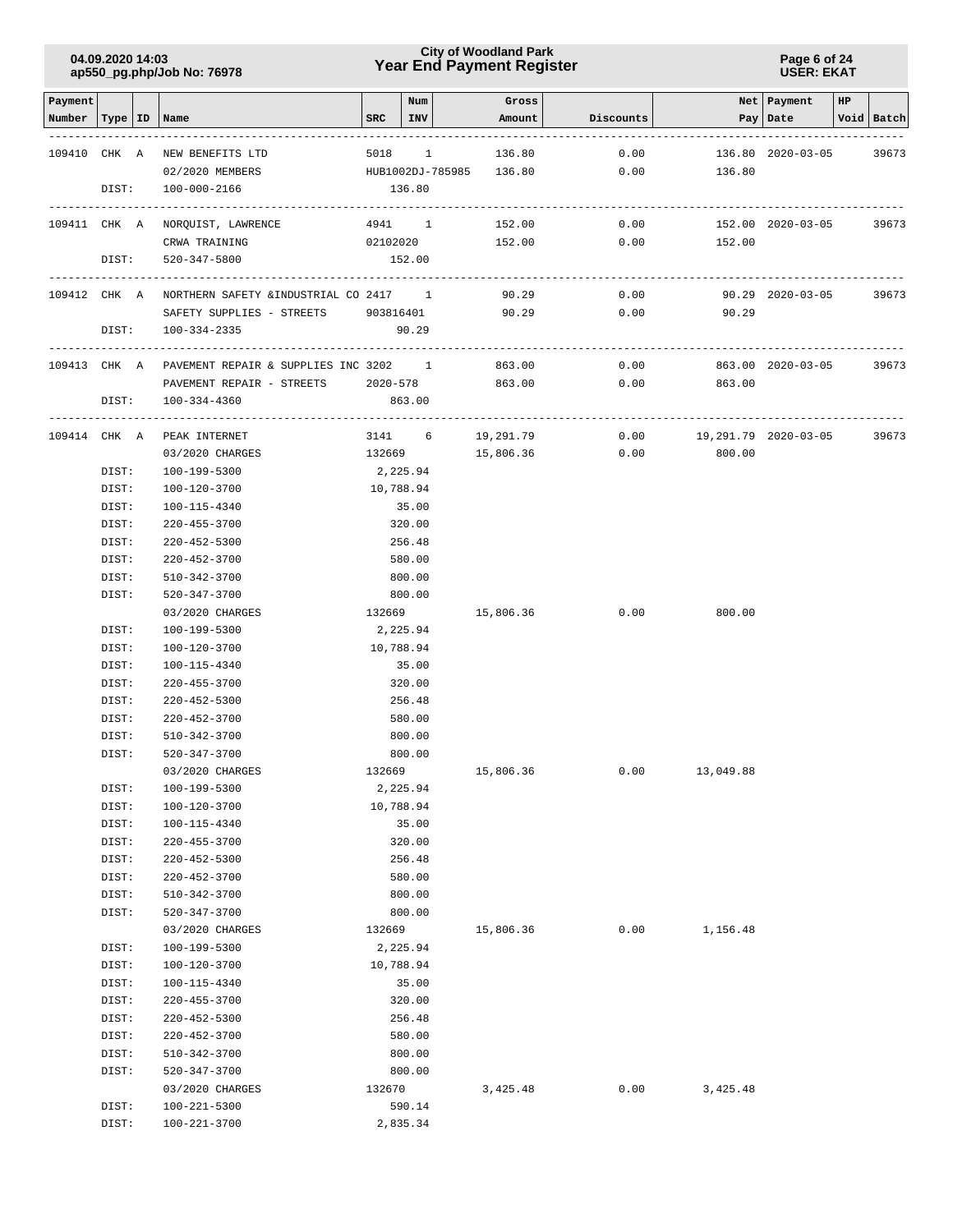### **Year End Payment Register City of Woodland Park 04.09.2020 14:03**

**Page 7 of 24 USER: EKAT**

| Payment                   |       |                                                              |          | Num        | Gross               |              |                                           | Net   Payment       | HP |            |
|---------------------------|-------|--------------------------------------------------------------|----------|------------|---------------------|--------------|-------------------------------------------|---------------------|----|------------|
| Number   Type   ID   Name |       |                                                              | SRC      | $ $ INV    | Amount              | Discounts    |                                           | Pay Date            |    | Void Batch |
|                           |       | 100-115-4340                                                 | 305108   |            | 59.95               | 0.00         | 59.95                                     |                     |    |            |
|                           | DIST: | 100-115-4340                                                 |          | 59.95      |                     |              |                                           |                     |    |            |
| 109415 CHK A              |       | PHIL PYLES                                                   |          | 4777 1     | 177.88              | 0.00         |                                           | 177.88 2020-03-05   |    | 39673      |
|                           |       | UNIFORM REIMB. - PYLES                                       | 030220   |            | 177.88              | 0.00         | 177.88                                    |                     |    |            |
|                           | DIST: | 100-334-6210                                                 |          | 177.88     |                     |              |                                           |                     |    |            |
|                           |       |                                                              |          |            |                     |              |                                           |                     |    |            |
| 109416 CHK A              |       | PIKES PEAK REGIONAL BUILDING D 4647 1                        |          |            | 27.35               | 0.00         |                                           | 27.35 2020-03-05    |    | 39673      |
|                           |       | 02/2020 PLAN FEES                                            | 03042020 |            | 27.35               | 0.00         | 27.35                                     |                     |    |            |
|                           | DIST: | 100-000-3433                                                 | 1,584.75 |            |                     |              |                                           |                     |    |            |
|                           | DIST: | 100-000-3433                                                 |          | 1,442.70-  |                     |              |                                           |                     |    |            |
|                           | DIST: | 100-000-3433                                                 |          | 114.70-    |                     |              |                                           |                     |    |            |
|                           |       | POTESTIO BROTHERS EQUIP INC                                  |          | 2312 1     |                     | 0.00         |                                           | 14.70 2020-03-05    |    |            |
| 109417 CHK A              |       | REPAIR #53                                                   | 60390C   |            | 14.70<br>14.70      | 0.00         | 14.70                                     |                     |    | 39673      |
|                           | DIST: | 100-332-4430                                                 |          | 14.70      |                     |              |                                           |                     |    |            |
|                           |       |                                                              |          |            |                     |              |                                           |                     |    |            |
| 109418 CHK A              |       | RAMPART SUPPLY, INC.                                         |          | 528 1      | 246.17              | 0.00         |                                           | 246.17 2020-03-05   |    | 39673      |
|                           |       | PLUMBING SUPPLIES                                            |          | 2441471-00 | 246.17              | 0.00         | 246.17                                    |                     |    |            |
|                           | DIST: | 220-455-4310                                                 |          | 246.17     |                     |              |                                           |                     |    |            |
|                           |       |                                                              |          |            |                     |              |                                           |                     |    |            |
|                           |       | 109419 CHK A RHODESCO, INC                                   |          | 5172 1     | 176.00              | 0.00         |                                           | 176.00 2020-03-05   |    | 39673      |
|                           | DIST: | SUPPLIES - WAC<br>$220 - 452 - 5500$                         | 141108   | 176.00     | 176.00              | 0.00         | 176.00                                    |                     |    |            |
|                           |       |                                                              |          |            |                     |              |                                           |                     |    |            |
|                           |       | 109420 CHK A RIMS SUN RIDGE SYSTEMS, INC. 2797 1             |          |            | 2,282.00            | 0.00         |                                           | 2,282.00 2020-03-05 |    | 39673      |
|                           |       | RIMS - ANNUAL SUPPORT                                        | 5971     |            | 2,282.00            | 0.00         | 2,282.00                                  |                     |    |            |
|                           | DIST: | 100-221-4320                                                 | 2,282.00 |            |                     |              |                                           |                     |    |            |
| 109421 CHK A              |       |                                                              |          |            |                     |              |                                           |                     |    |            |
|                           |       | SCHUMACHER'S<br>REPAIR #60                                   | 67211    | 561 3      | 152.60<br>67.60     | 0.00<br>0.00 | 67.60                                     | 152.60 2020-03-05   |    | 39673      |
|                           | DIST: | 100-332-4420                                                 |          | 67.60      |                     |              |                                           |                     |    |            |
|                           |       | REPAIR #91                                                   | 67217    |            | 67.60               | 0.00         | 67.60                                     |                     |    |            |
|                           | DIST: | 100-332-4420                                                 |          | 67.60      |                     |              |                                           |                     |    |            |
|                           |       | REPAIR #51                                                   | 67230    |            | 17.40               | 0.00         | 17.40                                     |                     |    |            |
|                           | DIST: | 100-332-4420                                                 |          | 17.40      |                     |              |                                           |                     |    |            |
|                           |       |                                                              |          |            |                     |              |                                           |                     |    |            |
|                           |       | 109422 CHK A SGS ACCUTEST INC. 4859 1                        |          |            | 292.79              |              | 0.00                                      | 292.79 2020-03-05   |    | 39673      |
|                           |       | 12/2019 WATER QUALITY TEST 52160116856<br>DIST: 510-342-3350 |          | 292.79     |                     | 292.79       | 0.00<br>292.79                            |                     |    |            |
|                           |       |                                                              |          |            |                     |              |                                           |                     |    |            |
|                           |       | 109423 CHK A SNO-WHITE LINEN & UNIFORM, INC 581 1            |          |            | 83.68               | 0.00         |                                           | 83.68 2020-03-05    |    | 39673      |
|                           |       | EVENTS - UPCC                                                | S81183   |            | 83.68               | 0.00         | 83.68                                     |                     |    |            |
|                           | DIST: | 220-455-7200                                                 |          | 83.68      |                     |              |                                           |                     |    |            |
|                           |       |                                                              |          |            |                     |              |                                           |                     |    |            |
|                           |       | 109424 CHK A TELLER SENIOR COALITION 1163 1                  |          |            |                     |              | $1,000.00$ $0.00$ $1,000.00$ $2020-03-05$ |                     |    | 39673      |
|                           |       | 2019 COMMUNITY INVESTMENT FUND 03000320J 1,000.00            |          |            |                     |              | $0.00$ 1,000.00                           |                     |    |            |
|                           | DIST: | 100-105-8001                                                 | 1,000.00 |            |                     |              |                                           |                     |    |            |
|                           |       | 109425 CHK A THE AQUEOUS SOLUTION, INC. 3016 1               |          |            | 380.00              | 0.00         |                                           | 380.00 2020-03-05   |    | 39673      |
|                           |       | CHEMICALS - WAC                                              |          | 82393      | 380.00              | 0.00         | 380.00                                    |                     |    |            |
|                           | DIST: | $220 - 452 - 6300$                                           |          | 380.00     |                     |              |                                           |                     |    |            |
|                           |       |                                                              |          |            |                     |              |                                           |                     |    |            |
|                           |       | 109426 CHK A TRAFFIC SAFETY STORE                            |          |            | 5192 2 10,697.65    |              | $0.00$ 10,697.65 2020-03-05               |                     |    | 39673      |
|                           |       | Road Closure Equip for Parades INV000722582 10,322.46        |          |            |                     |              | $0.00$ 10,322.46                          |                     |    |            |
|                           | DIST: | 100-334-5650<br>TRRAFFIC CONTROL                             |          | 10,322.46  | INV000722904 375.19 |              | $0.00$ 375.19                             |                     |    |            |
|                           |       |                                                              |          |            |                     |              |                                           |                     |    |            |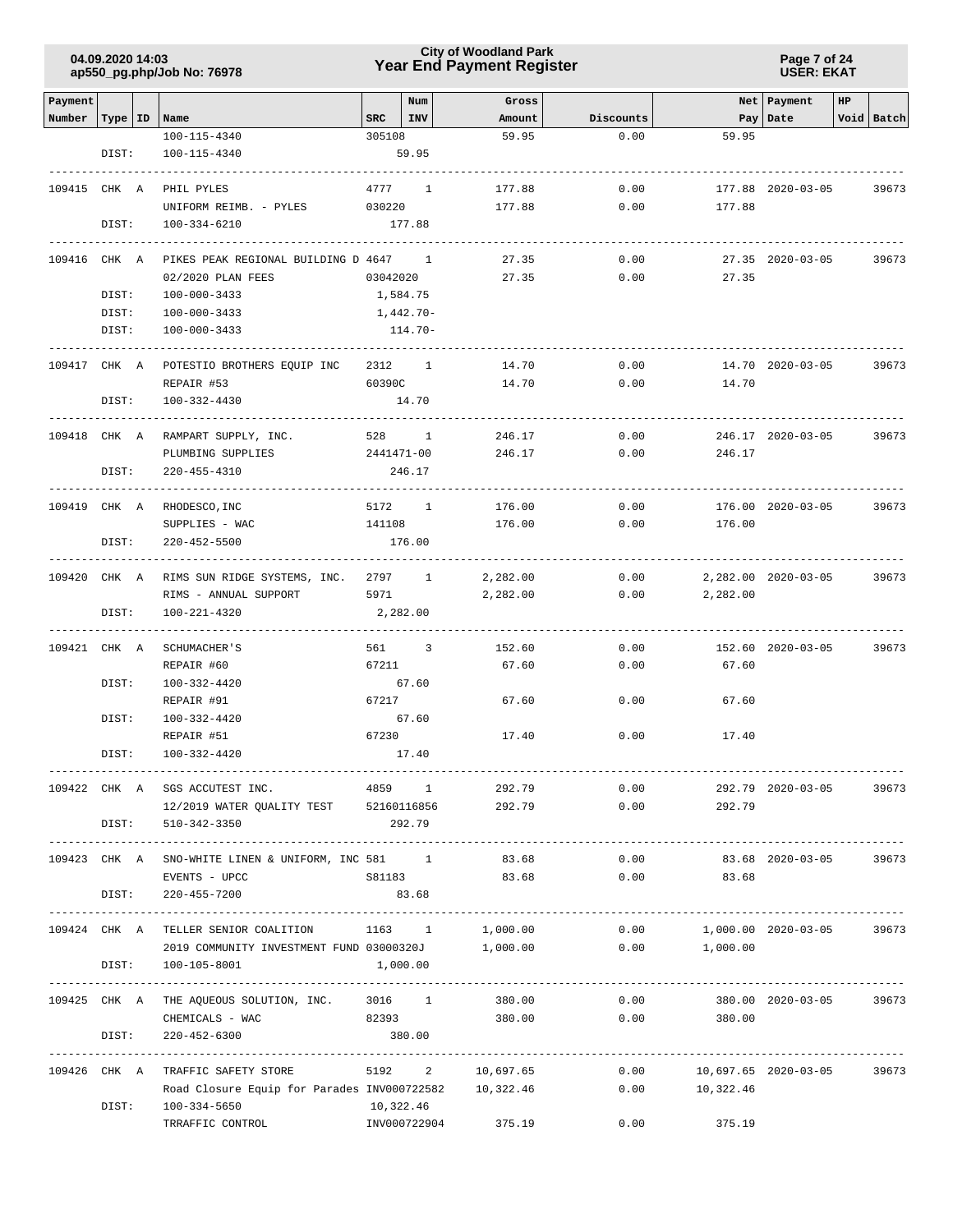### **Year End Payment Register City of Woodland Park 04.09.2020 14:03**

**Page 8 of 24 USER: EKAT**

| Payment                   |                |                                                   |                         | Num            | Gross                |           |                | Net   Payment        | HP |            |
|---------------------------|----------------|---------------------------------------------------|-------------------------|----------------|----------------------|-----------|----------------|----------------------|----|------------|
| Number   Type   ID   Name |                |                                                   | $SRC$   INV             |                | Amount               | Discounts |                | Pay Date             |    | Void Batch |
|                           | DIST:          | $100 - 334 - 5650$                                |                         | 375.19         |                      |           |                |                      |    |            |
| 109427 CHK A              |                | TREATMENT TECH, INC.                              | 1494 1                  |                | 1,966.40             | 0.00      |                | 1,966.40 2020-03-05  |    | 39673      |
|                           |                |                                                   |                         |                |                      |           |                |                      |    |            |
|                           | DIST:          | SODIUM HYPOCHLORITE<br>510-342-6310               | 181711<br>1,966.40      |                | 1,966.40             | 0.00      | 1,966.40       |                      |    |            |
|                           |                |                                                   |                         |                |                      |           |                |                      |    |            |
|                           |                | 109428 CHK A UPSTATE WHOLESALE SUPPLY, INC 4807 1 |                         |                | 20,137.29            | 0.00      |                | 20,137.29 2020-03-05 |    | 39673      |
|                           |                | LAPTOPS CAPITOL OUTLAY                            | INV14709                |                | 20,137.29            | 0.00      | 20,137.29      |                      |    |            |
|                           | DIST:          | 100-221-7510                                      | 20,137.29               |                |                      |           |                |                      |    |            |
|                           |                |                                                   |                         |                |                      |           |                |                      |    |            |
| 109429 CHK A              |                | UPWORX, LLC                                       | 5201 1                  |                | 222.73               | 0.00      |                | 222.73 2020-03-05    |    | 39673      |
|                           |                | CABLE REPAIR - UPCC                               | 1233 and $\overline{a}$ |                | 222.73               |           | 0.00<br>222.73 |                      |    |            |
|                           | DIST:          | $220 - 455 - 4320$                                |                         | 222.73         |                      |           |                |                      |    |            |
|                           |                |                                                   |                         |                |                      |           |                |                      |    |            |
| 109430 CHK A              |                | US POSTAL SERVICE                                 | 516 1                   |                | 226.00               | 0.00      |                | 226.00 2020-03-05    |    | 39673      |
|                           |                | 2020 BOX 5110 RENEWAL-ELECTION 03032020           |                         |                | 226.00               | 0.00      | 226.00         |                      |    |            |
|                           | DIST:          | 100-112-2020                                      |                         | 226.00         |                      |           |                |                      |    |            |
|                           |                |                                                   |                         |                |                      |           |                |                      |    |            |
| 109431 CHK A              |                | UTE PASS SYMPHONY GUILD                           | 656 1                   |                | 1,000.00             | 0.00      |                | 1,000.00 2020-03-05  |    | 39673      |
|                           |                | 2019 COMMUNITY INVESTMENT FUND 03000320K          |                         |                | 1,000.00             | 0.00      | 1,000.00       |                      |    |            |
|                           | DIST:          | 100-105-8001                                      |                         | 1,000.00       |                      |           |                |                      |    |            |
|                           |                |                                                   |                         |                |                      |           |                |                      |    |            |
|                           |                | 109432 CHK A UTE TRAIL STAMPEDE RODEO             | 5103 1                  |                | 700.00               | 0.00      |                | 700.00 2020-03-05    |    | 39673      |
|                           |                | 2019 COMMUNITY INVESTMENT FUND 03000320L          |                         |                | 700.00               | 0.00      | 700.00         |                      |    |            |
|                           | DIST:          | 100-105-8001                                      |                         | 700.00         |                      |           |                |                      |    |            |
|                           |                | VERIZON                                           | 3856 5                  |                |                      | 0.00      |                |                      |    | 39673      |
| 109433 CHK A              |                | 01/2020-02/2020 CHARGES                           | 9849229197              |                | 2,780.83<br>2,780.83 | 0.00      | 232.03         | 2,780.83 2020-03-05  |    |            |
|                           | DIST:          | 100-111-5300                                      |                         | 36.22          |                      |           |                |                      |    |            |
|                           | DIST:          | 100-110-5300                                      |                         | 92.96          |                      |           |                |                      |    |            |
|                           | DIST:          | 100-112-5300                                      |                         | 143.43         |                      |           |                |                      |    |            |
|                           | DIST:          | 100-114-5300                                      |                         | 143.35         |                      |           |                |                      |    |            |
|                           | DIST:          | 100-199-5300                                      |                         | 125.90         |                      |           |                |                      |    |            |
|                           | DIST:          | 100-118-5300                                      |                         | 168.85         |                      |           |                |                      |    |            |
|                           | DIST:          | 100-221-5300                                      |                         | 863.50         |                      |           |                |                      |    |            |
|                           | DIST:          | 100-331-5300                                      |                         | 99.19          |                      |           |                |                      |    |            |
|                           | DIST:          | 100-332-5300                                      |                         | 53.73          |                      |           |                |                      |    |            |
|                           | DIST:          | $100 - 334 - 5300$                                |                         | 172.31         |                      |           |                |                      |    |            |
|                           | DIST:          | $210 - 221 - 5300$                                |                         | 36.22          |                      |           |                |                      |    |            |
|                           | DIST:          | $210 - 223 - 5300$                                |                         | 52.95          |                      |           |                |                      |    |            |
|                           | DIST:          | $220 - 451 - 5300$                                |                         | 52.95          |                      |           |                |                      |    |            |
|                           | DIST:          | $220 - 452 - 5300$                                |                         | 142.86         |                      |           |                |                      |    |            |
|                           | DIST:          | $220 - 455 - 5300$                                |                         | 36.22          |                      |           |                |                      |    |            |
|                           | DIST:          | 510-341-5300                                      |                         | 34.44          |                      |           |                |                      |    |            |
|                           | DIST:          | $520 - 346 - 5300$                                |                         | 18.55          |                      |           |                |                      |    |            |
|                           | DIST:          | 510-342-5300                                      |                         | 108.66         |                      |           |                |                      |    |            |
|                           | DIST:          | 510-345-5300                                      |                         | 122.67         |                      |           |                |                      |    |            |
|                           | DIST:          | 520-349-5300                                      |                         | 66.06          |                      |           |                |                      |    |            |
|                           | DIST:          | 520-347-5300                                      |                         | 209.81         |                      |           |                |                      |    |            |
|                           |                | 01/2020-02/2020 CHARGES                           | 9849229197              |                | 2,780.83             | 0.00      | 265.77         |                      |    |            |
|                           | DIST:<br>DIST: | 100-111-5300<br>100-110-5300                      |                         | 36.22<br>92.96 |                      |           |                |                      |    |            |
|                           | DIST:          | 100-112-5300                                      |                         | 143.43         |                      |           |                |                      |    |            |
|                           | DIST:          | 100-114-5300                                      |                         | 143.35         |                      |           |                |                      |    |            |
|                           | DIST:          | 100-199-5300                                      |                         | 125.90         |                      |           |                |                      |    |            |
|                           | DIST:          | 100-118-5300                                      |                         | 168.85         |                      |           |                |                      |    |            |
|                           | DIST:          | 100-221-5300                                      |                         | 863.50         |                      |           |                |                      |    |            |
|                           |                |                                                   |                         |                |                      |           |                |                      |    |            |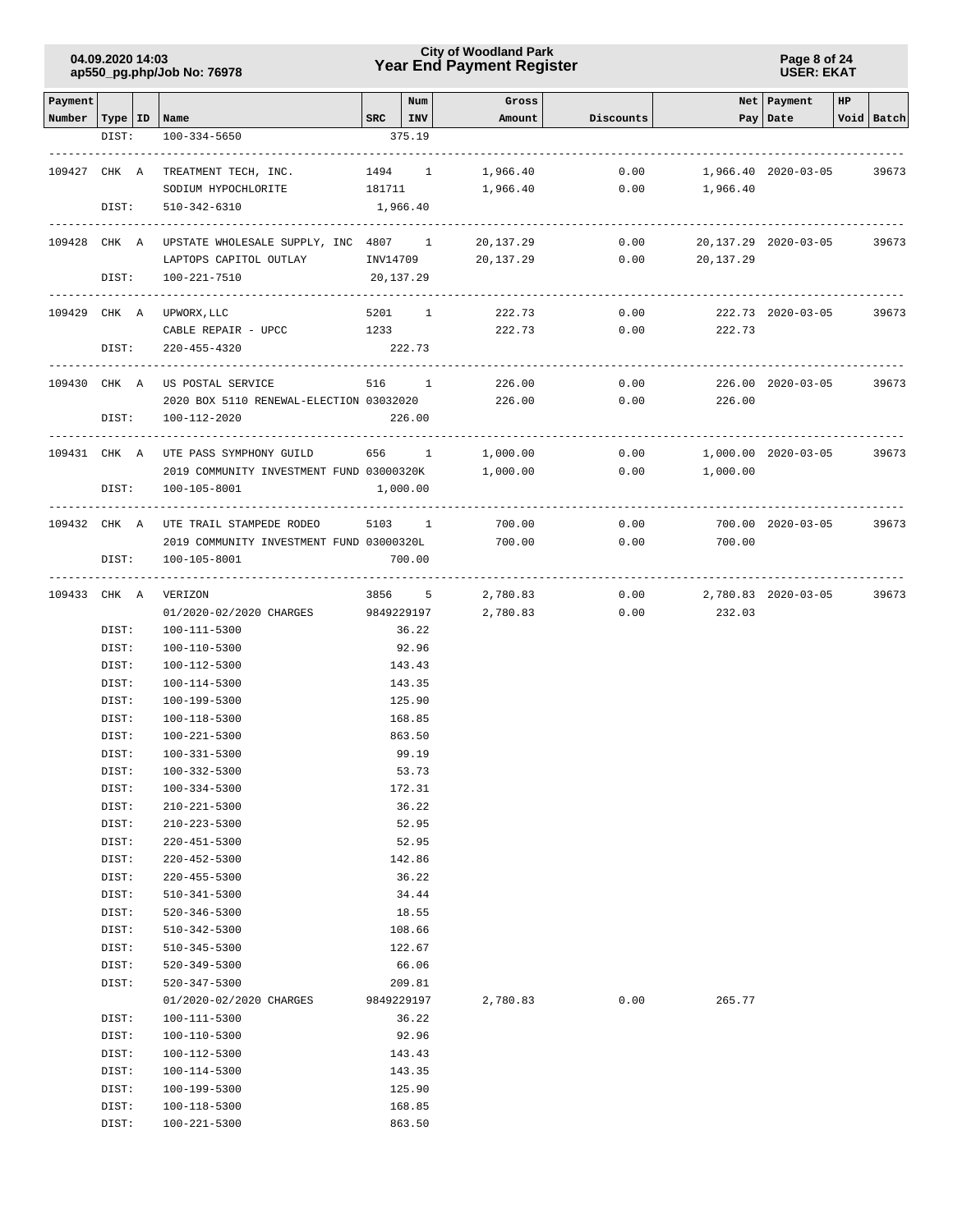## **Year End Payment Register City of Woodland Park 04.09.2020 14:03**

#### **Page 9 of 24 USER: EKAT**

| Payment |                |                                    |            | Num             | Gross    |           |          | Net Payment | $_{\rm HP}$ |            |
|---------|----------------|------------------------------------|------------|-----------------|----------|-----------|----------|-------------|-------------|------------|
| Number  | Type   ID      | Name                               | <b>SRC</b> | INV             | Amount   | Discounts |          | Pay   Date  |             | Void Batch |
|         | DIST:          | $100 - 331 - 5300$                 |            | 99.19           |          |           |          |             |             |            |
|         | DIST:          | 100-332-5300                       |            | 53.73           |          |           |          |             |             |            |
|         | DIST:          | $100 - 334 - 5300$                 |            | 172.31          |          |           |          |             |             |            |
|         | DIST:          | $210 - 221 - 5300$                 |            | 36.22           |          |           |          |             |             |            |
|         | DIST:          | $210 - 223 - 5300$                 |            | 52.95           |          |           |          |             |             |            |
|         | DIST:          | 220-451-5300                       |            | 52.95           |          |           |          |             |             |            |
|         | DIST:          | $220 - 452 - 5300$                 |            | 142.86          |          |           |          |             |             |            |
|         | DIST:          | $220 - 455 - 5300$                 |            | 36.22           |          |           |          |             |             |            |
|         | DIST:          | $510 - 341 - 5300$                 |            | 34.44           |          |           |          |             |             |            |
|         | DIST:          | $520 - 346 - 5300$                 |            | 18.55           |          |           |          |             |             |            |
|         | DIST:          | 510-342-5300                       |            | 108.66          |          |           |          |             |             |            |
|         | DIST:          | 510-345-5300                       |            | 122.67          |          |           |          |             |             |            |
|         | DIST:          | 520-349-5300                       |            | 66.06           |          |           |          |             |             |            |
|         | DIST:          | 520-347-5300                       |            | 209.81          |          |           |          |             |             |            |
|         |                | 01/2020-02/2020 CHARGES            | 9849229197 |                 | 2,780.83 | 0.00      | 1,899.44 |             |             |            |
|         | DIST:          | 100-111-5300                       |            | 36.22           |          |           |          |             |             |            |
|         | DIST:          | $100 - 110 - 5300$                 |            | 92.96           |          |           |          |             |             |            |
|         | DIST:          | 100-112-5300                       |            | 143.43          |          |           |          |             |             |            |
|         | DIST:          | 100-114-5300                       |            | 143.35          |          |           |          |             |             |            |
|         | DIST:          | 100-199-5300                       |            | 125.90          |          |           |          |             |             |            |
|         | DIST:          | 100-118-5300                       |            | 168.85          |          |           |          |             |             |            |
|         | DIST:          | 100-221-5300                       |            | 863.50          |          |           |          |             |             |            |
|         | DIST:          | 100-331-5300                       |            | 99.19           |          |           |          |             |             |            |
|         | DIST:          | 100-332-5300                       |            | 53.73           |          |           |          |             |             |            |
|         | DIST:          | $100 - 334 - 5300$                 |            | 172.31          |          |           |          |             |             |            |
|         | DIST:          | $210 - 221 - 5300$                 |            | 36.22           |          |           |          |             |             |            |
|         | DIST:          | $210 - 223 - 5300$                 |            | 52.95           |          |           |          |             |             |            |
|         | DIST:          | $220 - 451 - 5300$                 |            | 52.95           |          |           |          |             |             |            |
|         | DIST:          | 220-452-5300                       |            | 142.86          |          |           |          |             |             |            |
|         | DIST:          | $220 - 455 - 5300$                 |            | 36.22           |          |           |          |             |             |            |
|         | DIST:          | 510-341-5300                       |            | 34.44           |          |           |          |             |             |            |
|         | DIST:          | 520-346-5300                       |            | 18.55           |          |           |          |             |             |            |
|         | DIST:          | 510-342-5300                       |            | 108.66          |          |           |          |             |             |            |
|         | DIST:          | 510-345-5300                       |            | 122.67          |          |           |          |             |             |            |
|         | DIST:          | 520-349-5300                       |            | 66.06           |          |           |          |             |             |            |
|         | DIST:          | 520-347-5300                       |            | 209.81          |          |           |          |             |             |            |
|         |                | 01/2020-02/2020 CHARGES            | 9849229197 |                 | 2,780.83 | 0.00      | 294.42   |             |             |            |
|         | DIST:          | 100-111-5300                       |            | 36.22           |          |           |          |             |             |            |
|         | DIST:          | $100 - 110 - 5300$                 |            | 92.96           |          |           |          |             |             |            |
|         | DIST:          | 100-112-5300                       |            | 143.43          |          |           |          |             |             |            |
|         | DIST:          | 100-114-5300                       |            | 143.35          |          |           |          |             |             |            |
|         | DIST:          | 100-199-5300                       |            | 125.90          |          |           |          |             |             |            |
|         | DIST:          | $100 - 118 - 5300$                 |            | 168.85          |          |           |          |             |             |            |
|         | DIST:          | 100-221-5300                       |            | 863.50          |          |           |          |             |             |            |
|         | DIST:<br>DIST: | 100-331-5300<br>$100 - 332 - 5300$ |            | 99.19<br>53.73  |          |           |          |             |             |            |
|         |                |                                    |            |                 |          |           |          |             |             |            |
|         | DIST:<br>DIST: | $100 - 334 - 5300$<br>210-221-5300 |            | 172.31<br>36.22 |          |           |          |             |             |            |
|         | DIST:          | $210 - 223 - 5300$                 |            | 52.95           |          |           |          |             |             |            |
|         | DIST:          | $220 - 451 - 5300$                 |            | 52.95           |          |           |          |             |             |            |
|         | DIST:          | $220 - 452 - 5300$                 |            | 142.86          |          |           |          |             |             |            |
|         | DIST:          | $220 - 455 - 5300$                 |            | 36.22           |          |           |          |             |             |            |
|         | DIST:          | $510 - 341 - 5300$                 |            | 34.44           |          |           |          |             |             |            |
|         | DIST:          | 520-346-5300                       |            | 18.55           |          |           |          |             |             |            |
|         | DIST:          | 510-342-5300                       |            | 108.66          |          |           |          |             |             |            |
|         | DIST:          | 510-345-5300                       |            | 122.67          |          |           |          |             |             |            |
|         | DIST:          | 520-349-5300                       |            | 66.06           |          |           |          |             |             |            |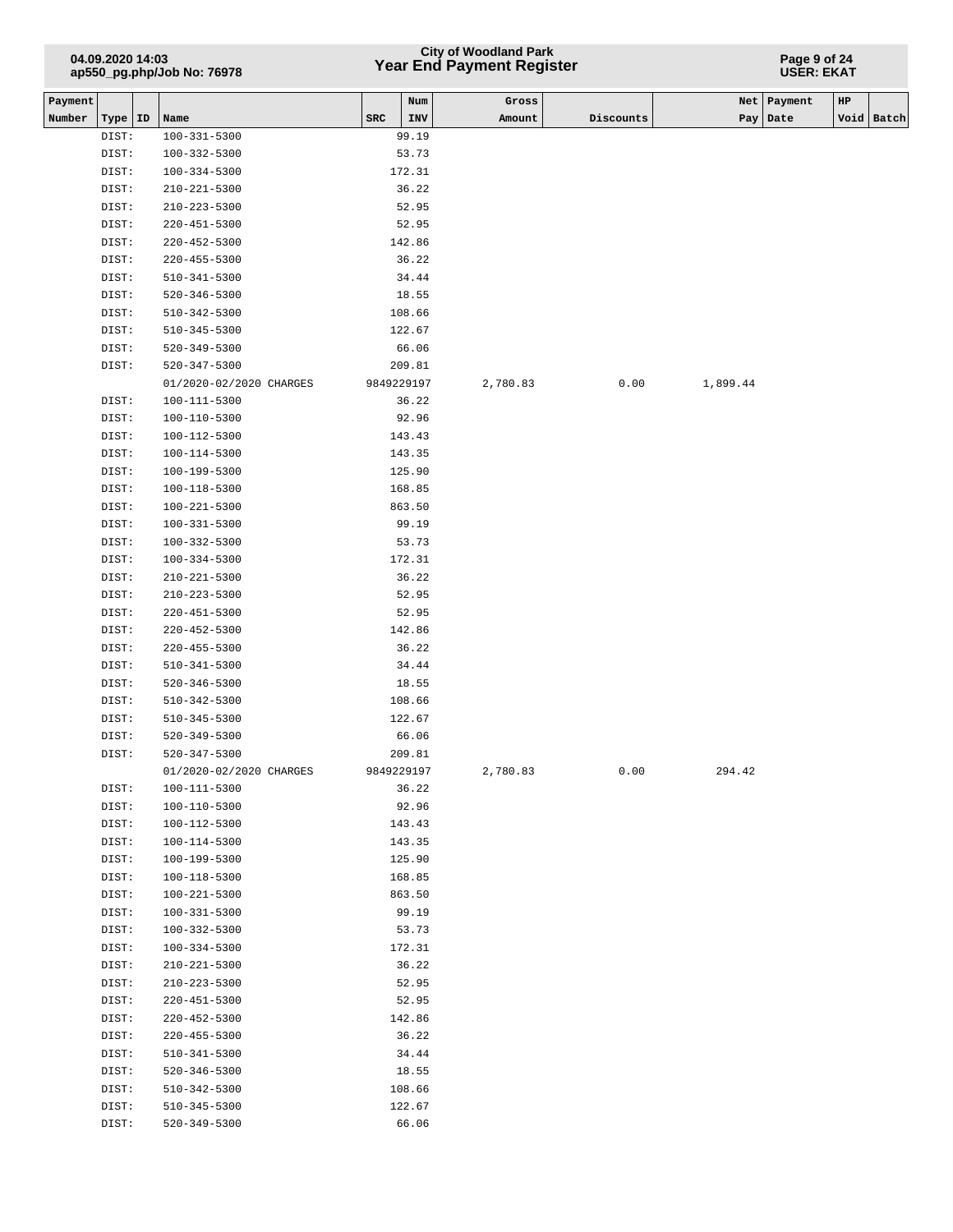## **Year End Payment Register City of Woodland Park 04.09.2020 14:03**

**Page 10 of 24 USER: EKAT**

| Payment |           |                         |            | Num    | Gross    |           |        | Net   Payment     | HP |            |
|---------|-----------|-------------------------|------------|--------|----------|-----------|--------|-------------------|----|------------|
| Number  | Type   ID | Name                    | SRC        | INV    | Amount   | Discounts | Pay    | Date              |    | Void Batch |
|         | DIST:     | $520 - 347 - 5300$      |            | 209.81 |          |           |        |                   |    |            |
|         |           | 01/2020-02/2020 CHARGES | 9849229197 |        | 2,780.83 | 0.00      | 89.17  |                   |    |            |
|         | DIST:     | 100-111-5300            |            | 36.22  |          |           |        |                   |    |            |
|         | DIST:     | 100-110-5300            |            | 92.96  |          |           |        |                   |    |            |
|         | DIST:     | 100-112-5300            |            | 143.43 |          |           |        |                   |    |            |
|         | DIST:     | 100-114-5300            |            | 143.35 |          |           |        |                   |    |            |
|         | DIST:     | 100-199-5300            |            | 125.90 |          |           |        |                   |    |            |
|         | DIST:     | 100-118-5300            |            | 168.85 |          |           |        |                   |    |            |
|         | DIST:     | $100 - 221 - 5300$      |            | 863.50 |          |           |        |                   |    |            |
|         | DIST:     | 100-331-5300            |            | 99.19  |          |           |        |                   |    |            |
|         | DIST:     | $100 - 332 - 5300$      |            | 53.73  |          |           |        |                   |    |            |
|         | DIST:     | $100 - 334 - 5300$      |            | 172.31 |          |           |        |                   |    |            |
|         | DIST:     | 210-221-5300            |            | 36.22  |          |           |        |                   |    |            |
|         | DIST:     | 210-223-5300            |            | 52.95  |          |           |        |                   |    |            |
|         | DIST:     | 220-451-5300            |            | 52.95  |          |           |        |                   |    |            |
|         | DIST:     | 220-452-5300            |            | 142.86 |          |           |        |                   |    |            |
|         | DIST:     | $220 - 455 - 5300$      |            | 36.22  |          |           |        |                   |    |            |
|         | DIST:     | 510-341-5300            |            | 34.44  |          |           |        |                   |    |            |
|         | DIST:     | $520 - 346 - 5300$      |            | 18.55  |          |           |        |                   |    |            |
|         | DIST:     | 510-342-5300            |            | 108.66 |          |           |        |                   |    |            |
|         | DIST:     | $510 - 345 - 5300$      |            | 122.67 |          |           |        |                   |    |            |
|         | DIST:     | 520-349-5300            |            | 66.06  |          |           |        |                   |    |            |
|         | DIST:     | 520-347-5300            |            | 209.81 |          |           |        |                   |    |            |
| 109434  | CHK A     | WALMART COMMUNITY       | 668 — 10   | 4      | 705.70   | 0.00      |        | 705.70 2020-03-05 |    | 39673      |
|         |           | FEBRUARY CHARGES        | 21620      |        | 705.70   | 0.00      | 586.78 |                   |    |            |
|         | DIST:     | 100-115-2080            |            | 51.89  |          |           |        |                   |    |            |
|         | DIST:     | 100-115-2081            |            | 212.02 |          |           |        |                   |    |            |
|         | DIST:     | 100-115-2082            |            | 300.37 |          |           |        |                   |    |            |
|         | DIST:     | 100-118-5600            |            | 12.54  |          |           |        |                   |    |            |
|         | DIST:     | 100-199-3335            |            | 9.96   |          |           |        |                   |    |            |
|         | DIST:     | $220 - 451 - 3335$      |            | 9.58   |          |           |        |                   |    |            |
|         | DIST:     | $220 - 452 - 6100$      |            | 9.74   |          |           |        |                   |    |            |
|         | DIST:     | 510-345-6210            |            | 64.74  |          |           |        |                   |    |            |
|         | DIST:     | 520-349-6210            |            | 34.86  |          |           |        |                   |    |            |
|         |           | FEBRUARY CHARGES        | 21620      |        | 705.70   | 0.00      | 19.32  |                   |    |            |
|         | DIST:     | $100 - 115 - 2080$      |            | 51.89  |          |           |        |                   |    |            |
|         | DIST:     | 100-115-2081            |            | 212.02 |          |           |        |                   |    |            |
|         | DIST:     | 100-115-2082            |            | 300.37 |          |           |        |                   |    |            |
|         | DIST:     | 100-118-5600            |            | 12.54  |          |           |        |                   |    |            |
|         | DIST:     | 100-199-3335            |            | 9.96   |          |           |        |                   |    |            |
|         | DIST:     | $220 - 451 - 3335$      |            | 9.58   |          |           |        |                   |    |            |
|         | DIST:     | $220 - 452 - 6100$      |            | 9.74   |          |           |        |                   |    |            |
|         | DIST:     | 510-345-6210            |            | 64.74  |          |           |        |                   |    |            |
|         | DIST:     | 520-349-6210            |            | 34.86  |          |           |        |                   |    |            |
|         |           | FEBRUARY CHARGES        | 21620      |        | 705.70   | 0.00      | 64.74  |                   |    |            |
|         | DIST:     | 100-115-2080            |            | 51.89  |          |           |        |                   |    |            |
|         | DIST:     | 100-115-2081            |            | 212.02 |          |           |        |                   |    |            |
|         | DIST:     | 100-115-2082            |            | 300.37 |          |           |        |                   |    |            |
|         | DIST:     | 100-118-5600            |            | 12.54  |          |           |        |                   |    |            |
|         | DIST:     | 100-199-3335            |            | 9.96   |          |           |        |                   |    |            |
|         | DIST:     | 220-451-3335            |            | 9.58   |          |           |        |                   |    |            |
|         | DIST:     | 220-452-6100            |            | 9.74   |          |           |        |                   |    |            |
|         | DIST:     | 510-345-6210            |            | 64.74  |          |           |        |                   |    |            |
|         | DIST:     | $520 - 349 - 6210$      |            | 34.86  |          |           |        |                   |    |            |
|         |           | FEBRUARY CHARGES        | 21620      |        | 705.70   | 0.00      | 34.86  |                   |    |            |
|         | DIST:     | 100-115-2080            |            | 51.89  |          |           |        |                   |    |            |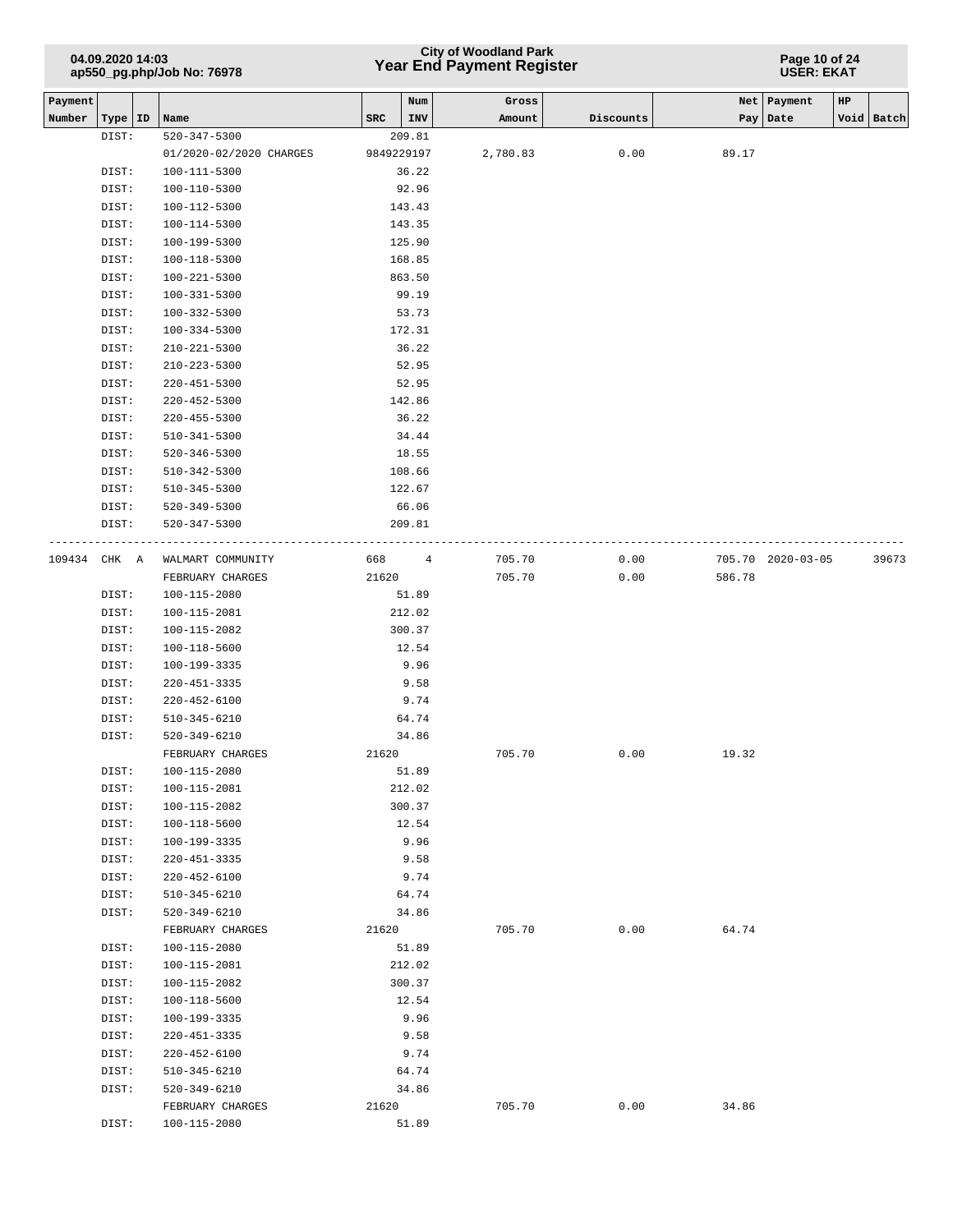### **Year End Payment Register City of Woodland Park 04.09.2020 14:03**

#### **Page 11 of 24 USER: EKAT**

| Payment |              |                                                | Num             | Gross    |           |                     | Net   Payment     | HP         |
|---------|--------------|------------------------------------------------|-----------------|----------|-----------|---------------------|-------------------|------------|
| Number  |              | Type   ID   Name                               | $SRC$   INV     | Amount   | Discounts |                     | Pay Date          | Void Batch |
|         | DIST:        | 100-115-2081                                   | 212.02          |          |           |                     |                   |            |
|         | DIST:        | 100-115-2082                                   | 300.37          |          |           |                     |                   |            |
|         | DIST:        | 100-118-5600                                   | 12.54           |          |           |                     |                   |            |
|         | DIST:        | 100-199-3335                                   | 9.96            |          |           |                     |                   |            |
|         | DIST:        | 220-451-3335                                   | 9.58            |          |           |                     |                   |            |
|         | DIST:        | $220 - 452 - 6100$                             | 9.74            |          |           |                     |                   |            |
|         | DIST:        | 510-345-6210                                   | 64.74           |          |           |                     |                   |            |
|         | DIST:        | 520-349-6210                                   | 34.86           |          |           |                     |                   |            |
|         | 109435 CHK A | WASTE MANAGEMENT WOODLAND PARK 3004 1          |                 | 227.89   | 0.00      |                     | 227.89 2020-03-05 | 39673      |
|         |              | 03/2020 TRASH - WWTP 0669930-2517-1 227.89     |                 |          | 0.00      | 227.89              |                   |            |
|         | DIST:        | 520-347-4210                                   | 227.89          |          |           |                     |                   |            |
|         |              |                                                |                 |          |           |                     |                   |            |
|         | 109436 CHK A | WELCOME HOME WARRIORS                          | 3960 1          | 500.00   | 0.00      |                     | 500.00 2020-03-05 | 39673      |
|         |              | 2019 COMMUNITY INVESTMENT FUND 03000320M       |                 | 500.00   | 0.00      | 500.00              |                   |            |
|         | DIST:        | 100-105-8001                                   | 500.00          |          |           |                     |                   |            |
|         | 109437 CHK A | WOODLAND MUSIC SERIES                          | 3417 1          | 800.00   | 0.00      |                     | 800.00 2020-03-05 | 39673      |
|         |              | 2019 COMMUNITY INVESTMENT FUND 03000320N       |                 | 800.00   | 0.00      | 800.00              |                   |            |
|         | DIST:        | 100-105-8001                                   | 800.00          |          |           |                     |                   |            |
|         |              |                                                |                 |          |           |                     |                   |            |
|         | 109438 CHK A | WOODLAND PARK MAIN STREET                      | 5014 2 5,383.44 |          | 0.00      | 5,383.44 2020-03-05 |                   | 39673      |
|         |              | REIMB. SCHOLARSHIP FUNDS                       | 2021            | 383.44   | 0.00      | 383.44              |                   |            |
|         | DIST:        | 100-000-3371                                   | 383.44          |          |           |                     |                   |            |
|         |              | REIMB. 2019 MINI GRANT FUNDS 2022              |                 | 5,000.00 | 0.00      | 5,000.00            |                   |            |
|         | DIST:        | 100-000-3371                                   | 5,000.00        |          |           |                     |                   |            |
|         | 109439 CHK A | WOODLAND PARK WIND SYMPHONY                    | 2189 1 700.00   |          | 0.00      |                     | 700.00 2020-03-05 | 39673      |
|         |              | 219 COMMUNITY INVESTMENT FUND 03000320P        |                 | 700.00   | 0.00      | 700.00              |                   |            |
|         | DIST:        | 100-105-8001                                   | 700.00          |          |           |                     |                   |            |
|         | 109440 CHK A | A&E TIRE INC                                   | 4841 1          | 736.25   | 0.00      |                     | 736.25 2020-03-12 | 39707      |
|         |              | REPAIR                                         | 638844-00       | 736.25   | 0.00      | 736.25              |                   |            |
|         | DIST:        | 100-332-4420                                   | 736.25          |          |           |                     |                   |            |
|         |              |                                                |                 |          |           |                     |                   |            |
|         | 109441 CHK A | BIRCHAM'S                                      | 75 1            | 754.53   | 0.00      |                     | 754.53 2020-03-12 | 39707      |
|         |              | 01/2020-02/2020 USAGE02                        | 312511          | 754.53   | 0.00      | 754.53              |                   |            |
|         | DIST:        | 100-120-4350                                   | 754.53          |          |           |                     |                   |            |
|         |              |                                                |                 |          |           |                     |                   |            |
|         |              | 109442 CHK A BOBCAT OF THE ROCKIES, LLC        | 3724 1          | 778.87   | 0.00      |                     | 778.87 2020-03-12 | 39707      |
|         |              | #93 - REPAIR                                   | 66095732        | 778.87   | 0.00      | 778.87              |                   |            |
|         | DIST:        | 100-332-4430<br>------------------------------ | 778.87          |          |           |                     |                   |            |
|         |              | 109443 CHK A CASELLE INC                       | 2356 2          | 498.00   | 0.00      |                     | 498.00 2020-03-12 | 39707      |
|         |              | 04/2020 CONTRACT                               | 100757          | 498.00   | 0.00      | 323.70              |                   |            |
|         | DIST:        | 510-350-4340                                   | 323.70          |          |           |                     |                   |            |
|         | DIST:        | 520-351-4340                                   | 174.30          |          |           |                     |                   |            |
|         |              | 04/2020 CONTRACT                               | 100757          | 498.00   | 0.00      | 174.30              |                   |            |
|         | DIST:        | 510-350-4340                                   | 323.70          |          |           |                     |                   |            |
|         | DIST:        | 520-351-4340                                   | 174.30          |          |           |                     |                   |            |
|         |              |                                                |                 |          |           |                     |                   |            |
|         |              | 109444 CHK A CENTURYLINK                       | 4342 4          | 526.70   | 0.00      |                     | 526.70 2020-03-12 | 39707      |
|         |              | 02/2020 CHARGES                                | 22520           | 526.70   | 0.00      | 243.74              |                   |            |
|         | DIST:        | 100-199-5300                                   | 49.48           |          |           |                     |                   |            |
|         | DIST:        | 220-455-5300                                   | 106.48          |          |           |                     |                   |            |
|         | DIST:        | 510-342-5300                                   | 127.00          |          |           |                     |                   |            |
|         | DIST:        | 520-347-5300                                   | 243.74          |          |           |                     |                   |            |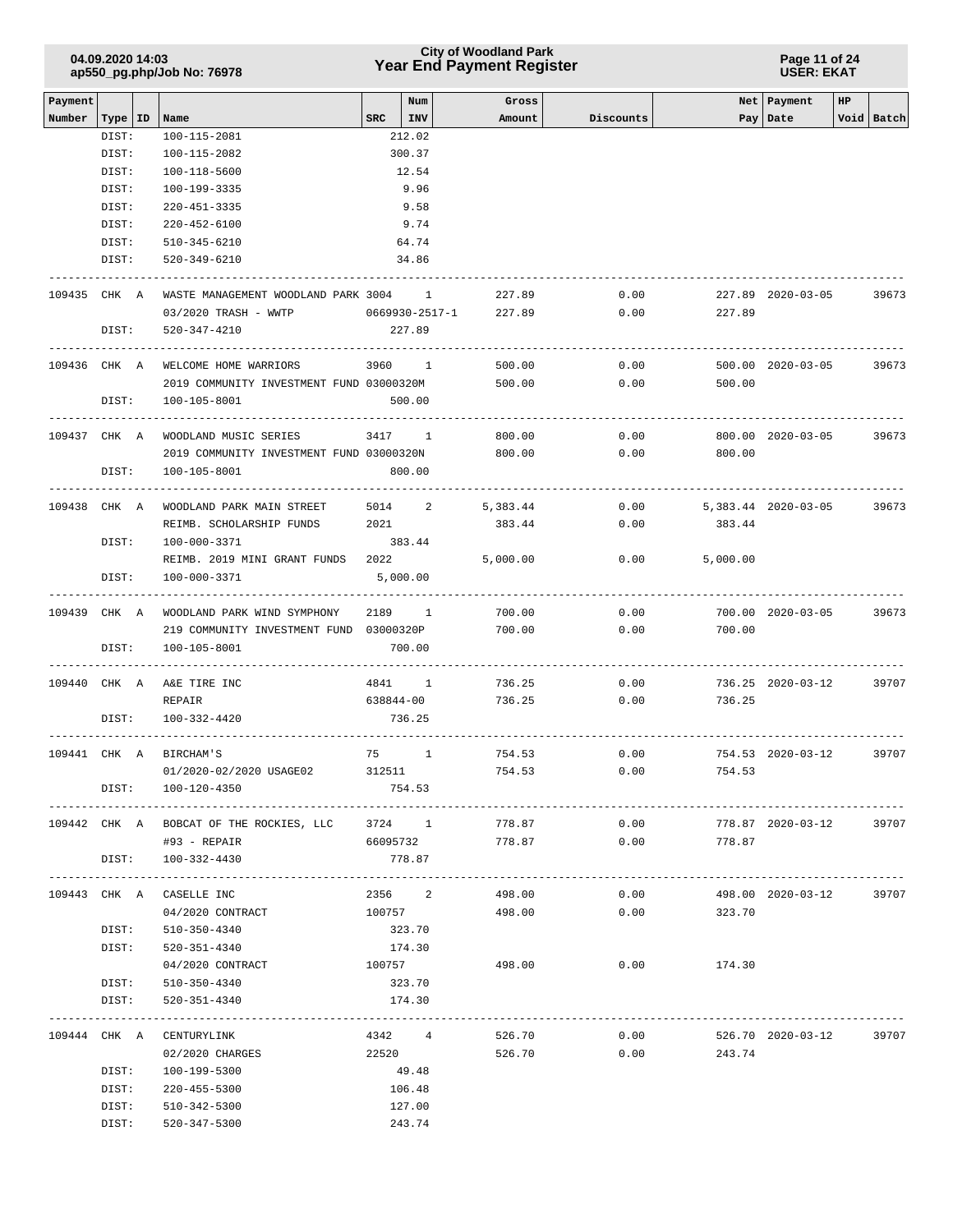| 04.09.2020 14:03           |  |
|----------------------------|--|
| ap550_pg.php/Job No: 76978 |  |

**Page 12 of 24 USER: EKAT**

| Payment      |           |                                          |                    | Num                    | Gross            |                   |                | Net   Payment       | HP. |            |
|--------------|-----------|------------------------------------------|--------------------|------------------------|------------------|-------------------|----------------|---------------------|-----|------------|
| Number       | Type   ID | Name<br>02/2020 CHARGES                  | SRC   INV<br>22520 |                        | Amount<br>526.70 | Discounts<br>0.00 | 49.48          | Pay   Date          |     | Void Batch |
|              | DIST:     | 100-199-5300                             |                    | 49.48                  |                  |                   |                |                     |     |            |
|              | DIST:     | $220 - 455 - 5300$                       |                    | 106.48                 |                  |                   |                |                     |     |            |
|              | DIST:     | 510-342-5300                             |                    | 127.00                 |                  |                   |                |                     |     |            |
|              | DIST:     | 520-347-5300                             |                    | 243.74                 |                  |                   |                |                     |     |            |
|              |           | 02/2020 CHARGES                          | 22520              |                        | 526.70           | 0.00              | 106.48         |                     |     |            |
|              | DIST:     | 100-199-5300                             |                    | 49.48                  |                  |                   |                |                     |     |            |
|              | DIST:     | 220-455-5300                             |                    | 106.48                 |                  |                   |                |                     |     |            |
|              | DIST:     | 510-342-5300                             |                    | 127.00                 |                  |                   |                |                     |     |            |
|              | DIST:     | 520-347-5300                             |                    | 243.74                 |                  |                   |                |                     |     |            |
|              |           | 02/2020 CHARGES                          | 22520              |                        | 526.70           | 0.00              | 127.00         |                     |     |            |
|              | DIST:     | 100-199-5300                             |                    | 49.48                  |                  |                   |                |                     |     |            |
|              | DIST:     | 220-455-5300                             |                    | 106.48                 |                  |                   |                |                     |     |            |
|              | DIST:     | 510-342-5300                             |                    | 127.00                 |                  |                   |                |                     |     |            |
|              | DIST:     | 520-347-5300                             |                    | 243.74                 |                  |                   |                |                     |     |            |
| 109445       | CHK A     | CHIEF PETROLEUM CO.                      | 139 1              |                        | 39.42            | 0.00              |                | 39.42 2020-03-12    |     | 39707      |
|              |           | FUEL - FLEET                             | 03062002           |                        | 39.42            | 0.00              | 39.42          |                     |     |            |
|              | DIST:     | 100-332-6410                             |                    | 39.42                  |                  |                   |                |                     |     |            |
| 109446 CHK A |           | CINTAS CORPORATION NO 2                  |                    | . <u>.</u> .<br>4977 1 | 78.30            | 0.00              |                | 78.30 2020-03-12    |     | 39707      |
|              |           | UNIFORMS - FLEET                         | 4044647994         |                        | 78.30            | 0.00              | 78.30          |                     |     |            |
|              | DIST:     | 100-332-6210                             |                    | 78.30                  |                  |                   |                |                     |     |            |
| 109447 CHK A |           | CMJA                                     |                    | 171 1                  | 350.00           | 0.00              |                | 350.00 2020-03-12   |     | 39707      |
|              |           | 2020 CMJ CONFERENCE                      | 352020             |                        | 350.00           | 0.00              | 350.00         |                     |     |            |
|              | DIST:     | 100-113-5800                             |                    | 350.00                 |                  |                   |                |                     |     |            |
| 109448 CHK A |           | CORE & MAIN LP                           |                    | 4980 1                 | 1,277.28         | 0.00              |                | 1,277.28 2020-03-12 |     | 39707      |
|              |           | METER SETTER                             | L915901            |                        | 1,277.28         | 0.00              | 1,277.28       |                     |     |            |
|              | DIST:     | 510-345-4370                             |                    | 554.68                 |                  |                   |                |                     |     |            |
|              | DIST:     | 510-345-6110                             |                    | 722.60                 |                  |                   |                |                     |     |            |
| 109449       | CHK A     | DISCOVERY BENEFITS                       |                    | 3877 2                 | 336.00           | 0.00              |                | 336.00 2020-03-12   |     | 39707      |
|              |           | 12/2019 COBRA/FSA                        |                    | 0001099874-IN          | 168.00           | 0.00              | 168.00         |                     |     |            |
|              | DIST:     | 100-199-3335                             |                    | 168.00                 |                  |                   |                |                     |     |            |
|              |           | 02/2020 COBRA/FSA                        |                    | 0001125063-IN          | 168.00           | 0.00              | 168.00         |                     |     |            |
|              | DIST:     | 100-199-3335                             |                    | 168.00                 |                  |                   |                |                     |     |            |
| 109450 CHK A |           | DOCUMART COPIES & PRINTING               |                    | 3252 2                 | 20.00            | 0.00              |                | 20.00 2020-03-12    |     | 39707      |
|              |           | BUSINESS CARDS - F/S                     | 362243             |                        | 20.00            | 0.00              | 13.00          |                     |     |            |
|              | DIST:     | 510-341-6100                             |                    | 13.00                  |                  |                   |                |                     |     |            |
|              | DIST:     | 520-346-6100                             |                    | 7.00                   |                  |                   |                |                     |     |            |
|              |           | BUSINESS CARDS - F/S                     | 362243             |                        | 20.00            | 0.00              | 7.00           |                     |     |            |
|              | DIST:     | 510-341-6100                             |                    | 13.00                  |                  |                   |                |                     |     |            |
|              | DIST:     | 520-346-6100                             |                    | 7.00                   |                  |                   |                |                     |     |            |
|              |           | 109451 CHK A EL PASO CTY HEALTH DEPT LAB |                    | 241 1                  | 252.00           | 0.00              |                | 252.00 2020-03-12   |     | 39707      |
|              |           | BACTERIOLOGICAL - H2O TESTS 022920       |                    |                        | 252.00           |                   | 0.00<br>252.00 |                     |     |            |
|              | DIST:     | 510-342-3350                             |                    | 252.00                 |                  |                   |                |                     |     |            |
|              |           | 109452 CHK A ENGER, JANE                 |                    | 3876 1                 | 112.00           | 0.00              |                | 112.00 2020-03-12   |     | 39707      |
|              |           | INSTRUCTOR - P&R                         | 03062020           |                        | 112.00           | 0.00              | 112.00         |                     |     |            |
|              | DIST:     | 220-451-3400-1000                        |                    | 112.00                 |                  |                   |                |                     |     |            |
|              |           | 109453 CHK A GAZETTE, THE                |                    |                        | 276 3 1,030.04   | 0.00              |                | 1,030.04 2020-03-12 |     | 39707      |
|              |           | LEGAL NOTICES                            |                    | 01312020               | 721.99           | 0.00              | 721.99         |                     |     |            |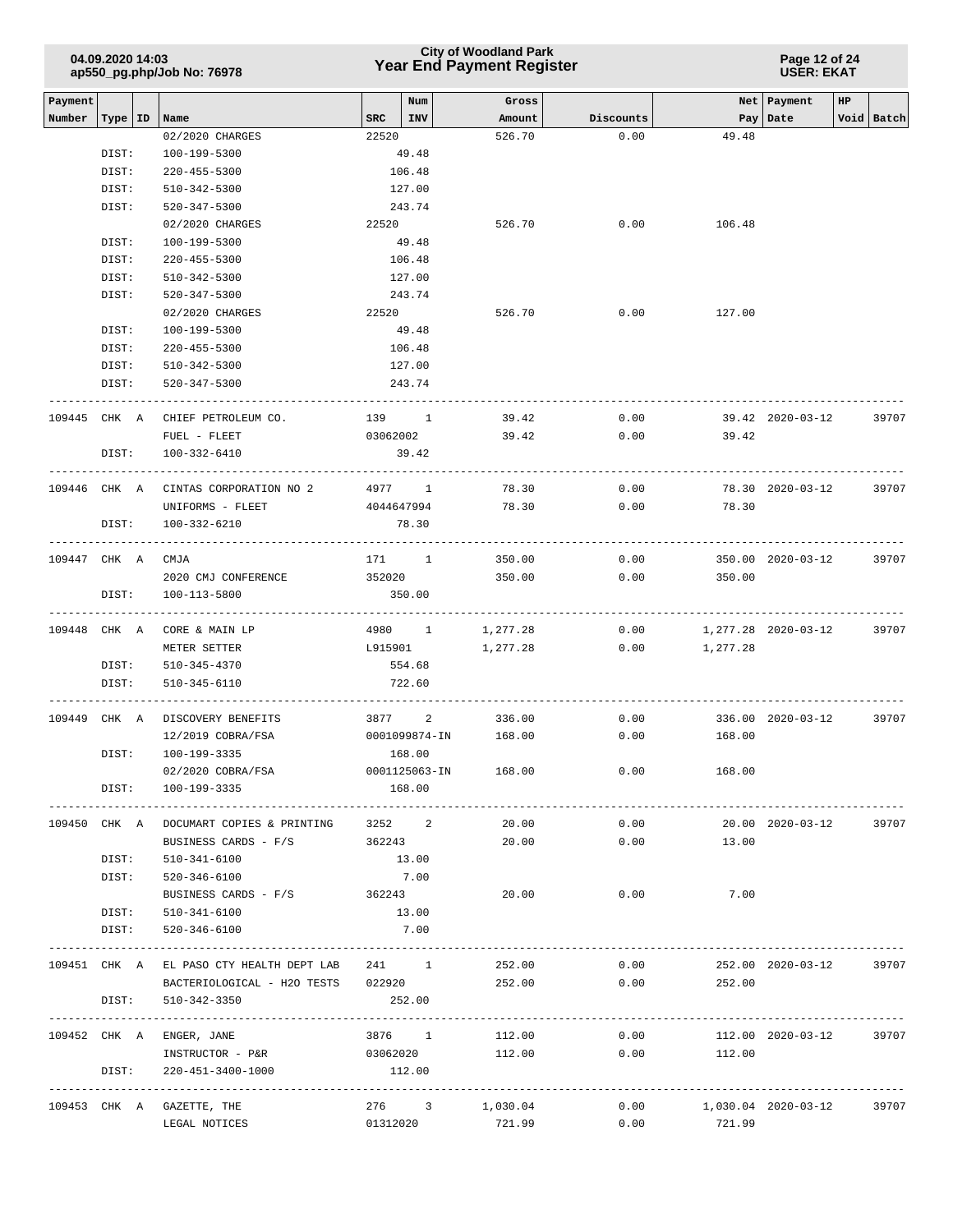### **Year End Payment Register City of Woodland Park 04.09.2020 14:03**

**Page 13 of 24 USER: EKAT**

| Payment      |       |                                                                                 |          | Num                    | Gross               |           |                            | Net   Payment        | HP. |            |
|--------------|-------|---------------------------------------------------------------------------------|----------|------------------------|---------------------|-----------|----------------------------|----------------------|-----|------------|
| Number       | DIST: | $ Type ID $ Name<br>100-112-5400                                                |          | $SRC$ $ INV$<br>569.22 | Amount              | Discounts |                            | Pay   Date           |     | Void Batch |
|              | DIST: | 100-114-5400                                                                    |          | 152.77                 |                     |           |                            |                      |     |            |
|              |       | LEGAL NOTICES                                                                   | 02292020 |                        | 122.04              | 0.00      | 122.04                     |                      |     |            |
|              | DIST: | 100-114-5400                                                                    |          | 32.78                  |                     |           |                            |                      |     |            |
|              | DIST: | 100-114-5400                                                                    |          | 89.26                  |                     |           |                            |                      |     |            |
|              |       | LEGAL NOTICES                                                                   |          | 12312019A              | 186.01              | 0.00      | 186.01                     |                      |     |            |
|              | DIST: | 100-112-5400                                                                    |          | 186.01                 |                     |           |                            |                      |     |            |
|              |       |                                                                                 |          |                        |                     |           |                            |                      |     |            |
| 109454 CHK A |       | GRAINGER INC.                                                                   |          | 282 2                  | 205.97              | 0.00      |                            | 205.97 2020-03-12    |     | 39707      |
|              |       | SUPPLIES - WWTP                                                                 |          | 9454952533             | 160.52              | 0.00      | 160.52                     |                      |     |            |
|              | DIST: | 520-347-6110                                                                    |          | 160.52                 |                     |           |                            |                      |     |            |
|              |       | SUPPLIES - WWTP                                                                 |          | 9458002780             | 45.45               | 0.00      | 45.45                      |                      |     |            |
|              | DIST: | 520-347-6110                                                                    |          | 45.45                  |                     |           |                            |                      |     |            |
|              |       |                                                                                 |          |                        |                     |           |                            |                      |     |            |
| 109455 CHK A |       | HIGH COUNTRY PEST CONTROL 3822 1                                                |          |                        | 575.70              | 0.00      |                            | 575.70 2020-03-12    |     | 39707      |
|              |       | SERVICES FOR 04/2020-09/2020 03032020                                           |          |                        | 575.70              | 0.00      | 575.70                     |                      |     |            |
|              | DIST: | 100-118-4310                                                                    |          | 575.70                 |                     |           |                            |                      |     |            |
|              |       |                                                                                 |          |                        |                     |           |                            |                      |     |            |
| 109456 CHK A |       | IMAGE BEARERS CLEANING LLC                                                      |          | 5082 1                 | 4,212.00            | 0.00      |                            | 4, 212.00 2020-03-12 |     | 39707      |
|              |       | 03/2020 CLEANING CONTRACT                                                       | 2308     |                        | 4,212.00            | 0.00      | 4,212.00                   |                      |     |            |
|              | DIST: | 100-199-4230                                                                    |          | 4,212.00               |                     |           |                            |                      |     |            |
| 109457 CHK A |       | INTERMOUNTAIN OFFICE SUPPLY LL 4972 1                                           |          |                        | 72.96               | 0.00      |                            | 72.96 2020-03-12     |     | 39707      |
|              |       | OFFICE SUPPLIES                                                                 | 6628     |                        | 72.96               | 0.00      | 72.96                      |                      |     |            |
|              | DIST: | 100-199-6100                                                                    |          | 72.96                  |                     |           |                            |                      |     |            |
|              |       |                                                                                 |          |                        |                     |           |                            |                      |     |            |
|              |       | 109458 CHK A J&J DAVIS INC                                                      |          | 5001 1                 | 177.00              | 0.00      |                            | 177.00 2020-03-12    |     | 39707      |
|              |       | POSTAGE MACHINE INK CARTRIDGE 20105                                             |          |                        | 177.00              | 0.00      | 177.00                     |                      |     |            |
|              | DIST: | 100-199-5350                                                                    |          | 177.00                 |                     |           |                            |                      |     |            |
|              |       |                                                                                 |          |                        |                     |           |                            |                      |     |            |
| 109459 CHK A |       | KROGER-KING SOOPERS CUST CHGS 145 1                                             |          |                        | 23.82               | 0.00      |                            | 23.82 2020-03-12     |     | 39707      |
|              |       | 02/2020 CHARGES                                                                 |          | 22920                  | 23.82               | 0.00      | 23.82                      |                      |     |            |
|              | DIST: | 520-347-6111                                                                    |          | 23.82                  |                     |           |                            |                      |     |            |
|              |       |                                                                                 |          |                        |                     |           |                            |                      |     |            |
| 109460 CHK A |       | LEXIS NEXIS ACCURINT                                                            |          | 3379 1                 | 30.00               | 0.00      |                            | 30.00 2020-03-12     |     | 39707      |
|              |       | 02/2020 CONTRACT FEE                                                            |          | 1209360-20200229       | 30.00               | 0.00      | 30.00                      |                      |     |            |
|              | DIST: | 100-221-5850                                                                    |          | 30.00                  |                     |           |                            |                      |     |            |
|              |       |                                                                                 |          |                        |                     |           |                            |                      |     |            |
|              |       | 109461 CHK A LSC TRANSPORTATION CONSULTANTS 4837 1 1,135.45                     |          |                        |                     |           | $0.00$ 1,135.45 2020-03-12 |                      |     | 39707      |
|              |       | SH67 TRAFFIC STUDY 58093 1,135.45 0.00 1,135.45                                 |          |                        |                     |           |                            |                      |     |            |
|              |       | DIST: 410-335-7201                                                              |          | 1,135.45               |                     |           |                            |                      |     |            |
|              |       |                                                                                 |          |                        |                     | 0.00      |                            | 70.00 2020-03-12     |     | 39707      |
|              |       | 109462 CHK A MCCANDLESS TRUCK CENTER LLC 2792 1 70.00<br>FLEET SUPPLIES         |          |                        | P103059649:01 70.00 |           | $0.00$ 70.00               |                      |     |            |
|              |       | DIST: 100-332-6400                                                              |          | 70.00                  |                     |           |                            |                      |     |            |
|              |       |                                                                                 |          |                        |                     |           |                            |                      |     |            |
|              |       | 109463 CHK A MEBULBS                                                            |          | 3794 1                 | 188.30              | 0.00      |                            | 188.30 2020-03-12    |     | 39707      |
|              |       | BULBS - B&G                                                                     |          |                        | 4101573-01 188.30   | 0.00      | 188.30                     |                      |     |            |
|              |       | DIST: 100-118-4310                                                              |          | 188.30                 |                     |           |                            |                      |     |            |
|              |       |                                                                                 |          |                        |                     |           |                            |                      |     |            |
|              |       | $109464$ CHK A JADE & MITCHELL WARD $1$ $1$ $15.50$ $0.00$ $15.50$ $2020-03-12$ |          |                        |                     |           |                            |                      |     | 39707      |
|              |       | UTILITY REFUND                                                                  |          |                        |                     |           | 2159.11 15.50 0.00 15.50   |                      |     |            |
|              | DIST: | 510-000-2520                                                                    |          | 15.50                  |                     |           |                            |                      |     |            |
|              |       |                                                                                 |          |                        |                     |           |                            |                      |     |            |
|              |       | 109465 CHK A CHARLES CHARLSON                                                   |          | $1 \quad 1$            | 67.12               | 0.00      |                            | 67.12 2020-03-12     |     | 39707      |
|              |       | UTILITY REFUND                                                                  |          | 2725.07                | 67.12               | 0.00      | 67.12                      |                      |     |            |
|              | DIST: | 510-342-3461                                                                    |          | 67.12                  |                     |           |                            |                      |     |            |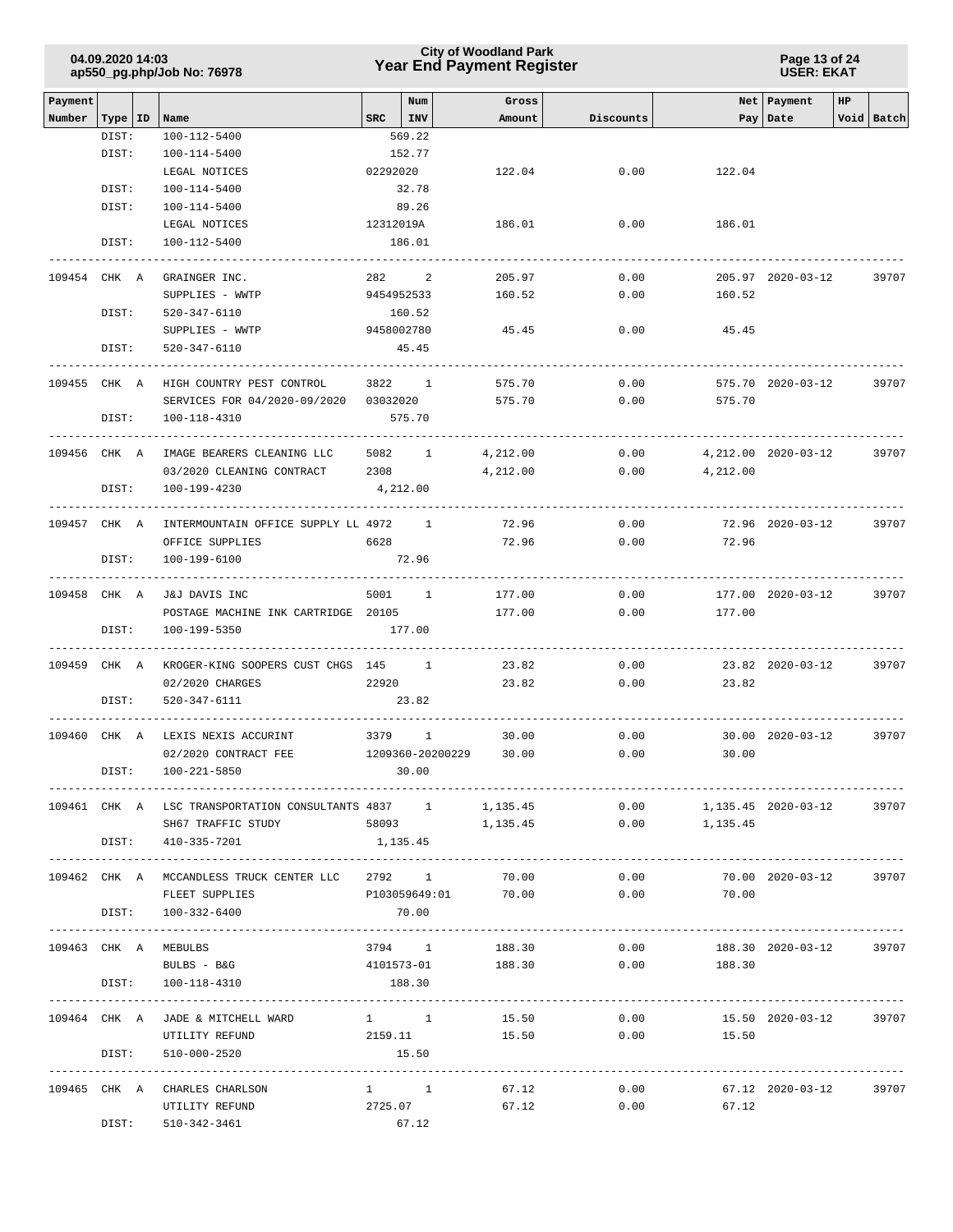### **Year End Payment Register City of Woodland Park 04.09.2020 14:03**

**Page 14 of 24 USER: EKAT**

| Payment                   |       |                                                |              | Num        | Gross    |           |                     | Net Payment         | HP |            |
|---------------------------|-------|------------------------------------------------|--------------|------------|----------|-----------|---------------------|---------------------|----|------------|
| Number   Type   ID   Name |       |                                                | SRC          | <b>INV</b> | Amount   | Discounts |                     | Pay   Date          |    | Void Batch |
|                           |       |                                                |              |            |          |           |                     |                     |    |            |
| 109466 CHK A              |       | FREDERICK BAYLEY                               | $\mathbf{1}$ | 1          | 74.56    | 0.00      |                     | 74.56 2020-03-12    |    | 39707      |
|                           |       | UTILITY REFUND                                 | 4204.04      |            | 74.56    | 0.00      | 74.56               |                     |    |            |
|                           | DIST: | $510 - 342 - 3461$                             |              | 74.56      |          |           |                     |                     |    |            |
| 109467 CHK A              |       | BRIAN LUDWICK                                  | $1 \quad 1$  |            | 35.41    | 0.00      |                     | 35.41 2020-03-12    |    | 39707      |
|                           |       | UTILITY REFUND                                 | 4746.18      |            | 35.41    | 0.00      | 35.41               |                     |    |            |
|                           | DIST: | 510-342-3461                                   |              | 35.41      |          |           |                     |                     |    |            |
| 109468 CHK A              |       | TONY YAO                                       | $1 \quad 1$  |            | 200.00   | 0.00      |                     | 200.00 2020-03-12   |    | 39707      |
|                           |       | UTILITY REFUND                                 | 5843.02      |            | 200.00   | 0.00      | 200.00              |                     |    |            |
|                           | DIST: | 510-342-3461                                   |              | 200.00     |          |           |                     |                     |    |            |
|                           |       |                                                |              |            |          |           |                     |                     |    |            |
| 109469 CHK A              |       | VISTA GEOSCIENCE                               | $1 \quad 1$  |            | 105.92   | 0.00      |                     | 105.92 2020-03-12   |    | 39707      |
|                           |       | UTILITY DEPOSIT REFUND                         | 6016.01      |            | 105.92   | 0.00      | 105.92              |                     |    |            |
|                           | DIST: | 510-000-2520                                   |              | 105.92     |          |           |                     |                     |    |            |
| 109470 CHK A              |       | NORTHERN SAFETY & INDUSTRIAL CO 2417 1         |              |            | 106.84   | 0.00      |                     | 106.84 2020-03-12   |    | 39707      |
|                           |       | SAFETY SUPPLIES - STREETS                      | 903831753    |            | 106.84   | 0.00      | 106.84              |                     |    |            |
|                           | DIST: | 100-334-2335                                   |              | 106.84     |          |           |                     |                     |    |            |
|                           |       |                                                |              |            |          |           |                     |                     |    |            |
| 109471 CHK A              |       | O'REILLY AUTOMOTIVE STORES, IN 4531            |              | 2          | 28.67    | 0.00      |                     | 28.67 2020-03-12    |    | 39707      |
|                           |       | 02/2020 CHARGES                                | 22820        |            | 28.67    | 0.00      | 14.68               |                     |    |            |
|                           | DIST: | 100-332-4430                                   |              | 14.68      |          |           |                     |                     |    |            |
|                           | DIST: | 510-342-4400                                   |              | 13.99      |          |           |                     |                     |    |            |
|                           |       | 02/2020 CHARGES                                | 22820        |            | 28.67    | 0.00      | 13.99               |                     |    |            |
|                           | DIST: | 100-332-4430                                   |              | 14.68      |          |           |                     |                     |    |            |
|                           | DIST: | 510-342-4400                                   |              | 13.99      |          |           |                     |                     |    |            |
|                           |       |                                                |              |            |          |           |                     |                     |    |            |
| 109472 CHK A              |       | QUADIENT FINANCE USA, INC                      | 5204 1       |            | 1,000.00 | 0.00      |                     | 1,000.00 2020-03-12 |    | 39707      |
|                           |       | POSTAGE METER REFILL                           | 02262020     |            | 1,000.00 | 0.00      | 1,000.00            |                     |    |            |
|                           | DIST: | 100-199-5350                                   | 1,000.00     |            |          |           |                     |                     |    |            |
| 109473 CHK A              |       | ROBERT COLE                                    | 5194         | 2          | 331.00   | 0.00      |                     | 331.00 2020-03-12   |    | 39707      |
|                           |       | INSTRUCTOR - P&R                               | 03062020     |            | 13.00    | 0.00      | 13.00               |                     |    |            |
|                           | DIST: | 220-451-3400-1000                              |              | 13.00      |          |           |                     |                     |    |            |
|                           |       | INSTRUCTOR - P&R                               | 03062020A    |            | 318.00   | 0.00      | 318.00              |                     |    |            |
|                           | DIST: | 220-451-3400-1000                              |              | 318.00     |          |           |                     |                     |    |            |
|                           |       | 109474 CHK A SHERWIN-WILLIAMS                  | 1890 1       |            | 47.72    | 0.00      |                     | 47.72 2020-03-12    |    | 39707      |
|                           |       | PAINT - PUBLIC WORKS OFFICE 6888-1             |              |            | 47.72    | 0.00      | 47.72               |                     |    |            |
|                           | DIST: | 100-118-4310                                   |              | 47.72      |          |           |                     |                     |    |            |
|                           |       |                                                |              |            |          |           |                     |                     |    |            |
| 109475 CHK A              |       | STANLEY CONVERGENT SECURITY SO 4042 3          |              |            | 356.72   | 0.00      |                     | 356.72 2020-03-12   |    | 39707      |
|                           |       | 04/2020 FLEET                                  | 17278522     |            | 109.00   | 0.00      | 109.00              |                     |    |            |
|                           | DIST: | 100-332-5000                                   |              | 109.00     |          |           |                     |                     |    |            |
|                           |       | 04/2020 MAIN BLDG                              | 17287028     |            | 172.72   | 0.00      | 172.72              |                     |    |            |
|                           | DIST: | $100 - 331 - 5000$                             |              | 172.72     |          |           |                     |                     |    |            |
|                           |       | 04/2020 QUONSET 17296162                       |              |            | 75.00    | 0.00      | 75.00               |                     |    |            |
|                           | DIST: | 100-331-5000                                   |              | 75.00      |          |           |                     |                     |    |            |
|                           |       | 109476 CHK A STATUS: CODE 4, INC               | 5101 1       |            | 3,480.00 | 0.00      | 3,480.00 2020-03-12 |                     |    | 39707      |
|                           |       | MENTAL HEALTH WELLNESS CLASS 31                |              |            | 3,480.00 | 0.00      | 3,480.00            |                     |    |            |
|                           | DIST: | 210-220-3335                                   | 3,480.00     |            |          |           |                     |                     |    |            |
|                           |       |                                                |              |            |          |           |                     |                     |    |            |
|                           |       | 109477 CHK A TELLER COUNTY WASTE 4158 4 612.50 |              |            |          | 0.00      |                     | 612.50 2020-03-12   |    | 39707      |
|                           |       | 2020 Teller County Waste 03052020              |              |            | 612.50   | 0.00      | 13.75               |                     |    |            |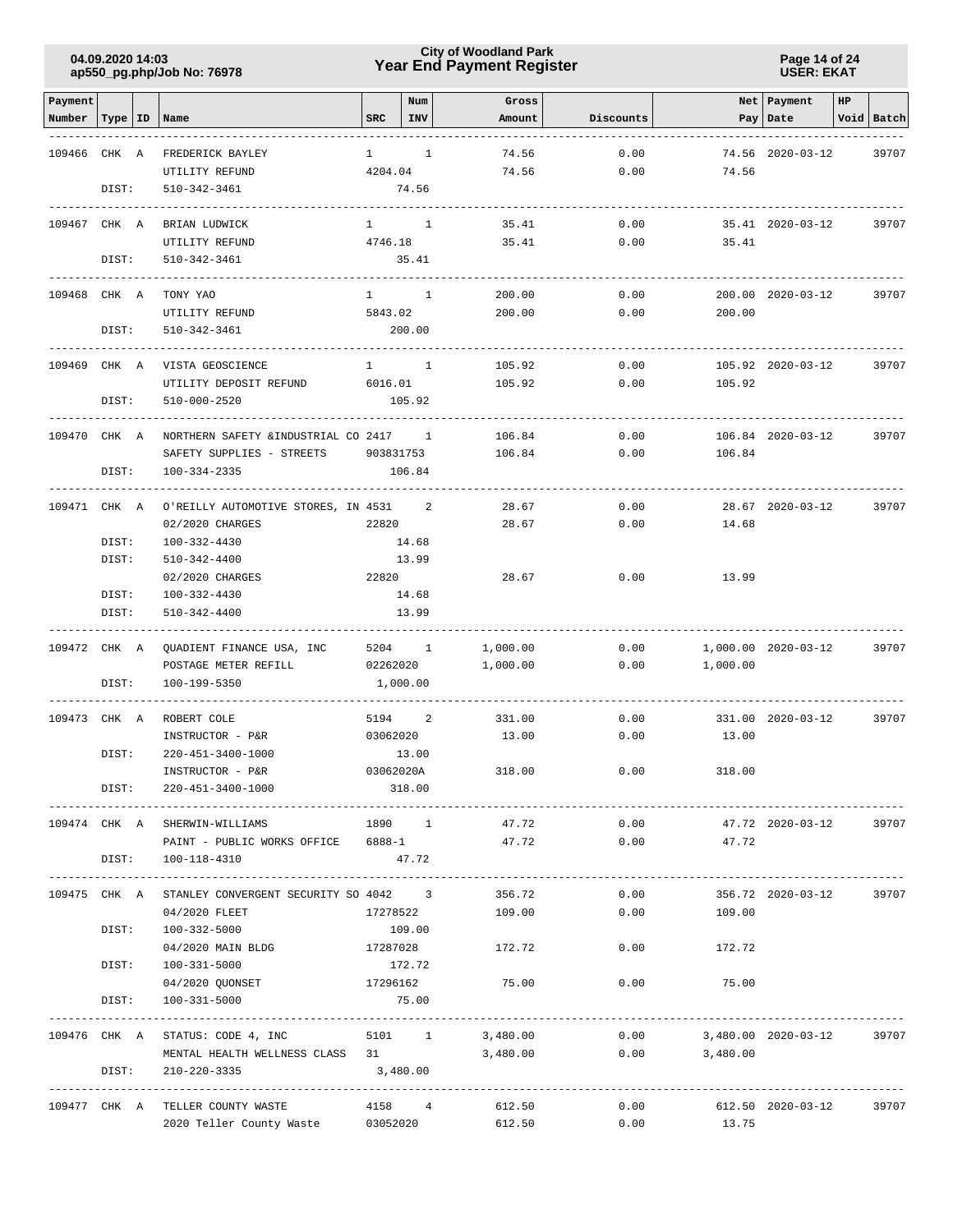| 04.09.2020 14:03           |  |
|----------------------------|--|
| ap550_pg.php/Job No: 76978 |  |

#### **Page 15 of 24 USER: EKAT**

| Payment |              |                                       |           | Num    | Gross  |           | Net    | Payment           | HP |            |
|---------|--------------|---------------------------------------|-----------|--------|--------|-----------|--------|-------------------|----|------------|
| Number  | Type   ID    | Name                                  | SRC       | INV    | Amount | Discounts | Pay    | Date              |    | Void Batch |
|         | DIST:        | $100 - 118 - 4210$                    |           | 159.00 |        |           |        |                   |    |            |
|         | DIST:        | 100-118-4210                          |           | 53.00  |        |           |        |                   |    |            |
|         | DIST:        | $510 - 342 - 4210$                    |           | 39.00  |        |           |        |                   |    |            |
|         | DIST:        | 100-334-4210                          |           | 159.00 |        |           |        |                   |    |            |
|         | DIST:        | 100-332-4210                          |           | 39.00  |        |           |        |                   |    |            |
|         | DIST:        | $220 - 455 - 4210$                    |           | 96.75  |        |           |        |                   |    |            |
|         | DIST:        | $520 - 347 - 4210$                    |           | 13.75  |        |           |        |                   |    |            |
|         | DIST:        | $220 - 452 - 4210$                    |           | 53.00  |        |           |        |                   |    |            |
|         |              | 2020 Teller County Waste              | 03052020  |        | 612.50 | 0.00      | 410.00 |                   |    |            |
|         | DIST:        | 100-118-4210                          |           | 159.00 |        |           |        |                   |    |            |
|         | DIST:        | 100-118-4210                          |           | 53.00  |        |           |        |                   |    |            |
|         | DIST:        | $510 - 342 - 4210$                    |           | 39.00  |        |           |        |                   |    |            |
|         | DIST:        | 100-334-4210                          |           | 159.00 |        |           |        |                   |    |            |
|         | DIST:        | 100-332-4210                          |           | 39.00  |        |           |        |                   |    |            |
|         | DIST:        | 220-455-4210                          |           | 96.75  |        |           |        |                   |    |            |
|         | DIST:        | $520 - 347 - 4210$                    |           | 13.75  |        |           |        |                   |    |            |
|         | DIST:        | $220 - 452 - 4210$                    |           | 53.00  |        |           |        |                   |    |            |
|         |              | 2020 Teller County Waste              | 03052020  |        | 612.50 | 0.00      | 149.75 |                   |    |            |
|         | DIST:        | 100-118-4210                          |           | 159.00 |        |           |        |                   |    |            |
|         | DIST:        | $100 - 118 - 4210$                    |           | 53.00  |        |           |        |                   |    |            |
|         | DIST:        | $510 - 342 - 4210$                    |           | 39.00  |        |           |        |                   |    |            |
|         | DIST:        | 100-334-4210                          |           | 159.00 |        |           |        |                   |    |            |
|         | DIST:        | 100-332-4210                          |           | 39.00  |        |           |        |                   |    |            |
|         | DIST:        | $220 - 455 - 4210$                    |           | 96.75  |        |           |        |                   |    |            |
|         | DIST:        | $520 - 347 - 4210$                    |           | 13.75  |        |           |        |                   |    |            |
|         | DIST:        | $220 - 452 - 4210$                    |           | 53.00  |        |           |        |                   |    |            |
|         |              | 2020 Teller County Waste              | 03052020  |        | 612.50 | 0.00      | 39.00  |                   |    |            |
|         | DIST:        | 100-118-4210                          |           | 159.00 |        |           |        |                   |    |            |
|         | DIST:        | 100-118-4210                          |           | 53.00  |        |           |        |                   |    |            |
|         | DIST:        | $510 - 342 - 4210$                    |           | 39.00  |        |           |        |                   |    |            |
|         | DIST:        | $100 - 334 - 4210$                    |           | 159.00 |        |           |        |                   |    |            |
|         | DIST:        | 100-332-4210                          |           | 39.00  |        |           |        |                   |    |            |
|         | DIST:        | 220-455-4210                          |           | 96.75  |        |           |        |                   |    |            |
|         | DIST:        | $520 - 347 - 4210$                    |           | 13.75  |        |           |        |                   |    |            |
|         | DIST:        | 220-452-4210                          |           | 53.00  |        |           |        |                   |    |            |
| 109478  | CHK A        | TRACTOR SUPPLY COMPANY                | 4753      | 3      | 308.11 | 0.00      |        | 308.11 2020-03-12 |    | 39707      |
|         |              | 02/2020 CHARGES                       | 22820     |        | 308.11 | 0.00      | 95.73  |                   |    |            |
|         | DIST:        | 100-118-4240                          |           | 90.85  |        |           |        |                   |    |            |
|         | DIST:        | 100-118-6210                          |           | 69.99  |        |           |        |                   |    |            |
|         | DIST:        | 510-345-6110                          |           | 95.73  |        |           |        |                   |    |            |
|         | DIST:        | 520-349-6110                          |           | 51.54  |        |           |        |                   |    |            |
|         |              | 02/2020 CHARGES                       | 22820     |        | 308.11 | 0.00      | 51.54  |                   |    |            |
|         | DIST:        | 100-118-4240                          |           | 90.85  |        |           |        |                   |    |            |
|         | DIST:        | 100-118-6210                          |           | 69.99  |        |           |        |                   |    |            |
|         | DIST:        | $510 - 345 - 6110$                    |           | 95.73  |        |           |        |                   |    |            |
|         | DIST:        | 520-349-6110                          |           | 51.54  |        |           |        |                   |    |            |
|         |              | 02/2020 CHARGES                       | 22820     |        | 308.11 | 0.00      | 160.84 |                   |    |            |
|         | DIST:        | 100-118-4240                          |           | 90.85  |        |           |        |                   |    |            |
|         | DIST:        | 100-118-6210                          |           | 69.99  |        |           |        |                   |    |            |
|         | DIST:        | 510-345-6110                          |           | 95.73  |        |           |        |                   |    |            |
|         | DIST:        | 520-349-6110                          |           | 51.54  |        |           |        |                   |    |            |
|         | 109479 CHK A | UNCC UTILITY NOTIFICATION CNTR 2012 2 |           |        | 81.95  | 0.00      |        | 81.95 2020-03-12  |    | 39707      |
|         |              | UTILITY LOCATES                       | 220021166 |        | 81.95  | 0.00      | 28.69  |                   |    |            |
|         | DIST:        | 510-345-5000                          |           | 53.26  |        |           |        |                   |    |            |
|         | DIST:        | 520-347-5000                          |           | 28.69  |        |           |        |                   |    |            |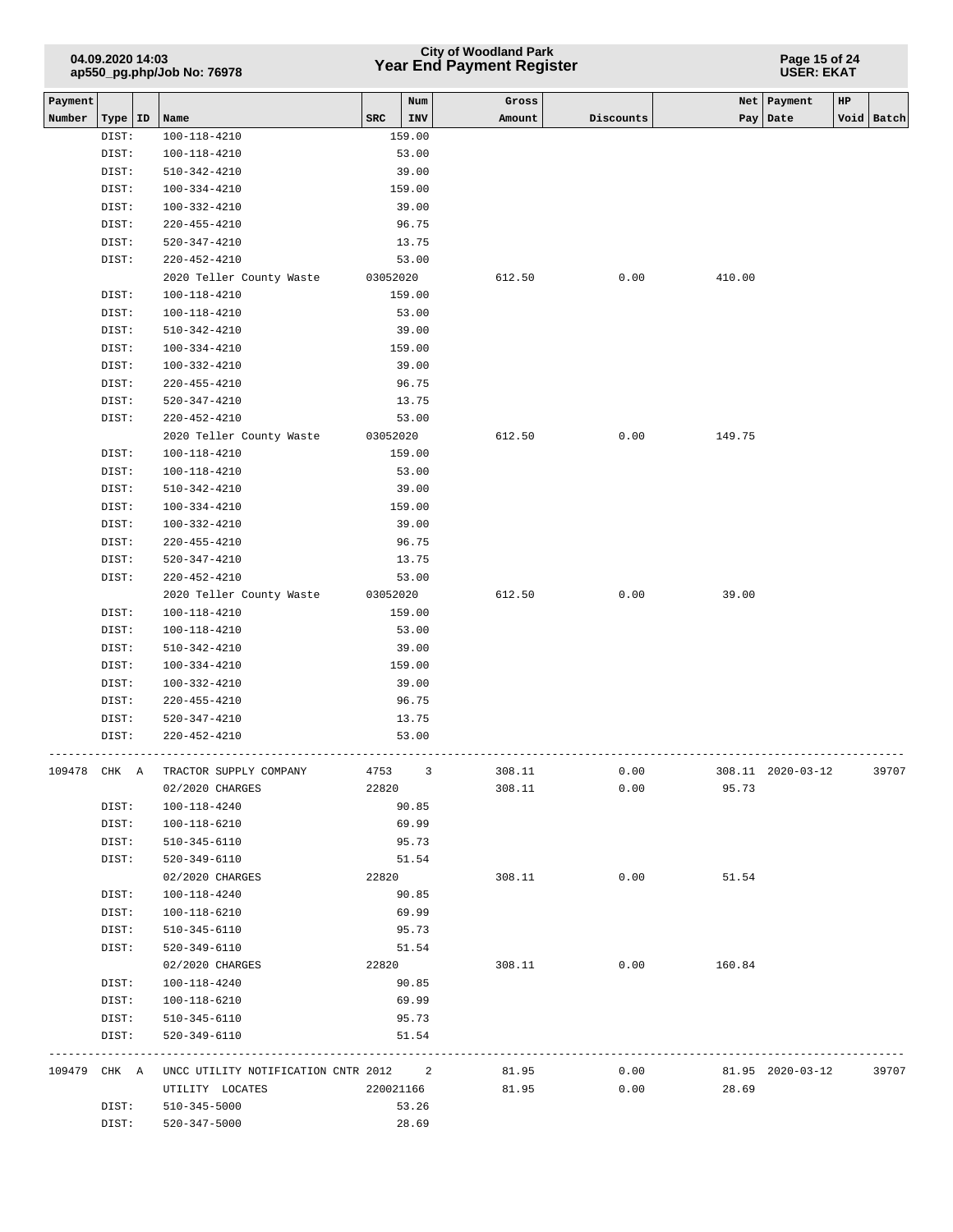### **Year End Payment Register City of Woodland Park 04.09.2020 14:03**

**Page 16 of 24 USER: EKAT**

|              |       | $4000 - 1011$                                    |           |        |                                   |           |                            |                     |    |            |
|--------------|-------|--------------------------------------------------|-----------|--------|-----------------------------------|-----------|----------------------------|---------------------|----|------------|
| Payment      |       |                                                  |           | Num    | Gross                             |           |                            | Net Payment         | HP |            |
| Number       |       | Type   ID   Name                                 | SRC       | I INV  | Amount                            | Discounts |                            | Pay   Date          |    | Void Batch |
|              |       | UTILITY LOCATES                                  | 220021166 |        | 81.95                             | 0.00      | 53.26                      |                     |    |            |
|              | DIST: | 510-345-5000                                     |           | 53.26  |                                   |           |                            |                     |    |            |
|              | DIST: | 520-347-5000                                     |           | 28.69  |                                   |           |                            |                     |    |            |
| 109480 CHK A |       | UNITED REPROGRAPHIC SUPPLY 4285 1                |           |        | 98.00                             | 0.00      |                            | 98.00 2020-03-12    |    | 39707      |
|              |       | 02/2020-03/2020 CONTRACT IN224700                |           |        | 98.00                             | 0.00      | 98.00                      |                     |    |            |
|              | DIST: | 100-120-4350                                     |           | 98.00  |                                   |           |                            |                     |    |            |
|              |       |                                                  |           |        |                                   |           |                            |                     |    |            |
| 109481 CHK A |       | USA BLUEBOOK                                     | 1779 8    |        | 1,377.82                          | 0.00      |                            | 1,377.82 2020-03-12 |    | 39707      |
|              |       | LAB SIGNAGE - WTP                                | 143250    |        | 465.87                            | 0.00      | 465.87                     |                     |    |            |
|              | DIST: | 510-342-6110                                     |           | 465.87 |                                   |           |                            |                     |    |            |
|              |       | LAB SIGNAGE - WTP                                | 143407    |        | 99.55                             | 0.00      | 99.55                      |                     |    |            |
|              | DIST: | 510-342-6110                                     |           | 99.55  |                                   |           |                            |                     |    |            |
|              |       | SUPPLIES - WWTP                                  | 144490    |        | 131.05                            | 0.00      | 131.05                     |                     |    |            |
|              | DIST: | 520-347-6111                                     |           | 131.05 |                                   |           |                            |                     |    |            |
|              |       | LAB SUPPLIES - WWTP                              | 144560    |        | 51.63                             | 0.00      | 51.63                      |                     |    |            |
|              | DIST: | 520-347-6111                                     |           | 51.63  |                                   |           |                            |                     |    |            |
|              |       | LAB SUPPLIES - WWTP                              | 145143    |        | 5.45                              | 0.00      | 5.45                       |                     |    |            |
|              | DIST: | 520-347-6110                                     | 5.45      |        |                                   |           |                            |                     |    |            |
|              |       | SIGNAGE LAB - WWTP                               | 145713    |        | 471.44                            | 0.00      | 471.44                     |                     |    |            |
|              | DIST: | 520-347-6110                                     | 471.44    |        |                                   |           |                            |                     |    |            |
|              |       | SIGNAGE - LAB - WWTP                             | 146286    |        | 121.75                            | 0.00      | 121.75                     |                     |    |            |
|              | DIST: | 520-347-6110                                     |           | 121.75 |                                   |           |                            |                     |    |            |
|              |       | SUPPLIES - WWTP                                  | 151984    |        | 31.08                             | 0.00      | 31.08                      |                     |    |            |
|              |       |                                                  |           |        |                                   |           |                            |                     |    |            |
|              | DIST: | 520-347-6110                                     |           | 31.08  |                                   |           |                            |                     |    |            |
| 109482 CHK A |       | UTE PASS CONCRETE-SAND&GRAVEL 655 3              |           |        | 876.15                            | 0.00      |                            | 876.15 2020-03-12   |    | 39707      |
|              |       | $SQUEEGEE - F/S$                                 | D57384    |        | 376.75                            | 0.00      | 376.75                     |                     |    |            |
|              | DIST: | 510-345-6110                                     |           | 376.75 |                                   |           |                            |                     |    |            |
|              |       | $GRANITE - F/S$                                  | D57388    |        | 477.40                            | 0.00      | 477.40                     |                     |    |            |
|              | DIST: | 510-345-6110                                     |           | 477.40 |                                   |           |                            |                     |    |            |
|              |       | PAVERS - B&G                                     | D57396    |        | 22.00                             | 0.00      | 22.00                      |                     |    |            |
|              | DIST: | 100-118-4310                                     |           | 22.00  |                                   |           |                            |                     |    |            |
|              |       |                                                  |           |        |                                   |           |                            |                     |    |            |
|              |       | 109483 CHK A VSP-VISION SERVICE PLAN             | 664 1     |        | 893.39                            | 0.00      |                            | 893.39 2020-03-12   |    | 39707      |
|              |       | 03/2020 VISION PLAN                              | 02182020  |        | 893.39                            | 0.00      | 893.39                     |                     |    |            |
|              | DIST: | 100-199-3335                                     |           | 893.39 |                                   |           |                            |                     |    |            |
|              |       | -----------------                                |           |        | --------------------------------- |           |                            |                     |    |            |
|              |       | 109484 CHK A WAXIE SANITARY SUPPLY               | 4189 1    |        | 717.74                            | 0.00      |                            | 717.74 2020-03-12   |    | 39707      |
|              |       | CUSTODIAL SUPPLIES - B&G $78949989$ 717.74       |           |        |                                   |           | 0.00<br>717.74             |                     |    |            |
|              | DIST: | 100-118-6140                                     |           | 717.74 |                                   |           |                            |                     |    |            |
|              |       | 109485 CHK A WIRELESS WATCHDOGS, LLC             | 5102 1    |        | 276.00                            | 0.00      |                            | 276.00 2020-03-12   |    | 39707      |
|              |       | 01/2020 MAINTENANCE                              | IN0072317 |        | 276.00                            | 0.00      | 276.00                     |                     |    |            |
|              | DIST: | 100-199-5300                                     |           | 276.00 |                                   |           |                            |                     |    |            |
|              |       |                                                  |           |        |                                   |           |                            |                     |    |            |
|              |       | 109493 CHK A US POSTAL SERVICE                   |           |        | 516 1 240.00                      | 0.00      |                            | 240.00 2020-03-13   |    | 39714      |
|              |       | First-Class Presort 012020 240.00                |           |        |                                   |           | $0.00$ 240.00              |                     |    |            |
|              | DIST: | 510-350-5350                                     | 240.00    |        |                                   |           |                            |                     |    |            |
|              |       | 109494 CHK A GRAPHIC, INC.                       |           | 5184 1 | 1,127.12                          | 0.00      | 1,127.12 2020-03-16        |                     |    | 39745      |
|              |       | BALANCE DUE-COINS                                | COWP      |        | 1,127.12                          | 0.00      | 1,127.12                   |                     |    |            |
|              | DIST: | 100-110-2010                                     | 1,127.12  |        |                                   |           |                            |                     |    |            |
|              |       |                                                  |           |        |                                   |           |                            |                     |    |            |
|              |       | 109498 CHK A A&E TIRE INC                        |           | 4841 1 | 2,795.44                          |           | $0.00$ 2,795.44 2020-03-19 |                     |    | 39786      |
|              |       | ROAD SERVICE/REPAIR - STREETS 635693-00 2,795.44 |           |        |                                   |           | $0.00$ 2,795.44            |                     |    |            |
|              | DIST: | 100-332-4410                                     | 2,795.44  |        |                                   |           |                            |                     |    |            |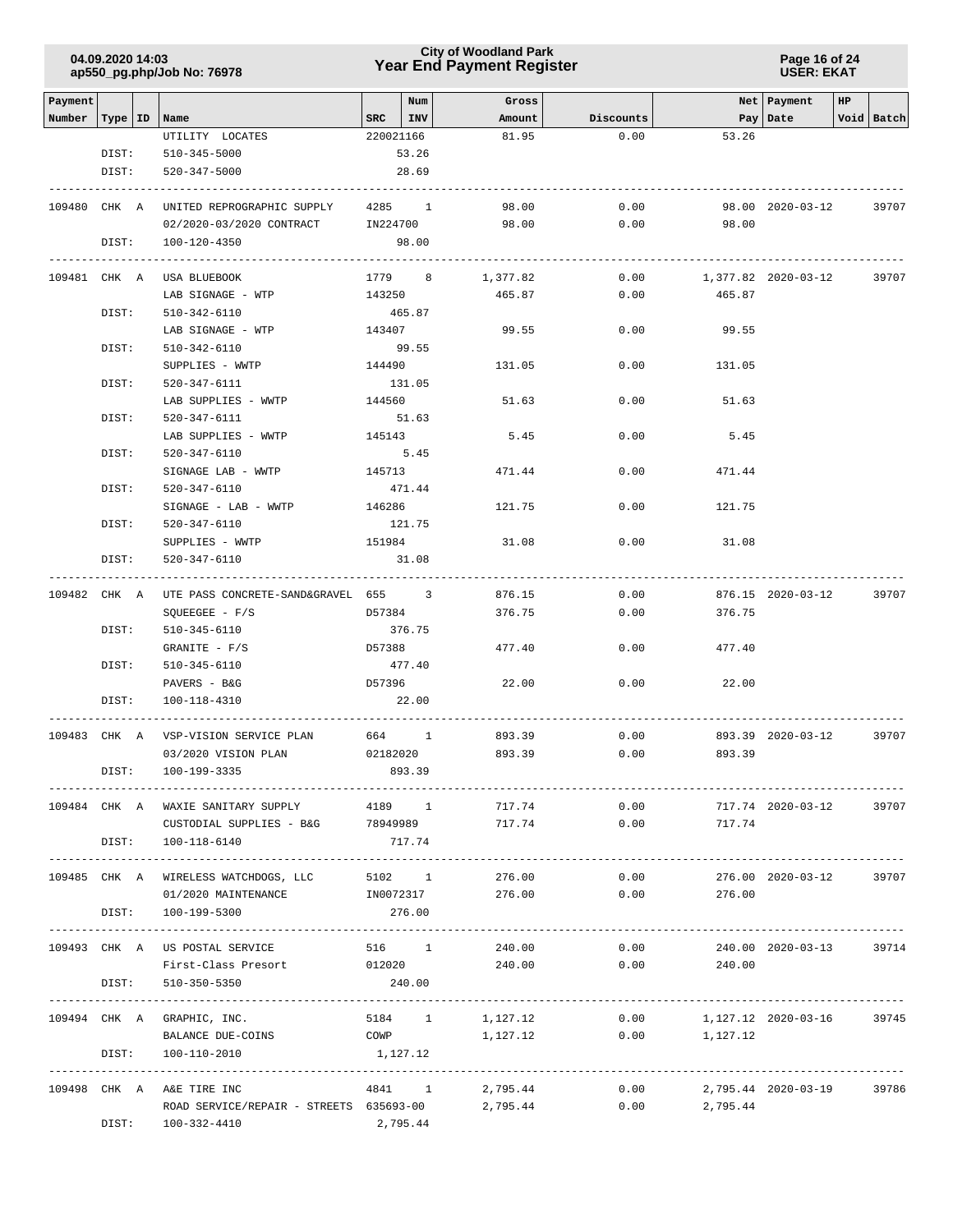### **Year End Payment Register City of Woodland Park 04.09.2020 14:03**

#### **Page 17 of 24 USER: EKAT**

| Payment      |                  |                                    |            | Num                     | Gross    |           |          | Net   Payment       | HP |            |
|--------------|------------------|------------------------------------|------------|-------------------------|----------|-----------|----------|---------------------|----|------------|
| Number       | Type   ID   Name |                                    | <b>SRC</b> | <b>INV</b>              | Amount   | Discounts | Pay      | Date                |    | Void Batch |
| 109499       | CHK A            | AUTO TRUCK GROUP, LLC              | 4630       | $\mathbf{1}$            | 210.67   | 0.00      |          | 210.67 2020-03-19   |    | 39786      |
|              |                  | MAINTENANCE #83                    | 1715211    |                         | 210.67   | 0.00      | 210.67   |                     |    |            |
|              | DIST:            | $510 - 342 - 4400$                 |            | 210.67                  |          |           |          |                     |    |            |
| 109500 CHK A |                  | BADGER METER INC                   |            | 4278 2                  | 1,917.80 | 0.00      |          | 1,917.80 2020-03-19 |    | 39786      |
|              |                  | Badger Meter                       | 80048738   |                         | 1,875.23 | 0.00      | 1,875.23 |                     |    |            |
|              | DIST:            | 510-343-7200                       | 1,875.23   |                         |          |           |          |                     |    |            |
|              |                  | Badger Meter                       | 80048739   |                         | 42.57    | 0.00      | 42.57    |                     |    |            |
|              | DIST:            | 510-343-7200                       |            | 42.57                   |          |           |          |                     |    |            |
| 109501 CHK A |                  | CENTURA VENTURES                   | 5095       | $\mathbf{1}$            | 298.10   | 0.00      |          | 298.10 2020-03-19   |    | 39786      |
|              |                  | PRE-EMPLOYMENT PHYSICALS           | 250759     |                         | 298.10   | 0.00      | 298.10   |                     |    |            |
|              | DIST:            | 100-221-6160                       |            | 298.10                  |          |           |          |                     |    |            |
| 109502 CHK A |                  | CIVICPLUS, LLC                     |            | 5189 1                  | 1,825.00 | 0.00      |          | 1,825.00 2020-03-19 |    | 39786      |
|              |                  | ANNUAL FEE-BALANCE DUE             | 195098A    |                         | 1,825.00 | 0.00      | 1,825.00 |                     |    |            |
|              | DIST:            | $220 - 452 - 4340$                 |            | 729.50                  |          |           |          |                     |    |            |
|              | DIST:            | 220-451-4340                       |            | 1,095.50                |          |           |          |                     |    |            |
| 109503 CHK A |                  | CROWN TROPHY                       | 4177       | $\mathbf{1}$            | 276.90   | 0.00      |          | 276.90 2020-03-19   |    | 39786      |
|              |                  | MEDALS & RIBBONS - P&R             | 45157      |                         | 276.90   | 0.00      | 276.90   |                     |    |            |
|              | DIST:            | 220-451-3400-1002                  |            | 207.22                  |          |           |          |                     |    |            |
|              | DIST:            | 220-451-3400-1001                  |            | 69.68                   |          |           |          |                     |    |            |
| 109504 CHK A |                  | DYCHES, STANLEY LEE JR.            |            | 4932 1                  | 60.00    | 0.00      |          | 60.00 2020-03-19    |    | 39786      |
|              |                  | OFFICIAL - P&R                     | 03162020   |                         | 60.00    | 0.00      | 60.00    |                     |    |            |
|              | DIST:            | 220-451-3400-1002                  |            | 60.00                   |          |           |          |                     |    |            |
| 109505 CHK A |                  | DYEKMAN TROPHIES, INC.             |            | 232 1                   | 63.01    | 0.00      |          | 63.01 2020-03-19    |    | 39786      |
|              |                  | SERVICE AWARD-RILEY                | 80707      |                         | 63.01    | 0.00      | 63.01    |                     |    |            |
|              | DIST:            | 100-199-3335                       |            | 63.01                   |          |           |          |                     |    |            |
| 109506 CHK A |                  | ECONO SIGNS AND BARRICADE          |            | 4831 1                  | 436.92   | 0.00      |          | 436.92 2020-03-19   |    | 39786      |
|              |                  | SIGN SUPPLIES - STREETS            | 10-958136  |                         | 436.92   | 0.00      | 436.92   |                     |    |            |
|              | DIST:            | 100-334-6170                       |            | 436.92                  |          |           |          |                     |    |            |
| 109507 CHK A |                  | FOXWORTH-GALBRAITH LUMBER CO       | 96         | $\overline{\mathbf{c}}$ | 792.97   | 0.00      |          | 792.97 2020-03-19   |    | 39786      |
|              |                  | FEB. CHARGES                       | 22920      |                         | 792.97   | 0.00      | 603.70   |                     |    |            |
|              | DIST:            | 100-118-2120                       |            | 7.99                    |          |           |          |                     |    |            |
|              | DIST:            | 100-118-2335                       |            | 27.29                   |          |           |          |                     |    |            |
|              | DIST:            | 100-118-4310                       |            | 321.98                  |          |           |          |                     |    |            |
|              | DIST:            | 100-118-4240                       |            | 22.87                   |          |           |          |                     |    |            |
|              | DIST:            | 100-118-6210                       |            | 50.99                   |          |           |          |                     |    |            |
|              | DIST:<br>DIST:   | 100-334-4300                       |            | 172.58                  |          |           |          |                     |    |            |
|              | DIST:            | 220-452-4310<br>$220 - 452 - 6200$ |            | 21.36<br>7.99           |          |           |          |                     |    |            |
|              | DIST:            | 220-455-4310                       |            | 159.92                  |          |           |          |                     |    |            |
|              |                  | FEB. CHARGES                       | 22920      |                         | 792.97   | 0.00      | 189.27   |                     |    |            |
|              | DIST:            | 100-118-2120                       |            | 7.99                    |          |           |          |                     |    |            |
|              | DIST:            | 100-118-2335                       |            | 27.29                   |          |           |          |                     |    |            |
|              | DIST:            | 100-118-4310                       |            | 321.98                  |          |           |          |                     |    |            |
|              | DIST:            | 100-118-4240                       |            | 22.87                   |          |           |          |                     |    |            |
|              | DIST:            | 100-118-6210                       |            | 50.99                   |          |           |          |                     |    |            |
|              | DIST:            | 100-334-4300                       |            | 172.58                  |          |           |          |                     |    |            |
|              | DIST:            | 220-452-4310                       |            | 21.36                   |          |           |          |                     |    |            |
|              | DIST:            | 220-452-6200                       |            | 7.99                    |          |           |          |                     |    |            |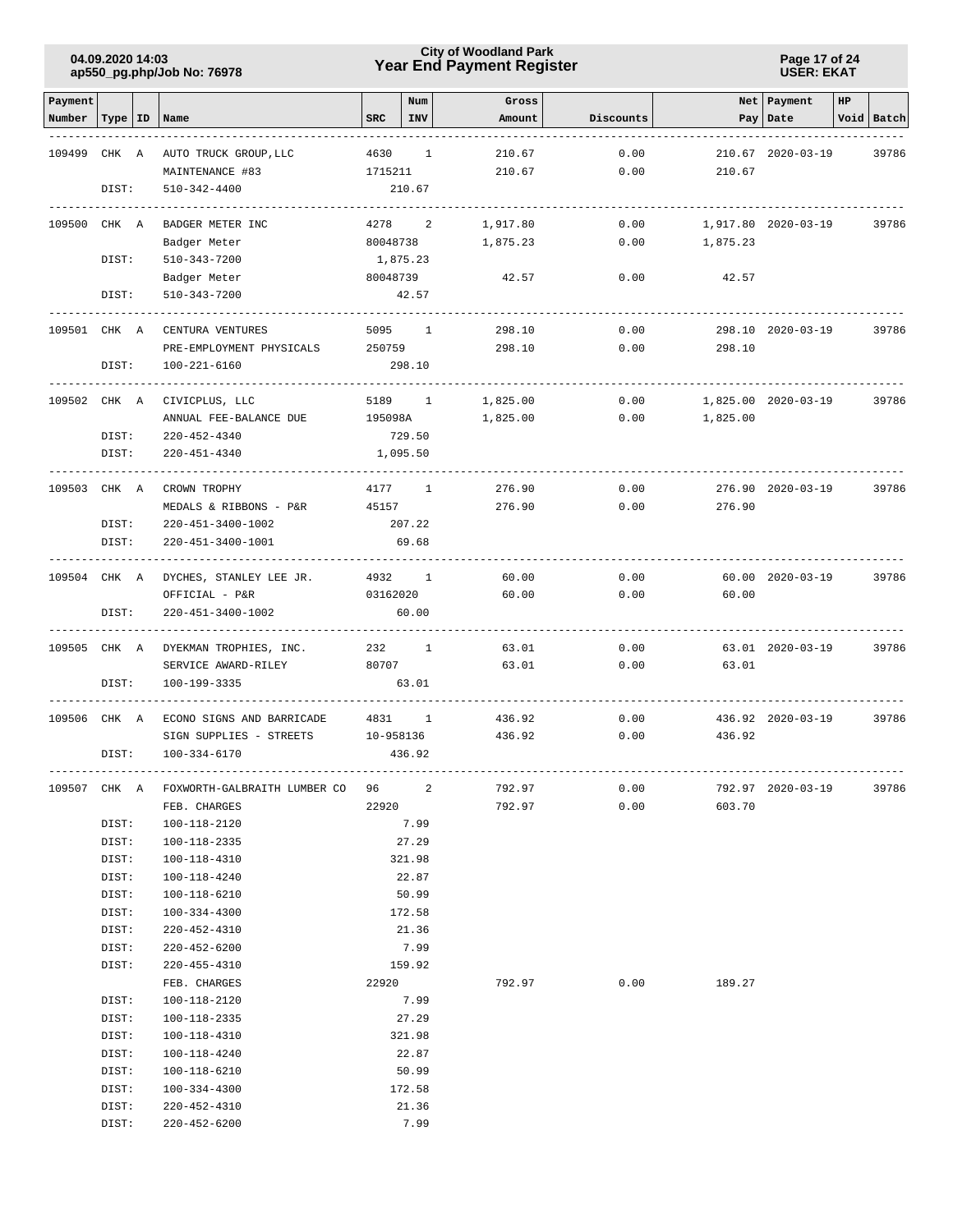**Page 18 of 24 USER: EKAT**

| Payment                   |       |                                    |                               | Num             | Gross                      |              |                                  | Net Payment         | HP |            |
|---------------------------|-------|------------------------------------|-------------------------------|-----------------|----------------------------|--------------|----------------------------------|---------------------|----|------------|
| Number   Type   ID   Name |       |                                    | $SRC$   $INV$                 |                 | Amount                     | Discounts    |                                  | Pay   Date          |    | Void Batch |
|                           | DIST: | $220 - 455 - 4310$                 |                               | 159.92          |                            |              |                                  |                     |    |            |
|                           |       |                                    |                               |                 |                            |              |                                  |                     |    |            |
| 109508 CHK A              |       | GRAINGER INC.                      |                               | 282 2           | 1,042.10                   | 0.00         |                                  | 1,042.10 2020-03-19 |    | 39786      |
|                           |       | CABINET & CART-STREETS             |                               | 9448434267      | 1,013.51                   | 0.00         | 1,013.51                         |                     |    |            |
|                           | DIST: | 100-199-2335                       | 1,013.51                      |                 |                            |              |                                  |                     |    |            |
|                           |       | SUPPLIES                           |                               | 9461906316      | 28.59                      | 0.00         | 28.59                            |                     |    |            |
|                           | DIST: | 520-347-6110                       |                               | 28.59           |                            |              |                                  |                     |    |            |
| 109509 CHK A              |       | GRANITE TRANSFORMATIONS            |                               | 5206 1          | 299.00                     | 0.00         |                                  | 299.00 2020-03-19   |    | 39786      |
|                           |       | GRANITE COUNTERTOP - UPCC 03102020 |                               |                 | 299.00                     | 0.00         | 299.00                           |                     |    |            |
|                           | DIST: | 220-455-4310                       |                               | 299.00          |                            |              |                                  |                     |    |            |
| 109510 CHK A              |       | -------------<br>HACH COMPANY      |                               | 291 1           | 2,671.96                   | 0.00         |                                  | 2,671.96 2020-03-19 |    | 39786      |
|                           |       | LAB SUPPLIES                       | 11866692                      |                 | 2,671.96                   | 0.00         | 2,671.96                         |                     |    |            |
|                           | DIST: | 510-342-6110                       |                               | 2,671.96        |                            |              |                                  |                     |    |            |
|                           |       |                                    |                               |                 |                            |              |                                  |                     |    |            |
| 109511 CHK A              |       | HAYNES MECHANICAL SYSTEMS          | 3359                          | $\mathbf{1}$    | 9,918.50                   | 0.00         |                                  | 9,918.50 2020-03-19 |    | 39786      |
|                           |       | HVAC 2020 CONTRACT                 |                               |                 | SRVCE000078607<br>9,918.50 | 0.00         | 9,918.50                         |                     |    |            |
|                           | DIST: | 100-118-4310                       | 9,918.50<br>$- - - - - - - -$ |                 |                            |              |                                  |                     |    |            |
| 109512 CHK A              |       | HOME DEPOT CREDIT SERVICES         | 1758                          | $\overline{a}$  | 546.07                     | 0.00         |                                  | 546.07 2020-03-19   |    | 39786      |
|                           |       | 01/2020 CHARGES                    | 22720                         |                 | 546.07                     | 0.00         | 559.85                           |                     |    |            |
|                           | DIST: | 100-118-4310                       |                               | 13.78-          |                            |              |                                  |                     |    |            |
|                           | DIST: | 520-347-6110                       |                               | 559.85          |                            |              |                                  |                     |    |            |
|                           |       | 01/2020 CHARGES                    | 22720                         |                 | 546.07                     | 0.00         | 13.78-                           |                     |    |            |
|                           | DIST: | 100-118-4310                       |                               | $13.78-$        |                            |              |                                  |                     |    |            |
|                           | DIST: | 520-347-6110                       |                               | 559.85          |                            |              |                                  |                     |    |            |
|                           |       |                                    |                               |                 |                            |              |                                  |                     |    |            |
| 109513 CHK A              |       | IREA<br>02/2020 ELECTRICAL CHARGES |                               | 343 3<br>31020B | 17,344.98<br>17,344.98     | 0.00<br>0.00 | 17,344.98 2020-03-19<br>3,365.53 |                     |    | 39786      |
|                           | DIST: | 100-118-5710                       | 1,544.13                      |                 |                            |              |                                  |                     |    |            |
|                           | DIST: | 100-334-5710                       |                               | 1,480.64        |                            |              |                                  |                     |    |            |
|                           | DIST: | 100-334-2270                       |                               | 340.76          |                            |              |                                  |                     |    |            |
|                           | DIST: | 510-342-5710                       |                               | 8,414.24        |                            |              |                                  |                     |    |            |
|                           | DIST: | 220-452-5710                       |                               | 5,565.21        |                            |              |                                  |                     |    |            |
|                           |       | 02/2020 ELECTRICAL CHARGES         | 31020B                        |                 | 17,344.98                  |              | $0.00$ 5,565.21                  |                     |    |            |
|                           | DIST: | 100-118-5710                       |                               | 1,544.13        |                            |              |                                  |                     |    |            |
|                           | DIST: | 100-334-5710                       |                               | 1,480.64        |                            |              |                                  |                     |    |            |
|                           | DIST: | 100-334-2270                       |                               | 340.76          |                            |              |                                  |                     |    |            |
|                           | DIST: | 510-342-5710                       |                               | 8,414.24        |                            |              |                                  |                     |    |            |
|                           | DIST: | 220-452-5710                       |                               | 5,565.21        |                            |              |                                  |                     |    |            |
|                           |       | 02/2020 ELECTRICAL CHARGES         | 31020B                        |                 | 17,344.98                  | 0.00         | 8,414.24                         |                     |    |            |
|                           | DIST: | 100-118-5710                       |                               | 1,544.13        |                            |              |                                  |                     |    |            |
|                           | DIST: | 100-334-5710                       |                               | 1,480.64        |                            |              |                                  |                     |    |            |
|                           | DIST: | 100-334-2270                       |                               | 340.76          |                            |              |                                  |                     |    |            |
|                           | DIST: | 510-342-5710                       |                               | 8,414.24        |                            |              |                                  |                     |    |            |
|                           | DIST: | 220-452-5710                       |                               | 5,565.21        |                            |              |                                  |                     |    |            |
|                           |       | 109514 CHK A L.N. CURTIS & SONS    |                               | 5123 3          | 135.51                     | 0.00         |                                  | 135.51 2020-03-19   |    | 39786      |
|                           |       | UNIFORM - WPPD                     |                               | INV366049       | 10.95                      | 0.00         | 10.95                            |                     |    |            |
|                           | DIST: | 100-221-6210                       |                               | 10.95           |                            |              |                                  |                     |    |            |
|                           |       | UNIFORM - WPPD                     |                               | INV366104       | 59.16                      | 0.00         | 59.16                            |                     |    |            |
|                           | DIST: | 100-221-6210                       |                               | 59.16           |                            |              |                                  |                     |    |            |
|                           |       | UNIFORM - WPPD                     |                               | INV366141       | 65.40                      | 0.00         | 65.40                            |                     |    |            |
|                           | DIST: | 100-221-6210                       |                               | 65.40           |                            |              |                                  |                     |    |            |
|                           |       | 109515 CHK A LAFEVER, DALTON       |                               | 4494 1          | 102.00                     | 0.00         |                                  | 102.00 2020-03-19   |    | 39786      |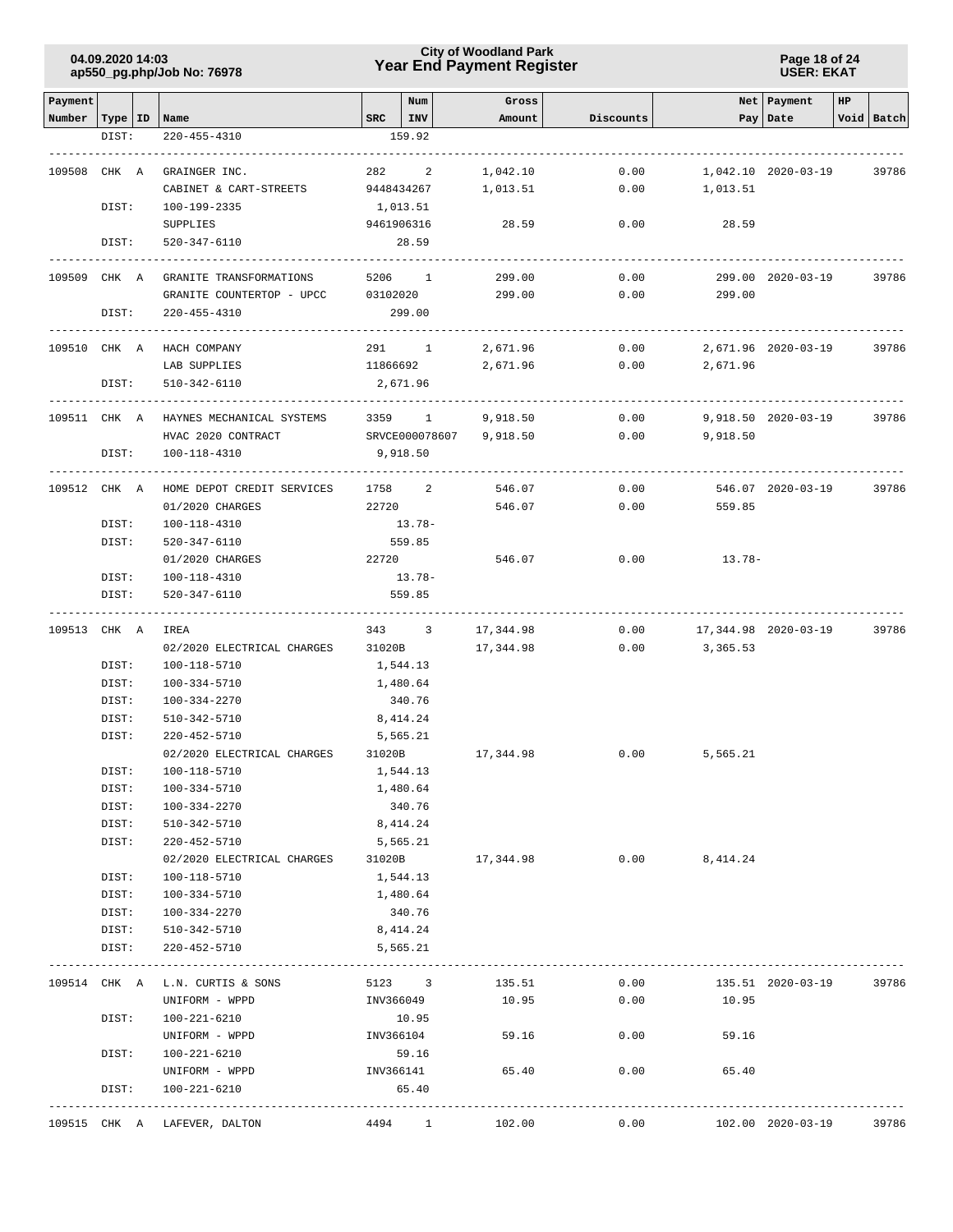### **Year End Payment Register City of Woodland Park 04.09.2020 14:03**

**Page 19 of 24 USER: EKAT**

| Payment      |       |                                         |                        | Num            | Gross           |           |                | Net Payment         | HP |            |
|--------------|-------|-----------------------------------------|------------------------|----------------|-----------------|-----------|----------------|---------------------|----|------------|
| Number       |       | Type   ID   Name                        | SRC                    | INV            | Amount          | Discounts |                | Pay   Date          |    | Void Batch |
|              |       | OFFICIAL- P&R                           | 03162020               |                | 102.00          | 0.00      | 102.00         |                     |    |            |
|              | DIST: | 220-451-3400-1002                       |                        | 102.00         |                 |           |                |                     |    |            |
|              |       |                                         |                        |                |                 |           |                |                     |    |            |
| 109516 CHK A |       | LAWSON PRODUCTS, INC.                   |                        | 2935 1         | 96.79           | 0.00      |                | 96.79 2020-03-19    |    | 39786      |
|              |       | SUPPLIES - WWTP                         |                        | 9307430509     | 96.79           | 0.00      | 96.79          |                     |    |            |
|              | DIST: | 520-347-6110                            |                        | 96.79          |                 |           |                |                     |    |            |
|              |       |                                         |                        |                |                 |           |                |                     |    |            |
| 109517 CHK A |       | LEWAN & ASSOCIATES, INC.                |                        | 398 1          | 1,226.78        | 0.00      |                | 1,226.78 2020-03-19 |    | 39786      |
|              |       | 03/2020-04/2020                         | IN1026512              |                | 1,226.78        | 0.00      | 1,226.78       |                     |    |            |
|              | DIST: | 100-120-4350                            | 1,226.78               |                |                 |           |                |                     |    |            |
|              |       |                                         |                        |                |                 |           |                |                     |    |            |
| 109518 CHK A |       | LOSS, LEEANN                            | 3628                   | $\overline{1}$ | 170.50          | 0.00      |                | 170.50 2020-03-19   |    | 39786      |
|              |       | 03/2020 TAE KWON DO INSTRUCTOR 03162020 |                        |                | 170.50          | 0.00      | 170.50         |                     |    |            |
|              | DIST: | 220-451-3400-1000                       |                        | 170.50         |                 |           |                |                     |    |            |
|              |       |                                         |                        |                |                 |           |                |                     |    |            |
| 109519 CHK A |       | MASON RICHARD JOHNSON                   |                        | 5163 1         | 72.00           | 0.00      |                | 72.00 2020-03-19    |    | 39786      |
|              |       | OFFICIAL - P&R                          | 03162020               |                | 72.00           | 0.00      | 72.00          |                     |    |            |
|              | DIST: | 220-451-3400-1002                       |                        | 72.00          |                 |           |                |                     |    |            |
|              |       |                                         |                        |                |                 |           |                |                     |    |            |
| 109520 CHK A |       | HEATH CARGILL                           |                        | $1 \quad 1$    | 150.00          | 0.00      |                | 150.00 2020-03-19   |    | 39786      |
|              |       | CERTIFICATION FEES REIMB.               | 03162020               |                | 150.00          | 0.00      | 150.00         |                     |    |            |
|              | DIST: | $520 - 347 - 5800$                      |                        | 150.00         |                 |           |                |                     |    |            |
|              |       |                                         |                        |                |                 |           |                |                     |    |            |
| 109521 CHK A |       | LORETTA PELLIGRINO                      |                        | $1 \quad 1$    | 50.00           | 0.00      |                | 50.00 2020-03-19    |    | 39786      |
|              |       | SERVICE GIFT CERTIFICATE                | 03162020A              |                | 50.00           | 0.00      | 50.00          |                     |    |            |
|              | DIST: | 100-199-3335                            |                        | 50.00          |                 |           |                |                     |    |            |
|              |       |                                         |                        |                |                 |           |                |                     |    |            |
| 109522 CHK A |       | <b>JOSEPH LASALLE</b>                   |                        | $1 \quad 1$    | 138.00          | 0.00      |                | 138.00 2020-03-19   |    | 39786      |
|              |       | REFUND - WAC                            | 469                    |                | 138.00          | 0.00      | 138.00         |                     |    |            |
|              | DIST: | 220-000-3471-3002                       |                        | 138.00         |                 |           |                |                     |    |            |
|              |       |                                         |                        |                |                 |           |                |                     |    |            |
| 109523 CHK A |       | WAYNE MILLER                            | $1 \quad \blacksquare$ | $\mathbf{1}$   | 437.00          | 0.00      |                | 437.00 2020-03-19   |    | 39786      |
|              |       | REFUND - WAC                            | 470                    |                | 437.00          | 0.00      | 437.00         |                     |    |            |
|              | DIST: | 220-000-3471-3002                       |                        | 437.00         |                 |           |                |                     |    |            |
|              |       |                                         |                        |                |                 |           |                |                     |    |            |
| 109524 CHK A |       | PAUL NEAL                               | $\mathbf{1}$           | $\mathbf{1}$   | 90.00           | 0.00      |                | 90.00 2020-03-19    |    | 39786      |
|              |       | REFUND - FACILITY                       | 471                    |                | 90.00           | 0.00      | 90.00          |                     |    |            |
|              | DIST: | $220 - 000 - 3475 - 1000$               |                        | 90.00          |                 |           |                |                     |    |            |
|              |       |                                         |                        |                |                 |           |                |                     |    |            |
|              |       | 109525 CHK A BRANDON BASS               |                        | $1 \quad 1$    | 150.00          | 0.00      |                | 150.00 2020-03-19   |    | 39786      |
|              |       | REFUND - WAC                            | 472                    |                | 150.00          | 0.00      | 150.00         |                     |    |            |
|              | DIST: | 220-000-3475-3000                       |                        | 150.00         |                 |           |                |                     |    |            |
|              |       |                                         |                        |                |                 |           |                |                     |    |            |
|              |       | 109526 CHK A PETTY CASH - CITY HALL     |                        |                | 691 2<br>550.12 | 0.00      |                | 550.12 2020-03-19   |    | 39786      |
|              |       | 03/2020 RECONCILIATION 31920            |                        |                |                 | 550.12    | 0.00<br>390.02 |                     |    |            |
|              | DIST: | 100-114-5800                            |                        | 23.70          |                 |           |                |                     |    |            |
|              | DIST: | 100-115-2011                            |                        | 10.00          |                 |           |                |                     |    |            |
|              | DIST: | 100-115-5800                            |                        | 50.00          |                 |           |                |                     |    |            |
|              | DIST: | 100-117-5900                            |                        | 13.00          |                 |           |                |                     |    |            |
|              | DIST: | 100-118-4240                            |                        | 7.18           |                 |           |                |                     |    |            |
|              | DIST: | 100-118-4310                            |                        | 27.38          |                 |           |                |                     |    |            |
|              | DIST: | 100-199-2335                            |                        | 20.00          |                 |           |                |                     |    |            |
|              | DIST: | 100-199-3335                            |                        | 158.58         |                 |           |                |                     |    |            |
|              |       |                                         |                        |                |                 |           |                |                     |    |            |
|              | DIST: | 100-199-5350                            |                        | 36.12          |                 |           |                |                     |    |            |
|              | DIST: | 100-332-4420                            |                        | 12.06          |                 |           |                |                     |    |            |
|              | DIST: | $220 - 455 - 3500$                      |                        | 30.00          |                 |           |                |                     |    |            |
|              | DIST: | 220-000-3478-2000                       |                        | 0.80           |                 |           |                |                     |    |            |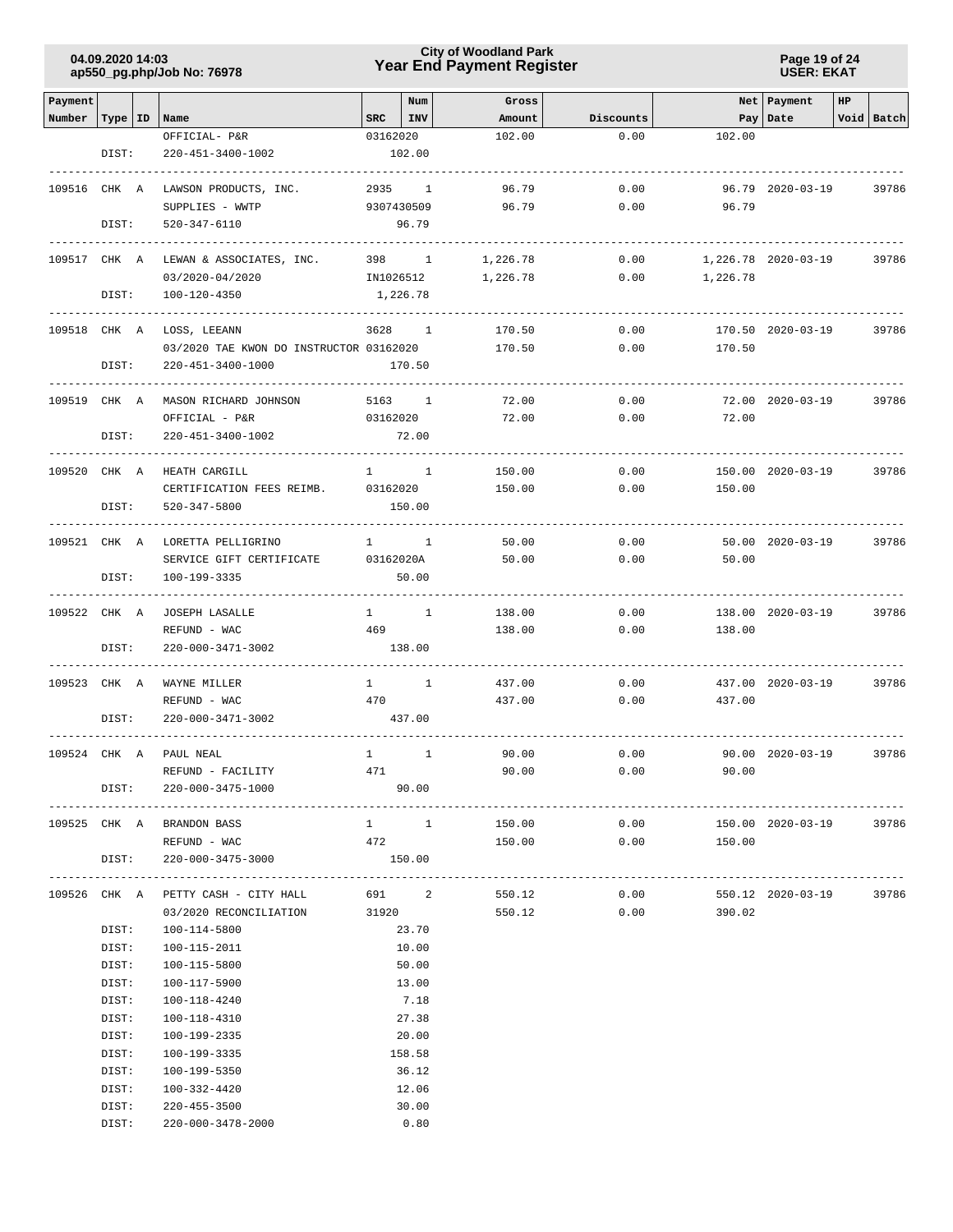## **Year End Payment Register City of Woodland Park 04.09.2020 14:03**

**Page 20 of 24 USER: EKAT**

| Payment      |       |                                                    |       | Num        | Gross  |           |        | Net   Payment<br>HP          |            |
|--------------|-------|----------------------------------------------------|-------|------------|--------|-----------|--------|------------------------------|------------|
| Number       |       | Type   ID   Name                                   | $SRC$ | INV        | Amount | Discounts | Pay    | Date                         | Void Batch |
|              | DIST: | 220-451-5800                                       |       | 49.30      |        |           |        |                              |            |
|              | DIST: | 220-452-7000                                       |       | 80.00      |        |           |        |                              |            |
|              | DIST: | 100-117-3975                                       |       | 32.00      |        |           |        |                              |            |
|              |       | 03/2020 RECONCILIATION                             | 31920 |            | 550.12 | 0.00      | 160.10 |                              |            |
|              | DIST: | 100-114-5800                                       |       | 23.70      |        |           |        |                              |            |
|              | DIST: | 100-115-2011                                       |       | 10.00      |        |           |        |                              |            |
|              | DIST: | 100-115-5800                                       |       | 50.00      |        |           |        |                              |            |
|              | DIST: | 100-117-5900                                       |       | 13.00      |        |           |        |                              |            |
|              | DIST: | 100-118-4240                                       |       | 7.18       |        |           |        |                              |            |
|              | DIST: | 100-118-4310                                       |       | 27.38      |        |           |        |                              |            |
|              | DIST: | 100-199-2335                                       |       | 20.00      |        |           |        |                              |            |
|              | DIST: | 100-199-3335                                       |       | 158.58     |        |           |        |                              |            |
|              | DIST: | 100-199-5350                                       |       | 36.12      |        |           |        |                              |            |
|              | DIST: | 100-332-4420                                       |       | 12.06      |        |           |        |                              |            |
|              | DIST: | $220 - 455 - 3500$                                 |       | 30.00      |        |           |        |                              |            |
|              | DIST: | 220-000-3478-2000                                  |       | 0.80       |        |           |        |                              |            |
|              | DIST: | $220 - 451 - 5800$                                 |       | 49.30      |        |           |        |                              |            |
|              | DIST: | 220-452-7000                                       |       | 80.00      |        |           |        |                              |            |
|              | DIST: | 100-117-3975                                       |       | 32.00      |        |           |        |                              |            |
| 109527 CHK A |       | PITNEY BOWES GLOBAL FINANCIAL 2479 1               |       |            | 90.00  | 0.00      |        | 90.00 2020-03-19             | 39786      |
|              |       | 03/2020 POSTAGE - WPPD                             |       | 3310749531 | 90.00  | 0.00      | 90.00  |                              |            |
|              | DIST: | 100-199-5350                                       |       | 90.00      |        |           |        |                              |            |
|              |       |                                                    |       |            |        |           |        |                              |            |
| 109528 CHK A |       | SPRINGS SOUNDS                                     |       | 5207 1     | 250.00 | 0.00      |        | 250.00 2020-03-19            | 39786      |
|              |       | COMMUNITY NATIONAL NIGHT OUT 03062020              |       |            | 250.00 | 0.00      | 250.00 |                              |            |
|              | DIST: | 100-221-2220                                       |       | 250.00     |        |           |        |                              |            |
|              |       |                                                    |       |            |        |           |        |                              |            |
|              |       | 109529 CHK A RED BARON CAR WASH                    |       | 4191 2     | 141.27 | 0.00      |        | 141.27 2020-03-19            | 39786      |
|              |       | 02/2020 CHARGES                                    |       | 1622       | 141.27 | 0.00      | 115.27 |                              |            |
|              | DIST: | 100-221-6160                                       |       | 115.27     |        |           |        |                              |            |
|              | DIST: | 520-347-4320                                       |       | 26.00      |        |           |        |                              |            |
|              |       | 02/2020 CHARGES                                    |       | 1622 200   | 141.27 | 0.00      | 26.00  |                              |            |
|              | DIST: | 100-221-6160                                       |       | 115.27     |        |           |        |                              |            |
|              | DIST: | 520-347-4320                                       |       | 26.00      |        |           |        |                              |            |
|              |       |                                                    |       |            |        |           |        |                              |            |
| 109530 CHK A |       | TELLER COUNTY WASTE                                |       | 4158 1     | 300.00 | 0.00      |        | 300.00 2020-03-19 VOID 39786 |            |
|              |       | 04/2020 PORTALET SERVICE                           | 6557  |            | 300.00 | 0.00      | 300.00 |                              |            |
|              |       | DIST: 100-118-4210                                 |       | 300.00     |        |           |        |                              |            |
|              |       |                                                    |       |            |        |           |        |                              |            |
|              |       | 109531 CHK A VIVID ENGINEERING GROUP 5171 1 620.00 |       |            |        | 0.00      |        | 620.00 2020-03-19            | 39786      |
|              |       | EVERGREEN/WALNUT STREET IMP D192267-3 620.00       |       |            |        | 0.00      | 620.00 |                              |            |
|              |       | DIST: 410-335-7201                                 |       | 620.00     |        |           |        |                              |            |
|              |       |                                                    |       |            |        |           |        |                              |            |
|              |       | 109532 CHK A WOODLAND HARDWARE & RENTAL            |       | 2739 3     | 660.23 | 0.00      |        | 660.23 2020-03-19            | 39786      |
|              |       | 02/2020 CHARGES                                    | 22920 |            | 660.23 | 0.00      | 87.26  |                              |            |
|              | DIST: | 100-118-4240                                       |       | 18.78      |        |           |        |                              |            |
|              | DIST: | 100-118-4310                                       |       | 154.64     |        |           |        |                              |            |
|              | DIST: | 100-120-6100                                       |       | 2.98       |        |           |        |                              |            |
|              | DIST: | 100-332-4410                                       |       | 79.85      |        |           |        |                              |            |
|              | DIST: | 100-332-6400                                       |       | 67.98      |        |           |        |                              |            |
|              | DIST: | 100-334-4300                                       |       | 29.98      |        |           |        |                              |            |
|              | DIST: | 100-334-4310                                       |       | 36.80      |        |           |        |                              |            |
|              | DIST: | 100-334-4320                                       |       | 33.46      |        |           |        |                              |            |
|              | DIST: | 100-334-6170                                       |       | 35.62      |        |           |        |                              |            |
|              | DIST: | 510-345-6110                                       |       | 50.78      |        |           |        |                              |            |
|              | DIST: | 510-345-6110                                       |       | 36.48      |        |           |        |                              |            |
|              |       |                                                    |       |            |        |           |        |                              |            |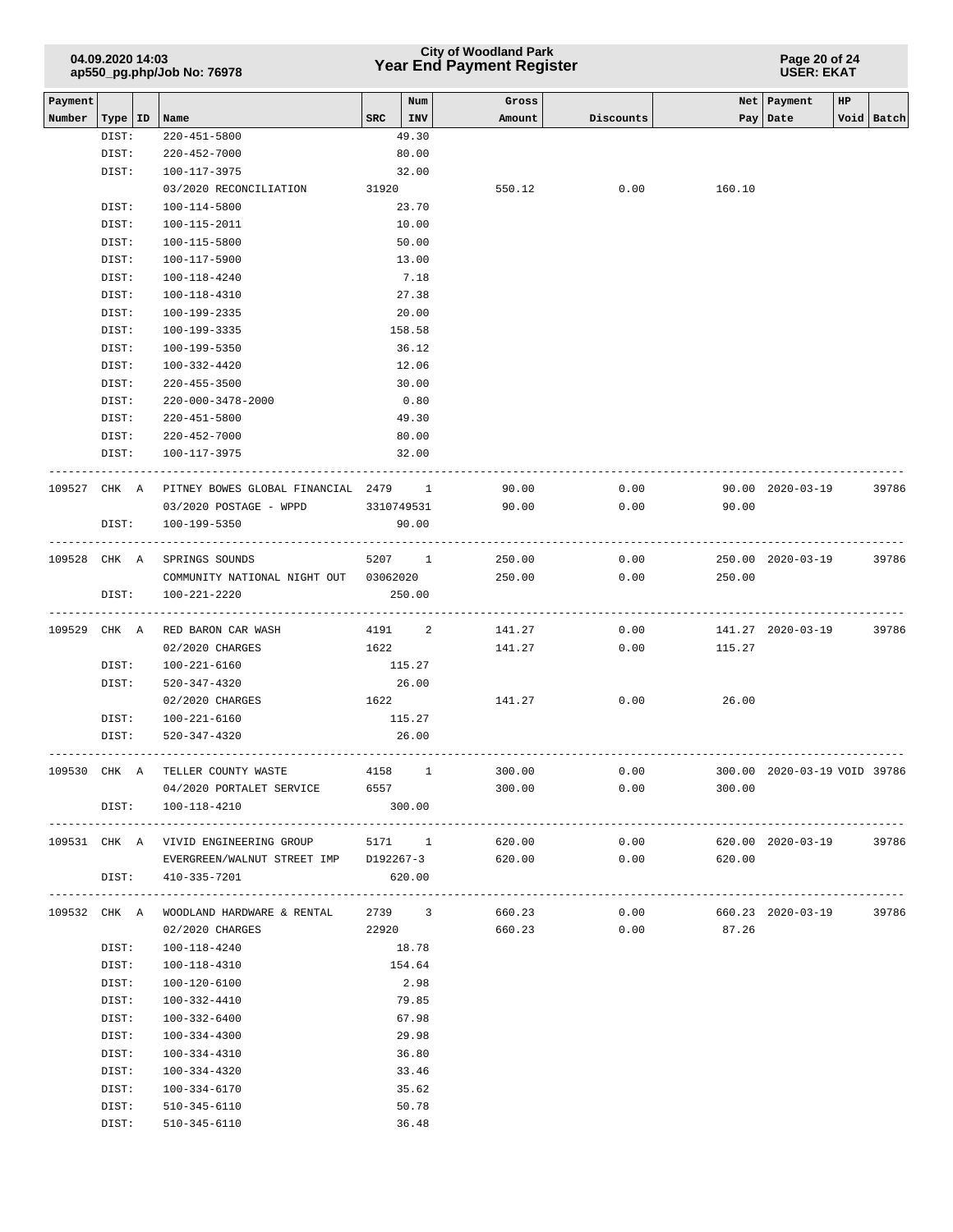## **Year End Payment Register City of Woodland Park 04.09.2020 14:03**

**Page 21 of 24 USER: EKAT**

| Payment      |           |                 |                                                         |            | Num     | Gross           |                        |                            | Net   Payment     | HP             |            |
|--------------|-----------|-----------------|---------------------------------------------------------|------------|---------|-----------------|------------------------|----------------------------|-------------------|----------------|------------|
| Number       | Type   ID |                 | Name                                                    | SRC        | INV     | Amount          | Discounts              |                            | Pay   Date        |                | Void Batch |
|              | DIST:     |                 | 520-347-6110                                            |            | 112.88  |                 |                        |                            |                   |                |            |
|              |           | 02/2020 CHARGES |                                                         | 22920      |         | 660.23          | 0.00                   | 112.88                     |                   |                |            |
|              | DIST:     |                 | 100-118-4240                                            |            | 18.78   |                 |                        |                            |                   |                |            |
|              | DIST:     |                 | 100-118-4310                                            |            | 154.64  |                 |                        |                            |                   |                |            |
|              | DIST:     |                 | 100-120-6100                                            |            | 2.98    |                 |                        |                            |                   |                |            |
|              | DIST:     |                 | 100-332-4410                                            |            | 79.85   |                 |                        |                            |                   |                |            |
|              | DIST:     |                 | 100-332-6400                                            |            | 67.98   |                 |                        |                            |                   |                |            |
|              | DIST:     |                 | 100-334-4300                                            |            | 29.98   |                 |                        |                            |                   |                |            |
|              | DIST:     |                 | 100-334-4310                                            |            | 36.80   |                 |                        |                            |                   |                |            |
|              | DIST:     |                 | 100-334-4320                                            |            | 33.46   |                 |                        |                            |                   |                |            |
|              | DIST:     |                 | 100-334-6170                                            |            | 35.62   |                 |                        |                            |                   |                |            |
|              | DIST:     |                 | 510-345-6110                                            |            | 50.78   |                 |                        |                            |                   |                |            |
|              | DIST:     |                 | 510-345-6110                                            |            | 36.48   |                 |                        |                            |                   |                |            |
|              | DIST:     |                 | 520-347-6110                                            |            | 112.88  |                 |                        |                            |                   |                |            |
|              |           |                 | 02/2020 CHARGES                                         | 22920      |         | 660.23          | 0.00                   | 460.09                     |                   |                |            |
|              | DIST:     |                 | 100-118-4240                                            |            | 18.78   |                 |                        |                            |                   |                |            |
|              | DIST:     |                 | 100-118-4310                                            |            | 154.64  |                 |                        |                            |                   |                |            |
|              | DIST:     |                 | 100-120-6100                                            |            | 2.98    |                 |                        |                            |                   |                |            |
|              | DIST:     |                 | 100-332-4410                                            |            | 79.85   |                 |                        |                            |                   |                |            |
|              | DIST:     |                 | 100-332-6400                                            |            | 67.98   |                 |                        |                            |                   |                |            |
|              | DIST:     |                 | 100-334-4300                                            |            | 29.98   |                 |                        |                            |                   |                |            |
|              | DIST:     |                 | 100-334-4310                                            |            | 36.80   |                 |                        |                            |                   |                |            |
|              | DIST:     |                 | 100-334-4320                                            |            | 33.46   |                 |                        |                            |                   |                |            |
|              | DIST:     |                 | 100-334-6170                                            |            | 35.62   |                 |                        |                            |                   |                |            |
|              | DIST:     |                 | $510 - 345 - 6110$                                      |            | 50.78   |                 |                        |                            |                   |                |            |
|              | DIST:     |                 | $510 - 345 - 6110$                                      |            | 36.48   |                 |                        |                            |                   |                |            |
|              | DIST:     |                 | 520-347-6110                                            |            | 112.88  |                 |                        |                            |                   |                |            |
|              |           |                 |                                                         |            |         |                 |                        |                            |                   |                |            |
| 109533 CHK A |           |                 | WOODLAND PARK SCHOOL DIST RE-2 1262 1 169,837.53        |            |         |                 | 0.00                   | 169,837.53 2020-03-19      |                   |                | 39786      |
|              |           |                 | 01/2020 SALES TAX                                       | 03162020   |         | 169,837.53      | 0.00                   | 169,837.53                 |                   |                |            |
|              | DIST:     |                 | 100-199-2100                                            | 170,212.53 |         |                 |                        |                            |                   |                |            |
|              | DIST:     |                 | 100-000-3802                                            |            | 375.00- |                 |                        |                            |                   |                |            |
| 109534 CHK A |           |                 | AMERICAN WATER WORKS ASSOC                              | 2147 1     |         | 334.00          | 0.00                   |                            | 334.00 2020-03-26 |                | 39878      |
|              |           |                 | 2020 AWWA DUES                                          | 7001772771 |         | 334.00          | 0.00                   | 334.00                     |                   |                |            |
|              | DIST:     |                 | 510-342-5850                                            |            | 334.00  |                 |                        |                            |                   |                |            |
|              |           |                 |                                                         |            |         |                 |                        |                            |                   |                |            |
|              |           |                 | 109535 CHK A ANDERSEN ENTERPRISES, INC. 4193 1 4,751.96 |            |         |                 | 0.00                   | 4,751.96 2020-03-26        |                   |                | 39878      |
|              |           |                 | BALANCE DUE RESTORATION-UPCC 20-656                     |            |         | 4,751.96        | 0.00                   | 4,751.96                   |                   |                |            |
|              | DIST:     |                 | 100-118-7300                                            | 4,751.96   |         |                 |                        |                            |                   |                |            |
|              |           |                 |                                                         |            |         |                 |                        |                            |                   |                |            |
|              |           |                 | 109536 CHK A BECKER ARENA PRODUCTS, INC. 1992 1         |            |         | 20.00           | 0.00                   |                            | 20.00 2020-03-26  |                | 39878      |
|              |           |                 | HOCKEY RINK PAINT-BALANCE DUE 1021564A                  |            |         | 20.00           | 0.00                   | 20.00                      |                   |                |            |
|              | DIST:     |                 | 100-118-4240                                            |            | 20.00   |                 |                        |                            |                   | -------------- |            |
|              |           |                 | 109537 CHK A BLACK HILLS ENERGY                         |            |         | 4035 4 9,283.51 |                        | $0.00$ 9,283.51 2020-03-26 |                   |                | 39878      |
|              |           |                 | 03/2020 CHARGES                                         | 32420      |         |                 | 9,283.51 0.00 3,776.98 |                            |                   |                |            |
|              | DIST:     |                 | 100-118-5700                                            | 1,761.63   |         |                 |                        |                            |                   |                |            |
|              | DIST:     |                 | 220-455-5700                                            |            | 270.05  |                 |                        |                            |                   |                |            |
|              | DIST:     |                 | 100-332-5700                                            |            | 691.97  |                 |                        |                            |                   |                |            |
|              | DIST:     |                 | 100-334-5700                                            |            | 871.91  |                 |                        |                            |                   |                |            |
|              | DIST:     |                 | 510-342-5700                                            |            | 663.91  |                 |                        |                            |                   |                |            |
|              | DIST:     |                 | 520-347-5700                                            | 1,517.11   |         |                 |                        |                            |                   |                |            |
|              | DIST:     |                 | 220-452-5700                                            | 3,506.93   |         |                 |                        |                            |                   |                |            |
|              |           |                 | 03/2020 CHARGES                                         | 32420      |         | 9,283.51        | 0.00                   | 663.91                     |                   |                |            |
|              | DIST:     |                 | 100-118-5700                                            | 1,761.63   |         |                 |                        |                            |                   |                |            |
|              | DIST:     |                 | 220-455-5700                                            |            | 270.05  |                 |                        |                            |                   |                |            |
|              |           |                 |                                                         |            |         |                 |                        |                            |                   |                |            |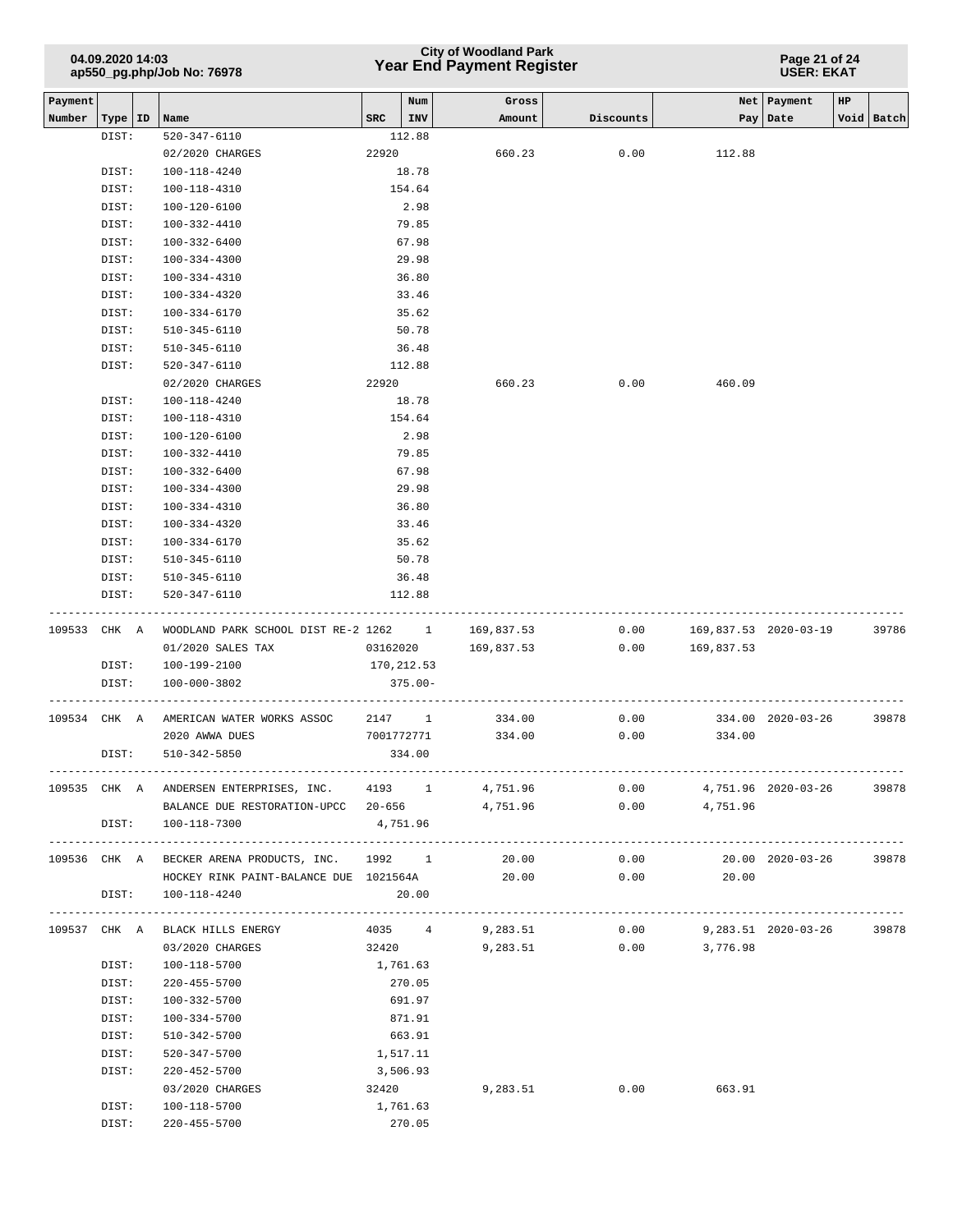| 04.09.2020 14:03<br>ap550_pg.php/Job No: 76978 |           |                            |                                                                                           |            |                   | <b>City of Woodland Park</b><br><b>Year End Payment Register</b> |           | Page 22 of 24<br><b>USER: EKAT</b> |                         |                  |  |  |
|------------------------------------------------|-----------|----------------------------|-------------------------------------------------------------------------------------------|------------|-------------------|------------------------------------------------------------------|-----------|------------------------------------|-------------------------|------------------|--|--|
| Payment<br>Number                              | Type   ID | Name                       |                                                                                           | <b>SRC</b> | Num<br><b>INV</b> | Gross<br>Amount                                                  | Discounts | Net                                | Payment<br>Pay   Date   | HP<br>Void Batch |  |  |
|                                                | DIST:     | 100-332-5700               |                                                                                           |            | 691.97            |                                                                  |           |                                    |                         |                  |  |  |
|                                                | DIST:     | 100-334-5700               |                                                                                           |            | 871.91            |                                                                  |           |                                    |                         |                  |  |  |
|                                                | DIST:     |                            | 510-342-5700                                                                              |            | 663.91            |                                                                  |           |                                    |                         |                  |  |  |
|                                                | DIST:     |                            | 520-347-5700                                                                              | 1,517.11   |                   |                                                                  |           |                                    |                         |                  |  |  |
|                                                | DIST:     |                            | $220 - 452 - 5700$                                                                        | 3,506.93   |                   |                                                                  |           |                                    |                         |                  |  |  |
|                                                |           |                            | 03/2020 CHARGES                                                                           | 32420      |                   | 9,283.51                                                         | 0.00      | 1,517.11                           |                         |                  |  |  |
|                                                | DIST:     | 100-118-5700               |                                                                                           |            | 1,761.63          |                                                                  |           |                                    |                         |                  |  |  |
|                                                | DIST:     |                            | 220-455-5700                                                                              |            | 270.05            |                                                                  |           |                                    |                         |                  |  |  |
|                                                | DIST:     | 100-332-5700               |                                                                                           |            | 691.97            |                                                                  |           |                                    |                         |                  |  |  |
|                                                | DIST:     | 100-334-5700               |                                                                                           |            | 871.91            |                                                                  |           |                                    |                         |                  |  |  |
|                                                | DIST:     |                            | 510-342-5700                                                                              |            | 663.91            |                                                                  |           |                                    |                         |                  |  |  |
|                                                | DIST:     |                            | 520-347-5700                                                                              | 1,517.11   |                   |                                                                  |           |                                    |                         |                  |  |  |
|                                                | DIST:     |                            | $220 - 452 - 5700$                                                                        |            | 3,506.93          |                                                                  |           |                                    |                         |                  |  |  |
|                                                |           |                            | 03/2020 CHARGES                                                                           | 32420      |                   | 9,283.51                                                         | 0.00      | 3,325.51                           |                         |                  |  |  |
|                                                | DIST:     | 100-118-5700               |                                                                                           | 1,761.63   |                   |                                                                  |           |                                    |                         |                  |  |  |
|                                                | DIST:     |                            | 220-455-5700                                                                              |            | 270.05            |                                                                  |           |                                    |                         |                  |  |  |
|                                                | DIST:     | 100-332-5700               |                                                                                           |            | 691.97            |                                                                  |           |                                    |                         |                  |  |  |
|                                                | DIST:     | 100-334-5700               |                                                                                           |            | 871.91            |                                                                  |           |                                    |                         |                  |  |  |
|                                                | DIST:     | 510-342-5700               |                                                                                           |            | 663.91            |                                                                  |           |                                    |                         |                  |  |  |
|                                                | DIST:     |                            | 520-347-5700                                                                              | 1,517.11   |                   |                                                                  |           |                                    |                         |                  |  |  |
|                                                | DIST:     |                            | $220 - 452 - 5700$                                                                        |            | 3,506.93          |                                                                  |           |                                    |                         |                  |  |  |
| 109538 CHK A                                   |           |                            | BLAZER ELECTRIC SUPPLY OF COLO 4830 1                                                     |            |                   | 189.75                                                           | 0.00      |                                    | 189.75 2020-03-26       | 39878            |  |  |
|                                                |           |                            | FREIGHT CHARGE                                                                            |            |                   | S001977966.002 189.75                                            | 0.00      | 189.75                             |                         |                  |  |  |
|                                                | DIST:     |                            | 100-118-2120                                                                              |            | 189.75            |                                                                  |           |                                    |                         |                  |  |  |
| 109539 CHK A                                   |           |                            | BRIAN E. BUNDY                                                                            | 5208 1     |                   | 756.00                                                           | 0.00      |                                    | 756.00 2020-03-26       | 39878            |  |  |
|                                                |           |                            | ACCOUNTING SUPPORT SERVICES 032020                                                        |            |                   | 756.00                                                           | 0.00      | 756.00                             |                         |                  |  |  |
|                                                | DIST:     | 100-117-3500               |                                                                                           |            | 756.00            |                                                                  |           |                                    |                         |                  |  |  |
| 109540 CHK A                                   |           |                            | CINTAS CORPORATION NO 2                                                                   | 4977 1     |                   | 61.80                                                            | 0.00      |                                    | 61.80 2020-03-26        | 39878            |  |  |
|                                                |           |                            | UNIFORMS - FLEET                                                                          | 4045279356 |                   | 61.80                                                            | 0.00      | 61.80                              |                         |                  |  |  |
|                                                | DIST:     | 100-332-6210               |                                                                                           |            | 61.80             |                                                                  |           |                                    |                         |                  |  |  |
| 109541 CHK A                                   |           |                            | COLO STATE FOREST SERVICE 180 1 3,996.00                                                  |            |                   |                                                                  | 0.00      |                                    | 3,996.00 2020-03-26     | 39878            |  |  |
|                                                |           |                            | GENERAL FOREST MANAGEMENT                                                                 | 90447      |                   | 3,996.00                                                         | 0.00      | 3,996.00                           |                         |                  |  |  |
|                                                |           | DIST: 100-118-4241         |                                                                                           | 3,996.00   |                   |                                                                  |           |                                    |                         |                  |  |  |
|                                                |           |                            | 109542 CHK A COLORADO TEEN COURT ASSOCIATIO 4889 1 80.00 0.00 0.00 80.00 2020-03-26 39878 |            |                   |                                                                  |           |                                    |                         |                  |  |  |
|                                                |           |                            | TEEN COURT CTCA DUES                                                                      |            |                   |                                                                  |           | $0.3172020$ $80.00$ $0.00$ $80.00$ |                         |                  |  |  |
|                                                | DIST:     |                            | 100-221-2210                                                                              |            | 80.00             |                                                                  |           |                                    |                         |                  |  |  |
|                                                |           |                            | 109543 CHK A COMMUNICATION SOLUTIONS 4040 1                                               |            |                   | 328.25                                                           | 0.00      |                                    | 328.25 2020-03-26 39878 |                  |  |  |
|                                                |           |                            | SERVICE AGREEMENT-911 SYSTEMS COMSOIN30457                                                |            |                   | 328.25                                                           | 0.00      | 328.25                             |                         |                  |  |  |
|                                                |           | DIST: 100-221-4320         |                                                                                           | 328.25     |                   |                                                                  |           |                                    |                         |                  |  |  |
|                                                |           |                            |                                                                                           |            |                   |                                                                  |           |                                    |                         |                  |  |  |
|                                                |           |                            | 109544 CHK A FARIS MACHINERY CO. 1712 1                                                   |            |                   |                                                                  | 31.18     | $0.00$ 31.18 2020-03-26 39878      |                         |                  |  |  |
|                                                |           |                            | SNOW PLOW PART                                                                            |            |                   | A12860 31.18                                                     |           | $0.00$ 31.18                       |                         |                  |  |  |
|                                                |           | DIST: 510-342-4400         |                                                                                           | 31.18      |                   |                                                                  |           |                                    |                         |                  |  |  |
|                                                |           | 109550 CHK A GRAINGER INC. |                                                                                           |            | 282 1             | 87.77                                                            | 0.00      |                                    | 87.77 2020-03-26 39878  |                  |  |  |
|                                                |           | MOTOR                      |                                                                                           |            | 9471370404        | 87.77                                                            | 0.00      | 87.77                              |                         |                  |  |  |
|                                                |           | DIST: 100-118-4310         |                                                                                           |            | 87.77             |                                                                  |           |                                    |                         |                  |  |  |
|                                                |           | 109551 CHK A HACH COMPANY  |                                                                                           |            |                   | 291 1 113.52                                                     |           | $0.00$ 113.52 2020-03-26 39878     |                         |                  |  |  |
|                                                |           |                            |                                                                                           |            |                   |                                                                  |           | $0.00$ 113.52                      |                         |                  |  |  |
|                                                |           | DIST: 510-342-6110         |                                                                                           | 113.52     |                   |                                                                  |           |                                    |                         |                  |  |  |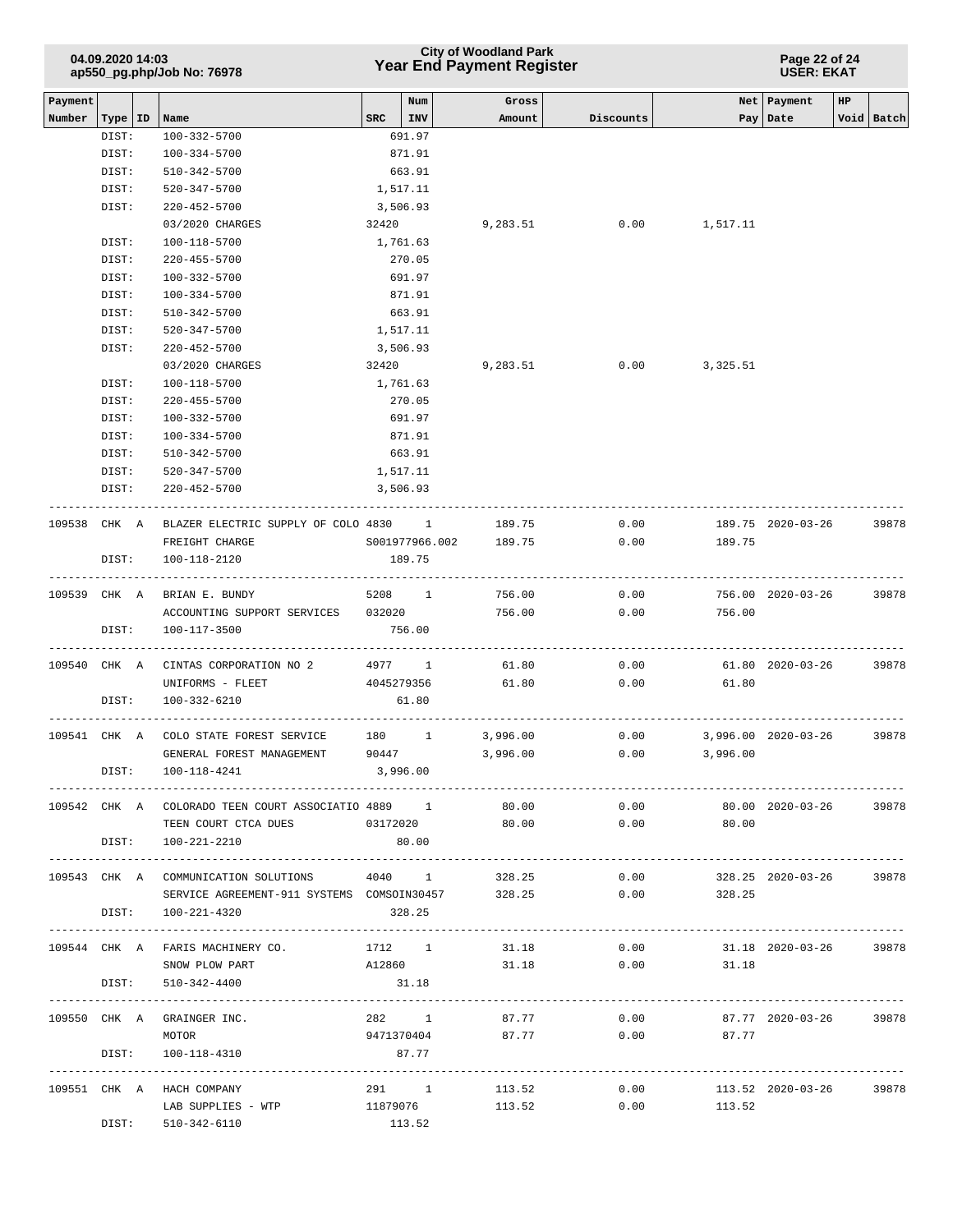#### **Page 23 of 24 USER: EKAT**

| Payment      |           |                                                     |              | Num                          | Gross           |           |                            | Net Payment           | HP |            |
|--------------|-----------|-----------------------------------------------------|--------------|------------------------------|-----------------|-----------|----------------------------|-----------------------|----|------------|
| Number       | Type   ID | Name                                                | <b>SRC</b>   | <b>INV</b>                   | Amount          | Discounts |                            | Pay   Date            |    | Void Batch |
|              |           |                                                     |              |                              |                 |           |                            |                       |    |            |
| 109552 CHK A |           | HAYNES MECHANICAL SYSTEMS                           | 3359         | 3                            | 15,281.50       | 0.00      |                            | 15, 281.50 2020-03-26 |    | 39878      |
|              |           | Client Service/Maint Agreement SRVCE000081200       |              |                              | 2,238.00        | 0.00      | 2,238.00                   |                       |    |            |
|              | DIST:     | $220 - 452 - 4310$                                  |              | 2,238.00                     |                 |           |                            |                       |    |            |
|              |           | Client Service/Maint Agreement SRVCE000081236       |              |                              | 3,125.00        | 0.00      | 3,125.00                   |                       |    |            |
|              | DIST:     | $220 - 452 - 4310$                                  |              | 3,125.00                     |                 |           |                            |                       |    |            |
|              |           | Client Service/Maint Agreement SRVCE000081584       |              |                              | 9,918.50        | 0.00      | 9,918.50                   |                       |    |            |
|              | DIST:     | $220 - 452 - 4310$                                  |              | 9,918.50                     |                 |           |                            |                       |    |            |
|              |           |                                                     |              |                              |                 |           |                            |                       |    |            |
| 109553 CHK A |           | IREA                                                | 343          | 2                            | 12,363.54       | 0.00      |                            | 12,363.54 2020-03-26  |    | 39878      |
|              |           | 03/2020 CHARGES                                     | 031820C      |                              | 12,363.54       | 0.00      | 10,501.41                  |                       |    |            |
|              | DIST:     | 510-342-5710                                        |              | 1,862.13                     |                 |           |                            |                       |    |            |
|              | DIST:     | 520-347-5710                                        |              | 10,501.41                    |                 |           |                            |                       |    |            |
|              |           | 03/2020 CHARGES                                     | 031820C      |                              | 12,363.54       | 0.00      | 1,862.13                   |                       |    |            |
|              | DIST:     | 510-342-5710                                        |              | 1,862.13                     |                 |           |                            |                       |    |            |
|              | DIST:     | 520-347-5710                                        |              | 10,501.41                    |                 |           |                            |                       |    |            |
|              |           |                                                     |              |                              |                 |           |                            |                       |    |            |
| 109554 CHK A |           | KORY T. KATSIMPALIS                                 | 5157         | <sup>1</sup>                 | 265.00          | 0.00      |                            | 265.00 2020-03-26     |    | 39878      |
|              |           | ADMINISTRATIVE SERVICES                             | 02282020     |                              | 265.00          | 0.00      | 265.00                     |                       |    |            |
|              | DIST:     | 215-710-3200                                        |              | 265.00                       |                 |           |                            |                       |    |            |
|              |           |                                                     |              |                              |                 |           |                            |                       |    |            |
| 109555 CHK A |           | L.N. CURTIS & SONS                                  |              | 5123 1                       | 178.65          | 0.00      |                            | 178.65 2020-03-26     |    | 39878      |
|              |           | UNIFORM - WPPD                                      | INV366145    |                              | 178.65          | 0.00      | 178.65                     |                       |    |            |
|              | DIST:     | 100-221-2230                                        |              | 178.65                       |                 |           |                            |                       |    |            |
| 109556 CHK A |           | MEBULBS                                             | 3794         |                              | 403.36          | 0.00      |                            |                       |    |            |
|              |           | BULBS-B&G                                           |              | $\overline{1}$<br>4135094-01 | 403.36          | 0.00      | 403.36                     | 403.36 2020-03-26     |    | 39878      |
|              | DIST:     | 100-118-4310                                        |              | 403.36                       |                 |           |                            |                       |    |            |
|              |           |                                                     |              |                              |                 |           |                            |                       |    |            |
| 109557 CHK A |           | AMY WOLIN                                           | $\mathbf{1}$ | $\mathbf{1}$                 | 50.00           | 0.00      |                            | 50.00 2020-03-26      |    | 39878      |
|              |           | 5 YEAR EMPLOYMENT RECOGNITION 03232020              |              |                              | 50.00           | 0.00      | 50.00                      |                       |    |            |
|              | DIST:     | 100-199-3335                                        |              | 50.00                        |                 |           |                            |                       |    |            |
|              |           |                                                     |              |                              |                 |           |                            |                       |    |            |
| 109558 CHK A |           | DORMAN PROPERTY MGMT                                | $1 -$        | $\sim$ 1                     | 44.82           | 0.00      |                            | 44.82 2020-03-26      |    | 39878      |
|              |           | UTILITY REFUND                                      | 3156.22      |                              | 44.82           | 0.00      | 44.82                      |                       |    |            |
|              | DIST:     | $510 - 342 - 3461$                                  |              | 44.82                        |                 |           |                            |                       |    |            |
|              |           |                                                     |              |                              |                 |           |                            |                       |    |            |
|              |           | 109559 CHK A DAWN ALVEY                             | $1 \quad 1$  |                              | 10.70           |           | $0.00$ 10.70 2020-03-26    |                       |    | 39878      |
|              |           | UTILITY REFUND                                      | 4636.14      |                              | 10.70           |           | 0.00<br>10.70              |                       |    |            |
|              |           | DIST: 510-000-2520                                  |              | 10.70                        |                 |           |                            |                       |    |            |
|              |           |                                                     |              |                              |                 |           |                            |                       |    |            |
|              |           | 109561 CHK A PAVEMENT REPAIR & SUPPLIES INC 3202 1  |              |                              | 863.00          | 0.00      |                            | 863.00 2020-03-26     |    | 39878      |
|              |           | PAVEMENT REPAIR - STREETS 2020-587                  |              |                              | 863.00          | 0.00      | 863.00                     |                       |    |            |
|              |           | DIST: 100-334-4360                                  |              | 863.00                       |                 |           |                            |                       |    |            |
|              |           |                                                     |              |                              |                 |           |                            |                       |    |            |
|              |           | 109562 CHK A PERKINS MOTOR CITY DODGE 2354 2 656.34 |              |                              |                 |           | $0.00$ 656.34 2020-03-26   |                       |    | 39878      |
|              |           | REPAIR #64                                          | 403302CHW    |                              |                 | 86.35     | $0.00$ 86.35               |                       |    |            |
|              |           | DIST: 100-332-4420<br>REPAIR #1                     | 403617CHW    | 86.35                        | 569.99          |           | $0.00$ 569.99              |                       |    |            |
|              | DIST:     | 100-332-4410                                        |              | 569.99                       |                 |           |                            |                       |    |            |
|              |           |                                                     |              |                              |                 |           |                            |                       |    |            |
|              |           | 109563 CHK A SGS ACCUTEST INC.                      |              |                              | 4859 1 217.50   | 0.00      |                            | 217.50 2020-03-26     |    | 39878      |
|              |           | 12/2019 WATER QUALITY TEST 52160117643 217.50       |              |                              |                 |           | $0.00$ 217.50              |                       |    |            |
|              | DIST:     | 510-342-3350                                        |              | 217.50                       |                 |           |                            |                       |    |            |
|              |           |                                                     |              |                              |                 |           |                            |                       |    |            |
|              |           | 109564 CHK A SHERWIN-WILLIAMS                       |              |                              | 1890 4 6,210.65 |           | $0.00$ 6,210.65 2020-03-26 |                       |    | 39878      |
|              |           | PAINT - B&G                                         | 6980-6       |                              | 57.08           | 0.00      | 57.08                      |                       |    |            |